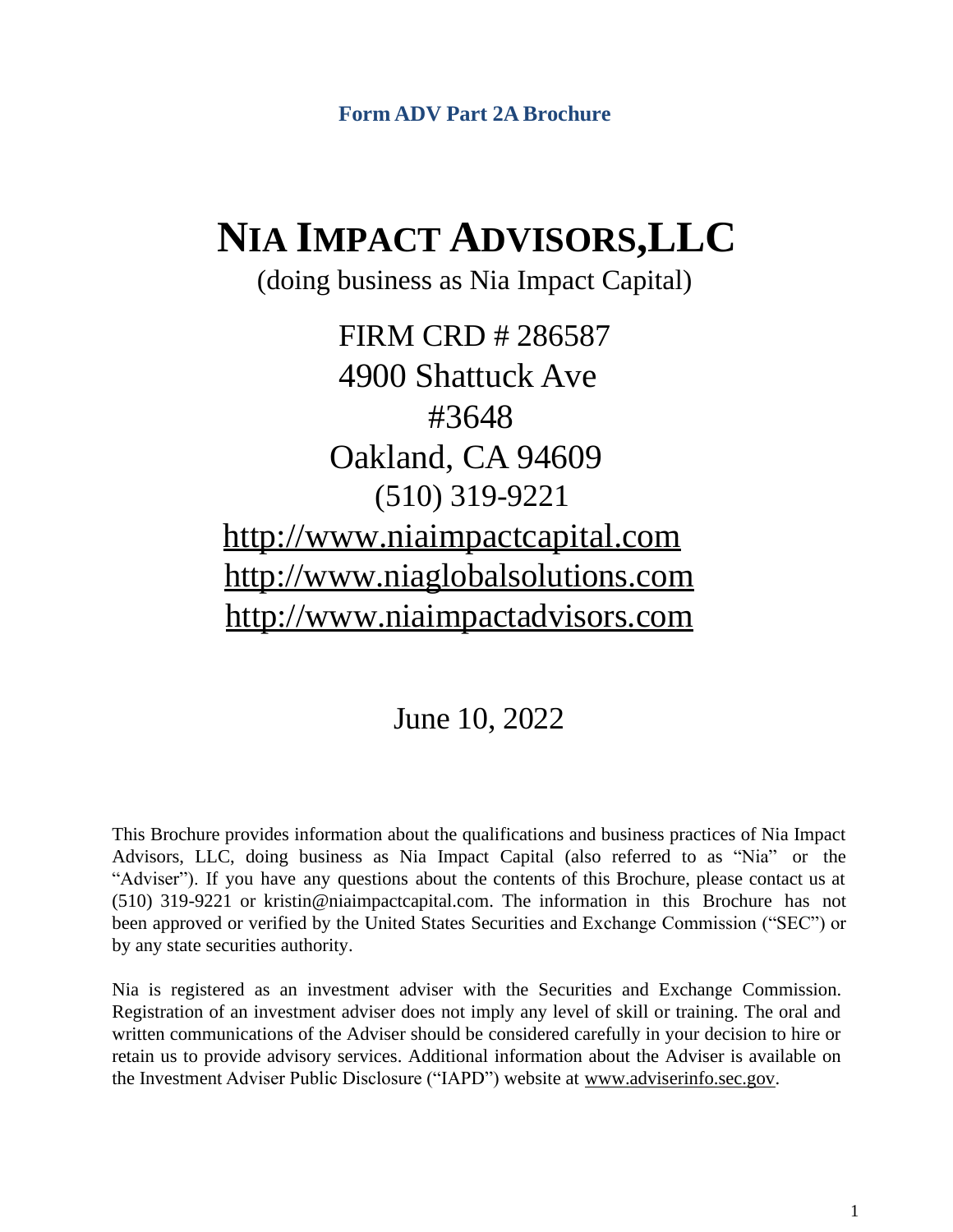# <span id="page-1-0"></span>**Item 2 – Material Changes**

Since its last filing on March 24, 2022, Nia Impact Advisors, LLC, dba Nia Impact Capital ("Nia" or the "Adviser") reports the following material changes:

- ♦ Item 4 Updated to include: (i) services related to Nia's performing portfolio management through third-party providers, and (ii) services related to Nia's serving as an investment adviser to a mutual fund registered under the Investment Company Act of 1940.
- ♦ Item 5 Updated to reflect fees and conflicts of interest associated with Nia's (i) portfolio management services, and (ii) mutual fund management services.
- ♦ Item 7 Updated client types serviced by Nia.
- ♦ Item 8 Updated to include investment strategies and risks associated with mutual fund management and investment.
- ♦ Item 10 Updated to include disclosures related to conflicts of interest of Nia's mutual fund management services.
- ♦ Item 11 Updated to include language concerning Nia's oversight and self-interest in the mutual fund.
- ♦ Item 14 Updated to include conflicts of interest between Nia's separately managed account clients and mutual fund clients.

Form ADV is the primary disclosure document prepared by registered investment advisers. In the future, this section will address only "material changes" to this Brochure since the Adviser's previous filing. The Adviser will deliver to clients at no charge a summary of all material changes to this Brochure, if any, within 120 days of our fiscal year end or more often if necessary.

Clients or prospective clients of the Adviser may request a copy of the current Brochure at any time by contacting us at (510) 319-9221 or [kristin@niaimpactcapital.com.](mailto:kristin@niaimpactcapital.com) Additional information about the Adviser is available on the Investment Adviser Public Disclosure ("IAPD") website at [www.adviserinfo.sec.gov.](http://www.adviserinfo.sec.gov/)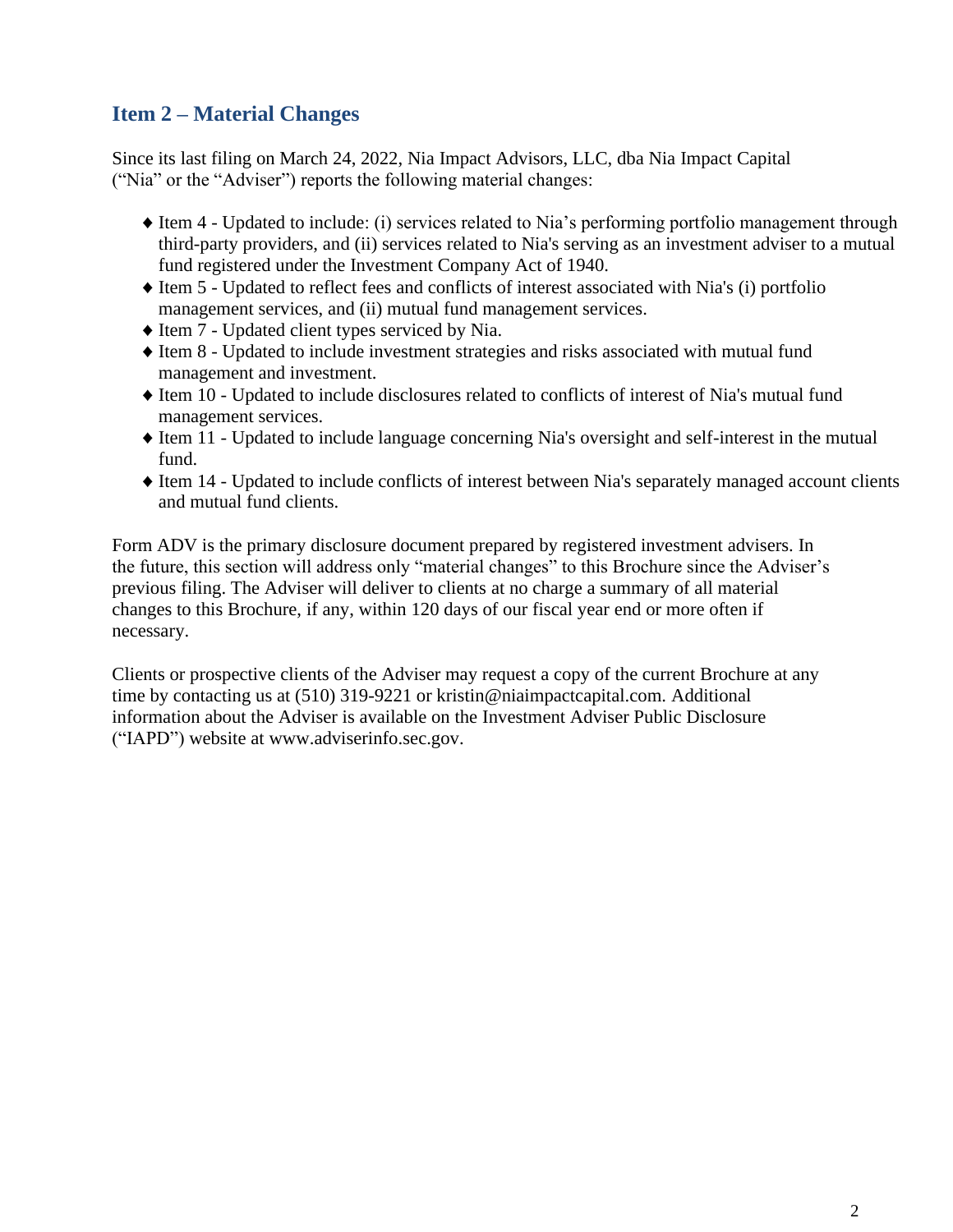# <span id="page-2-0"></span>**Item 3 - Table of Contents**

| Item 11: Code of Ethics, Participation or Interest in Client Transactions, Personal Trading 24 |    |
|------------------------------------------------------------------------------------------------|----|
|                                                                                                | 26 |
|                                                                                                |    |
|                                                                                                |    |
|                                                                                                |    |
|                                                                                                |    |
|                                                                                                |    |
|                                                                                                |    |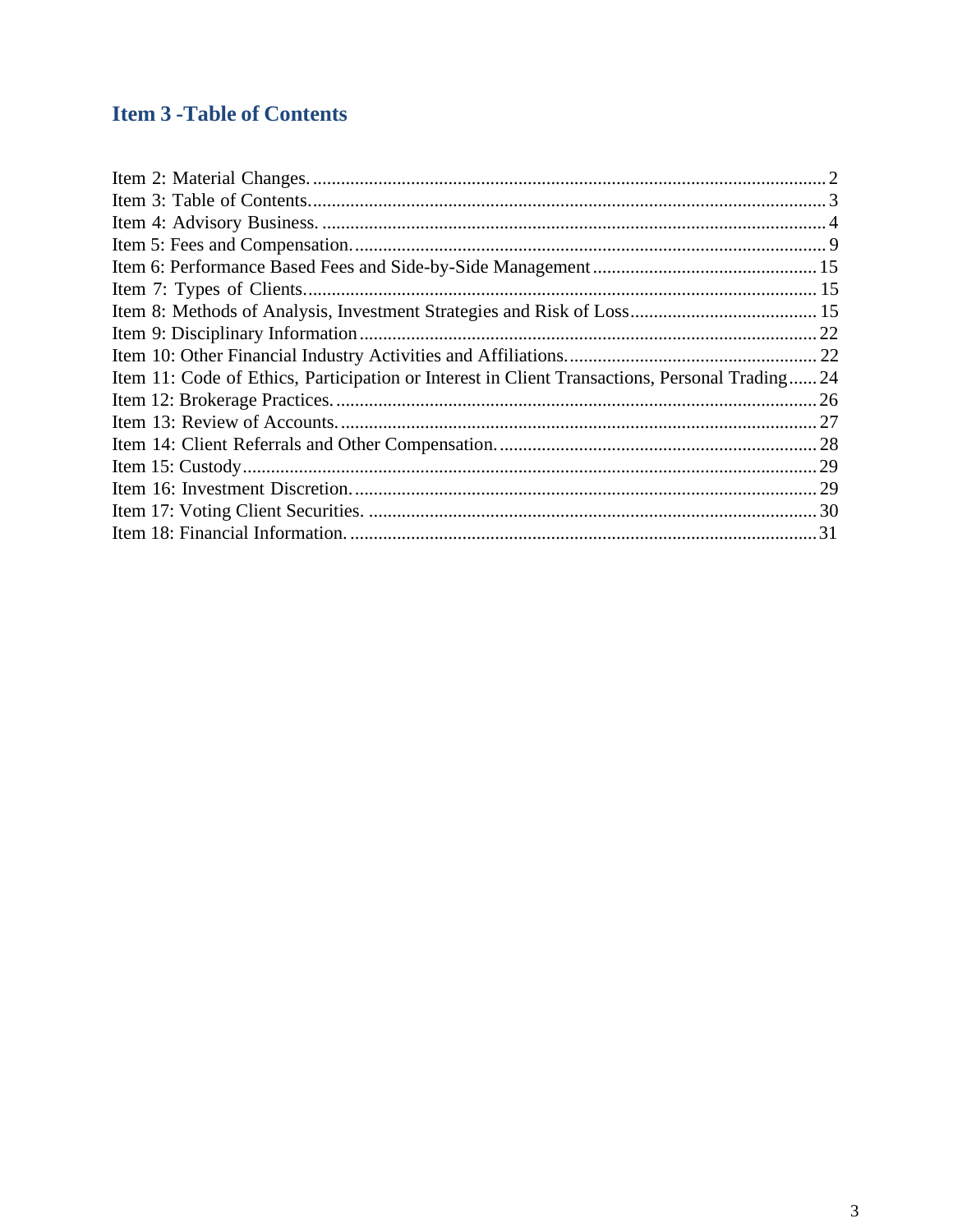# <span id="page-3-0"></span>**Item 4 – Advisory Business**

## **A. General Description of Advisory Firm**

Nia Impact Advisors, LLC, doing business as Nia Impact Capital (also referred to as "Nia", the "Adviser", "we", or "us") is a limited-liability company first organized in Delaware in February 2017 and 100% owned by Kristin Hull, Founder, and Chief Executive Officer. Jacklyn Simon serves as Nia's Chief Compliance Officer ("CCO").

The Adviser is an investment adviser registered with the Securities and Exchange Commission. We have prepared this Brochure to comply with regulatory disclosure requirements and to illustrate the advisory services that we provide to clients. Additionally, this Brochure discloses the Adviser's fee schedule, investment strategy, risks of investment, and other important information about our operations.

## **Investment Approach and Objective**

Nia Impact Capital invests in forward-thinking, solutions focused companies, all of which are poised to play a key role in our transition to an inclusive, just, and sustainable economy. We apply a gender-lens across our investment decision-making process, advocate for racial equity, and live our values as a women-led team of activist investors.

At Nia, we go beyond the identification of strong products and services. Management practices, treatment of employees, and leadership composition matter. We select companies where the executive team demonstrates a commitment to diversity, transparency, employee engagement, and ecological sustainability. All Nia portfolio companies include women in leadership on the executive management team and/or serving on the board of directors.

A product of Nia Impact Capital, the Nia Global Solutions Equity Portfolio aims to earn a competitive rate of return while adding value to society by investing in innovative companies, all of which are addressing large global risks and contributing to the solutions needed in our

transition to the next, just, inclusive, and sustainable economy.

Nia's investment objective is to provide investors with long-term total return. Our advanced investment strategy strives to produce equity-like returns over a market cycle. This equity portfolio is not constrained to a geographic region or a specific benchmark, and is instead focused on solutions and innovation which have traditionally been sought by, and limited to, investors in private equity.

Portfolio turnover is minimal as we keep our focus on the long-term

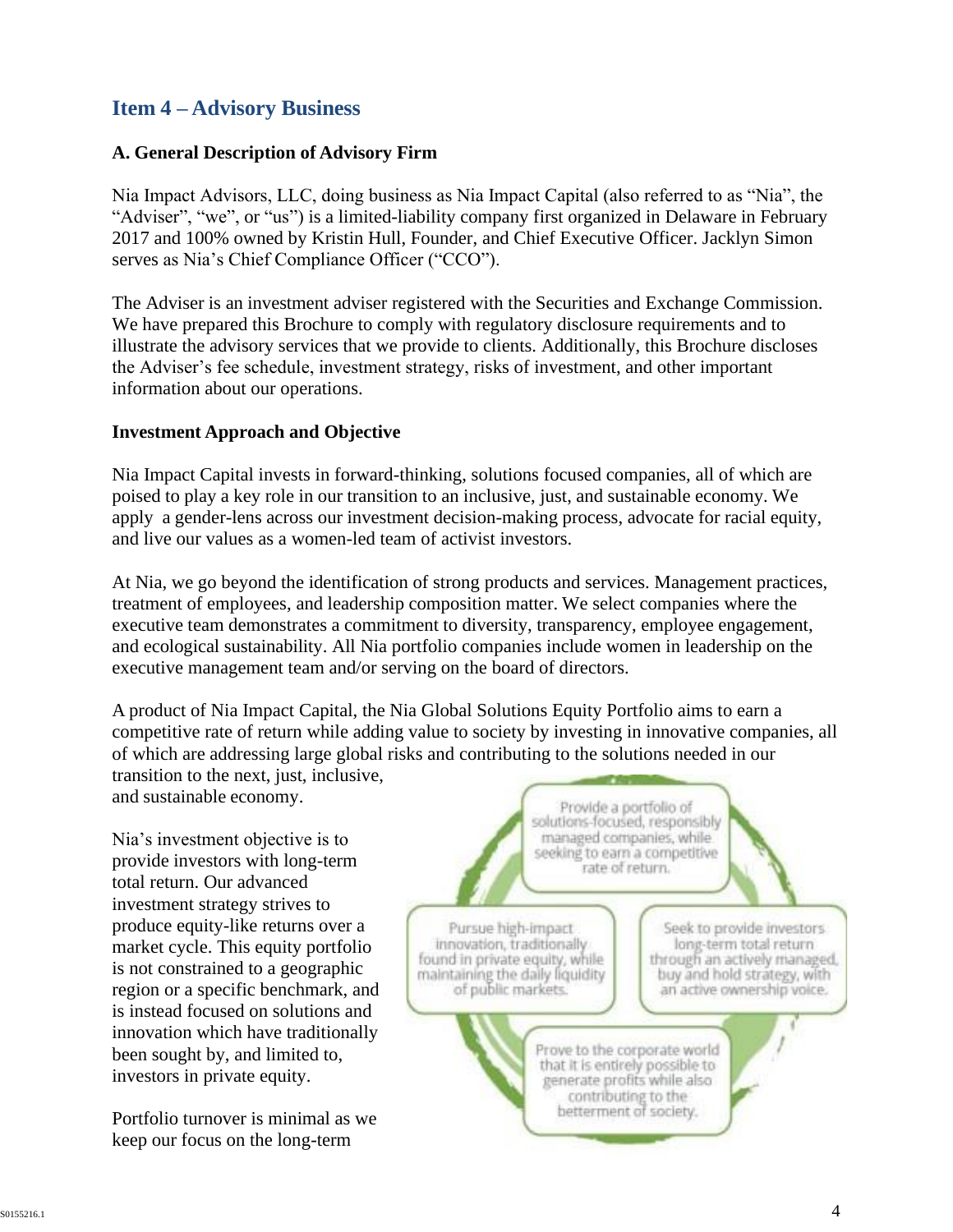viability and opportunity that each portfolio company provides, thus offering investors a tax-advantaged strategy. Our team researches companies that typically embody the following characteristics:

- Meet Nia's strict high impact, solutions-focused social and environmental standards.
- Show strong growth characteristics not fully appreciated by the markets.
- Deliver products or services with unique qualities, positioning them well for long-term growth.
- Operate in a manner that makes clear the company's commitment to people, the planet and corporate social responsibility.

## **Shareholder Engagement Program**

At Nia we invest only in what we believe to be the most positively impactful and responsible companies, and yet the opportunity for engagement still exists. Our team engages with our portfolio companies through a variety of approaches, such as: voting proxies on behalf of investors in a manner consistent with the highest aspirations of impact investors, meeting with portfolio company representatives whenever possible, engaging through advocacy letters, and filing shareholder resolutions. In addition to our activism, we are committed to donating a minimum of 5% of management's profits to those nonprofit organizations doing change-making work, solving for our world's largest inequality and sustainability issues.

Our engagement strategy includes approaching all companies as allies – after all, our portfolio companies are selected because they incorporate best-practices along one or more of Nia's six sustainability themes. We develop carefully researched ESG recommendations and pair this with educational materials tailored to each company. Outreach includes letters, phone calls, media placement, and when necessary, shareholder resolutions.

Shareholder engagement, when done well and effectively, bridges two worlds; allowing civil society activists and the C-suite to find points of shared interest and mutual goals. Nia believes a well-designed shareholder engagement program considers which environmental, social and corporate governance (ESG) changes will be most beneficial to long-term stakeholder value.

## **B. Investment Management, Mutual Fund Management, Portfolio Management, Sub-Advisory, and Financial Planning Services**

## Investment Management Services

The word "Nia" is of Swahili origin, meaning intention and purpose. We build actively managed portfolios designed to harness the innovative social purpose of investment, seeking solutions focused companies whose executive teams demonstrate a high-level of commitment to diversity, transparency, employee engagement, and ecological sustainability.

Nia typically manages separate accounts wherein we select equity securities with full discretionary authority. However, Nia may also accept client accounts on a non-discretionary basis in its sole discretion. By focusing our investment universe on publicly traded companies,we seek to build a portfolio of the most creative and positively impactful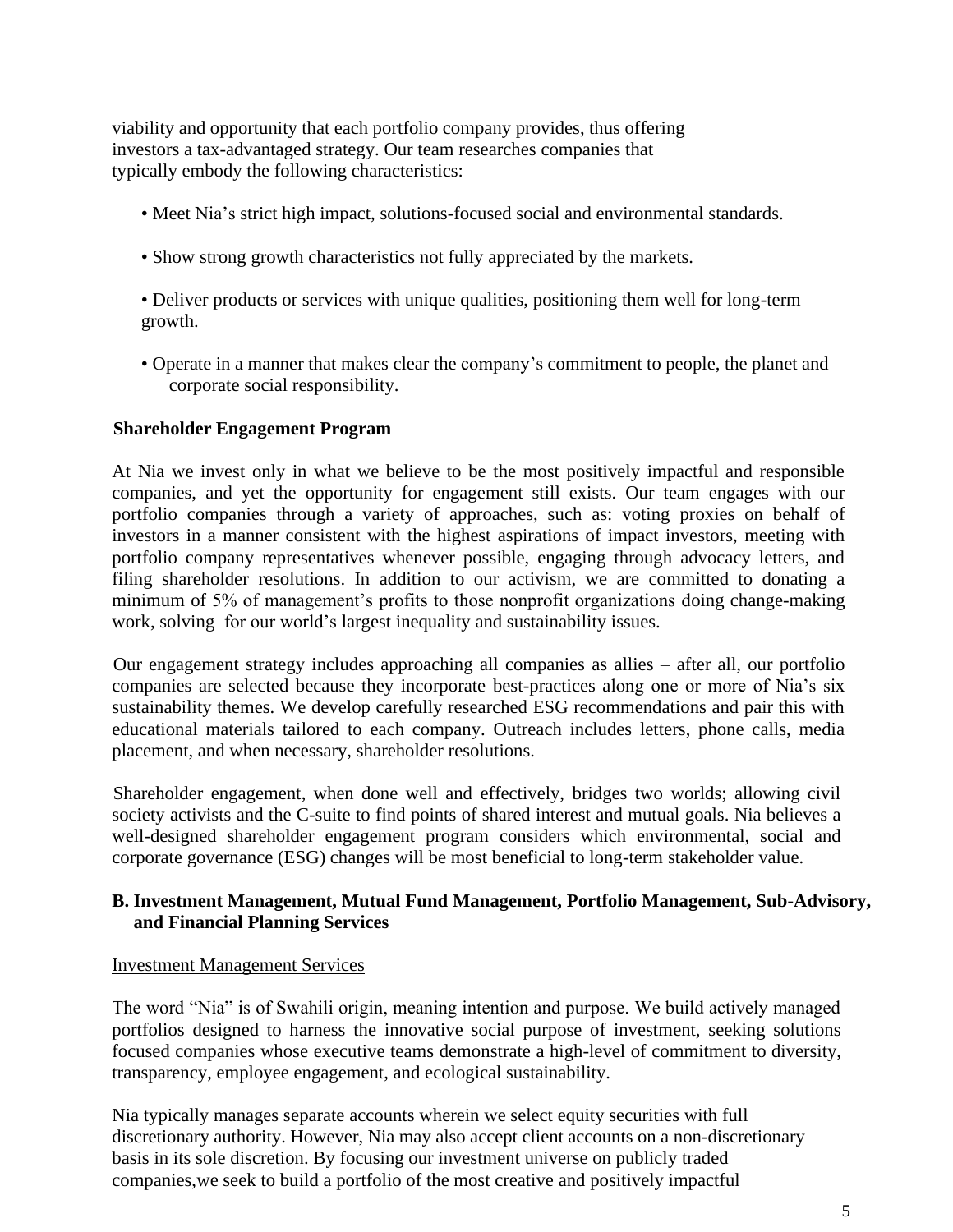companies—those businesses that we believe most contribute to bettering our planet through real and tangiblesolutions to some of the world's most critical equity and sustainability issues.

We invest primarily in exchange-listed securities. At times the firm will also invest in issuers whose securities trade in the U.S. in the form of American Depository Receipts ("ADRs").

Nia provides investment advisory services to numerous clients – including separately managed accounts, UMA platforms, and the Fund, that have substantially similar investment objectives and similar portfolio holdings and characteristics. However, Nia clients having substantially similar investment objectives will not have identical investment portfolios. Differing investment portfolios can be expected to result from several factors, including, without limitation, the following: regulatory constraints that apply to certain accounts but not to others; investment constraints imposed by the client; and the amount of cash available for investment at certain times. As a result, accounts may have a different investment portfolio and different performance results than other accounts even though the accounts have identical or substantially similar investment objectives. In addition, there may be circumstances when one account will sell a security while another account may purchase the security on the same day primarily due to cash contributions and/or withdrawals; however, Nia does not engage in cross trades between client accounts (*i.e*., when an investment adviser causes a trade to occur between two or more of its advisory clients' accounts).

#### Mutual Fund Management

Nia serves as the investment adviser to Nia Impact Solutions Fund (the "Fund"), an open-end mutual fund registered under the Investment Company Act of 1940. Nia continuously manages the Funds' assets on a discretionary basis based on the investment goals and objectives as outlined in the Fund's prospectus.

Nia will at times recommend individual clients invest in the Fund, typically when such clients have accounts that may be too small to fully invest in the Nia Global Solutions Equity Portfolio, or as otherwise dictated by the client's investment goals and objectives. The Fund consists of investments in certain securities that typically provide an overall balanced investment approach Equity securities include common stocks and American depositary receipts ("ADRs") of companies of any capitalization size, including large-cap, mid-cap and smallcap companies, that the Adviser believes present an attractive opportunity for long-term capital appreciation. .

Further detail on the Fund, including the risks pertaining to such strategies and their underlining securities, is outlined below in this brochure under the heading "Item 8: Methods of Analysis, Investment Strategies and Risk of Loss". Interested investors should refer to the Fund's prospectus and statement of additional Information ("SAI") for important information regarding objectives, investment, time-horizon, risks, fees and additional disclosures before investing. The prospectus and SAI and other documents are available at https://niaimpactfunds.com/or by calling (833) 571-2833. Please read the prospectus and SAI carefully before you invest.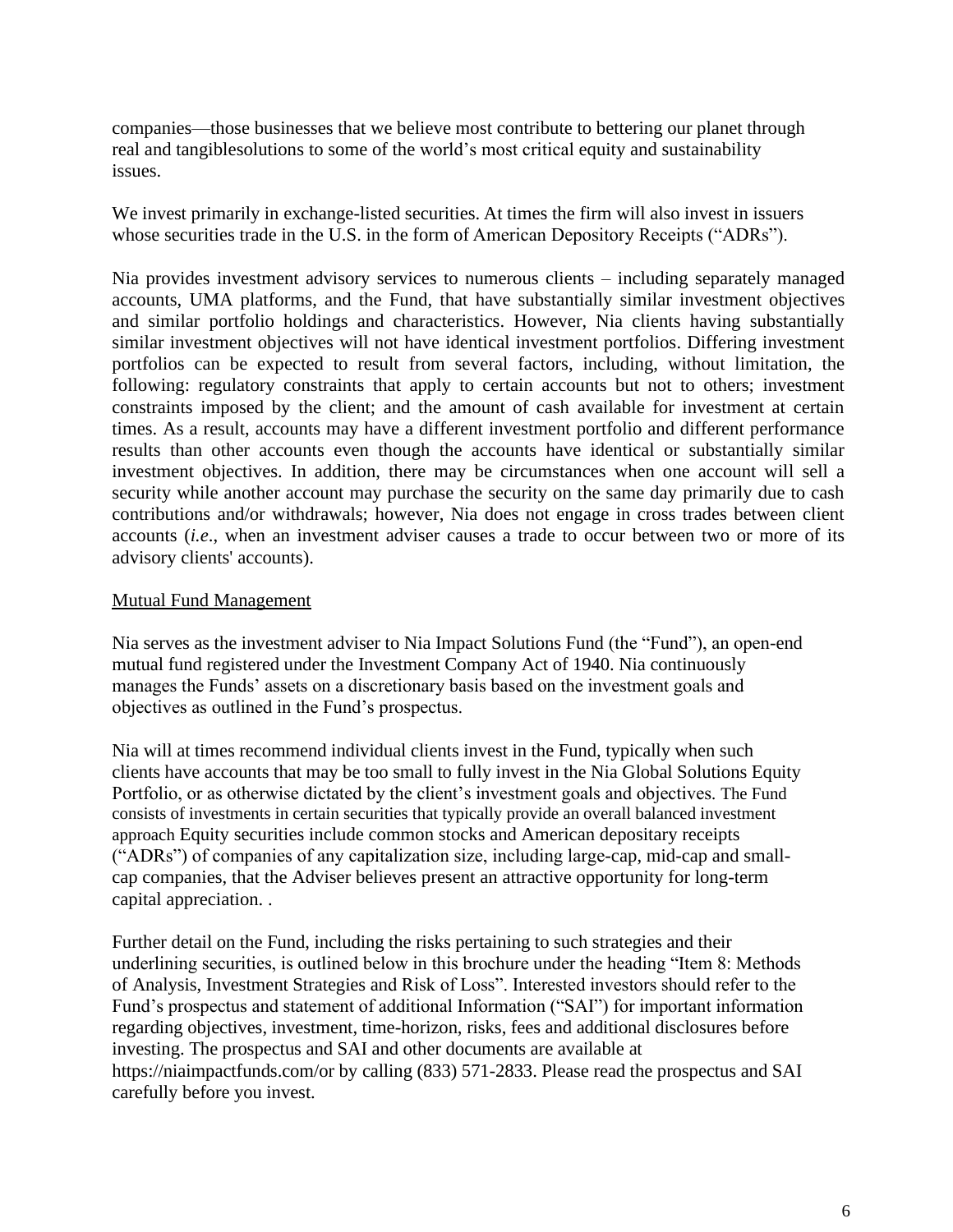## Portfolio Management Services

Nia provides investment advisory services in the form of a model portfolio to be utilized by a sponsor broker dealer in an overlay program. Under the unified managed account ("UMA") programs, Nia has an agreement with the sponsor ("UMA Program Sponsor") and does not have any contact with the end clients ("UMA Program Clients"). Nia participates in UMA programs with the following financial institutions: Morgan Stanley Wealth Management Select UMA, FolioDynamix, Adhesion, EQIS, TownSquare, and UBS ACCESS. Under these UMA programs, the UMA Program Sponsor receives Nia's model allocation and, based upon the model, the UMA Program Sponsor executes the model changes for each UMA Program Client's portfolio. A model allocation is an asset allocation in the form of a weighted list of asset classes (i.e. securities, bonds, etc.) selected for and with parameters meant to guide the ongoing implementation of the asset allocation. Restrictions for client accounts in the UMA Programs are monitored entirely by the Sponsors.

UMA Program Clients are responsible for evaluating whether the fee paid to the UMA Program Sponsor exceeds the cost for the same services if such services were provided separately. UMA Program Clients should consider the overall fees and the services received to determine if the product is appropriate.

Due to the structure of most UMA programs, Nia does not provide the same level of client relationship services to UMA Program Clients as it does to other clients. Each UMA Program Sponsor has their own brochure which contains detailed information about its program. Copies of each brochure are available from the UMA Program Sponsor upon request. Each UMA Program Sponsor has retained Nia through a separate contract. Clients should note that Nia may execute transactions for their accounts through the UMA Program Sponsor. Transactions executed through a UMA Program Sponsor may be less favorable in some respects than Nia's clients whose trades are not executed through the UMA Program Sponsor. Nia may be constrained in obtaining best execution for UMA Program Clients by routing trades to the UMA Program Sponsor. However, Nia will make every effort to obtain best execution within any constraints that may be set forth by UMA Program Clients and/or Sponsor. Clients should also be aware that Nia will not be provided sufficient information by the UMA Program Sponsor to perform an assessment as to the suitability of Nia's services for the client. Nia will rely on the UMA Program Sponsor who, within its fiduciary duty, must determine not only the suitability of Nia's services for the client, but also the suitability of the program for the client.

#### Financial Planning Services

Nia provides financial planning services, either on a standalone basis or as part of its provision of investment management services. Nia's financial planning services include, in all or part, but are not limited to, the preparation of a financial plan by Nia or an associated person of Nia for a client which may include an annual or periodic review of a financial plan, the monitoring of a client's investments under a financial plan, and the provision of information and/or advice to a client regarding the purchase and/or sale of securities.

Nia does not receive compensation (e.g., commissions or fees) from the sale of securities, insurance, real estate or other products or services that will at times be recommended in a financial plan. However, Nia would receive investment management fees if the financial plan incorporates a recommended allocation of the client's assets to Nia. Such a recommendation, if made, would present a conflict between the interests of Nia, and the interests of the financial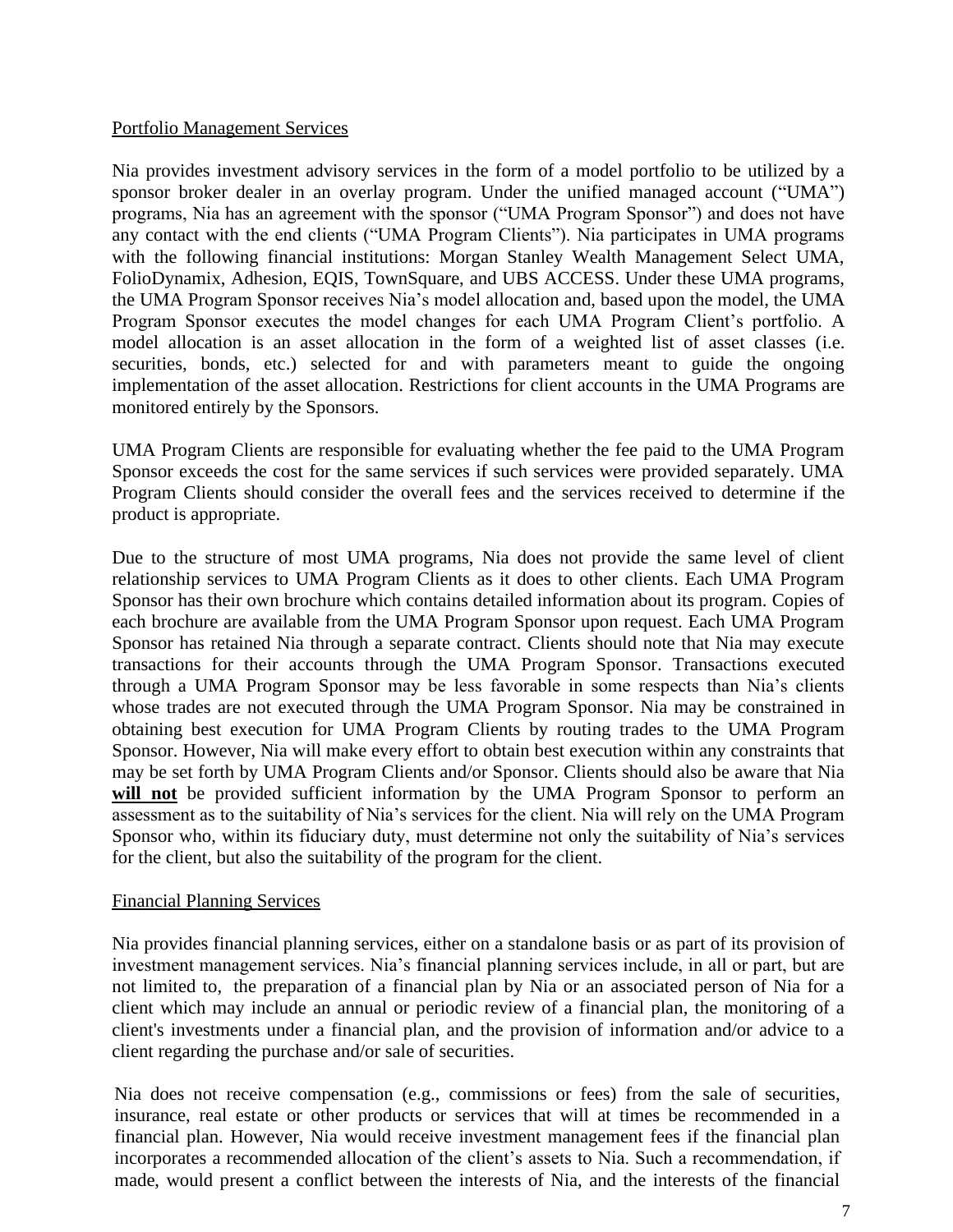planning client. Financial planning clients are under no obligation to act upon any recommendation made by us, including a recommendation to allocate assets to Nia. If the client elects to act on any of the recommendations we make, the client is under no obligation to effect transactions through Nia, our representatives, or affiliates.

## Sub-Advisory Services

At times, Adviser will provide services under sub-advisory agreements with other non-affiliated third party registered investment advisers ("TPA's") who have engaged Adviser to manage the holdings in their clients' portfolios. Both Adviser and the TPA will be granted dual trading authority in such situations. Adviser typically has discretionary authority over a portion of a sub advised client's assets to buy and sell securities based on such client's individual needs. As discussed in Item 12 below, at times Adviser will bunch its client trades together with trades for other clients of those TPA's for whom Advisor is serving as a sub-adviser, if doing so is deemed to be in the best interest of the Client. Fees for such services are negotiable and will be included as part of an agreement entered into by and between Adviser and the respective TPA.

## Written Agreement

Investment management services are governed by a written investment management agreement ("Investment Management Agreement") between Nia and the client which outlines the terms of service and applicable fees. Financial planning services are governed by a written consulting agreement ("Consulting Agreement") between Nia and the client which outlines the terms of service and applicable fees.

## **C. Educational Seminars and Workshops**

Dr. Hull, as a founder and/or co-founder of social enterprises, is invited to present at conferences, forums, panels, meetings, and universities to share her expertise in racial equity investing, startingnot for profit businesses, social enterprises, and in the field of impact and gender lens investing. The content of such presentations is general in nature, does not contain securities or sector recommendations, nor solicit investment advisory business or clients. The Adviser's Chief Executive Officer does not charge a fee for speaking at such events, although certain sponsors ofthese events may waive any fee due from the Adviser for participating.

## **D. Use of Third-Party Service Providers**

To help manage client accounts, Nia utilizes the technology platform of Orion Advisor Services, LLC ("Orion"). Additionally, Nia has contracted with HIP Investor, LLC ("HIP"), an unaffiliated SEC registered investment adviser, to provide administrative services on behalf of client accounts via Orion's platform. Specifically, HIP's administrative services support Nia in maximizing the benefits of Orion's platform to perform functions such as data reconciliation, performance reporting, client database maintenance, quarterly performance evaluations, and other functions related to the administrative tasks of managing client accounts. Due to this arrangement Orion and HIP will have access to client accounts and information but will not serve as an investment adviser to Nia clients. Nia pays HIP a flat monthly fee for their services.

## **E. Availability of Customized Services**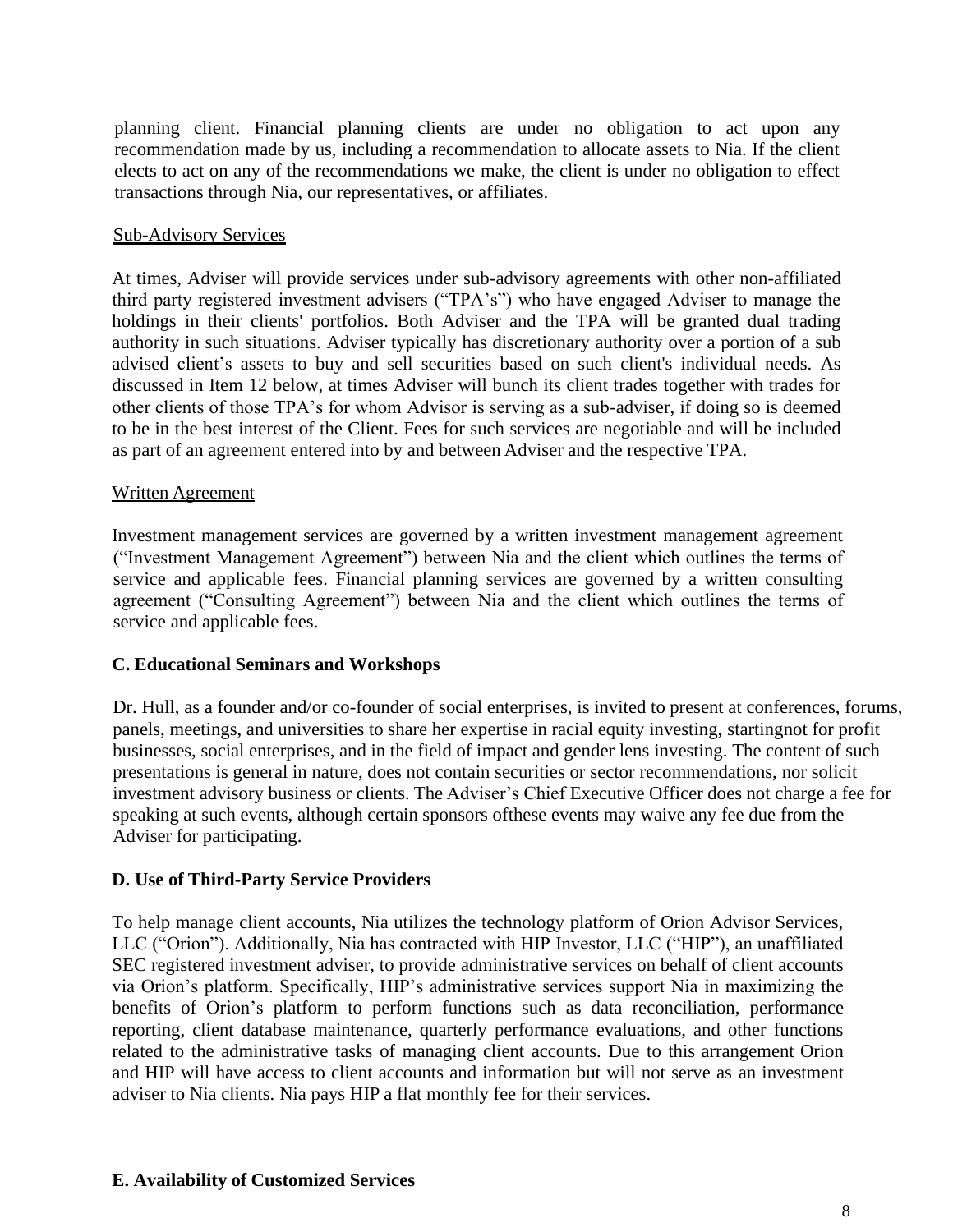Nia does offer the ability to tailor our investment management services to clients. On a client-by client basis, we allow clients to impose reasonable restrictions on investing in certain securities or types of securities. Such restrictions must be provided to us in writing.

## **F.Wrap Fee Programs**

Nia has not and does not currently participate in any wrap fee programs.

## **G. Client Assets**

As of December 31, 2021, the following represents the amount of client assets under management by the Firm on a discretionary and non-discretionary basis:

| <b>Type of Account</b> | <b>Assets Under Management</b> |
|------------------------|--------------------------------|
| Discretionary          | \$313,610,214                  |
| Non-Discretionary      | \$103,773,533                  |

# <span id="page-8-0"></span>**Item 5 – Fees and Compensation**

## **A. Fees and Compensation**

## Investment Management Services

Nia charges an investment management fee based on a percentage of assets under management, including all securities and cash held in the client portfolio.

Assets under Management Annual Fee Rate:

- ♦ Up to \$500,000: 1.50%
- ♦ \$500,001 to \$1,000,000: 1.25%
- ♦ \$1,000,001 to \$10,000,000: 0.95%
- ♦ Over \$10,000,000: 0.75%

Advisory fees are negotiated on a client-by-client basis, depending on such details as, yet not limited to, type of client/account, account size, service requirements, and the full extent of the client's relationship with Nia Impact Advisors.

## Fees for Mutual Fund Management Services

This table describes the fees and expenses that you may pay if you buy, hold and sell shares of the Fund. You may pay other fees, such as brokerage commissions and other fees to financial intermediaries, which are not reflected in the tables and examples below.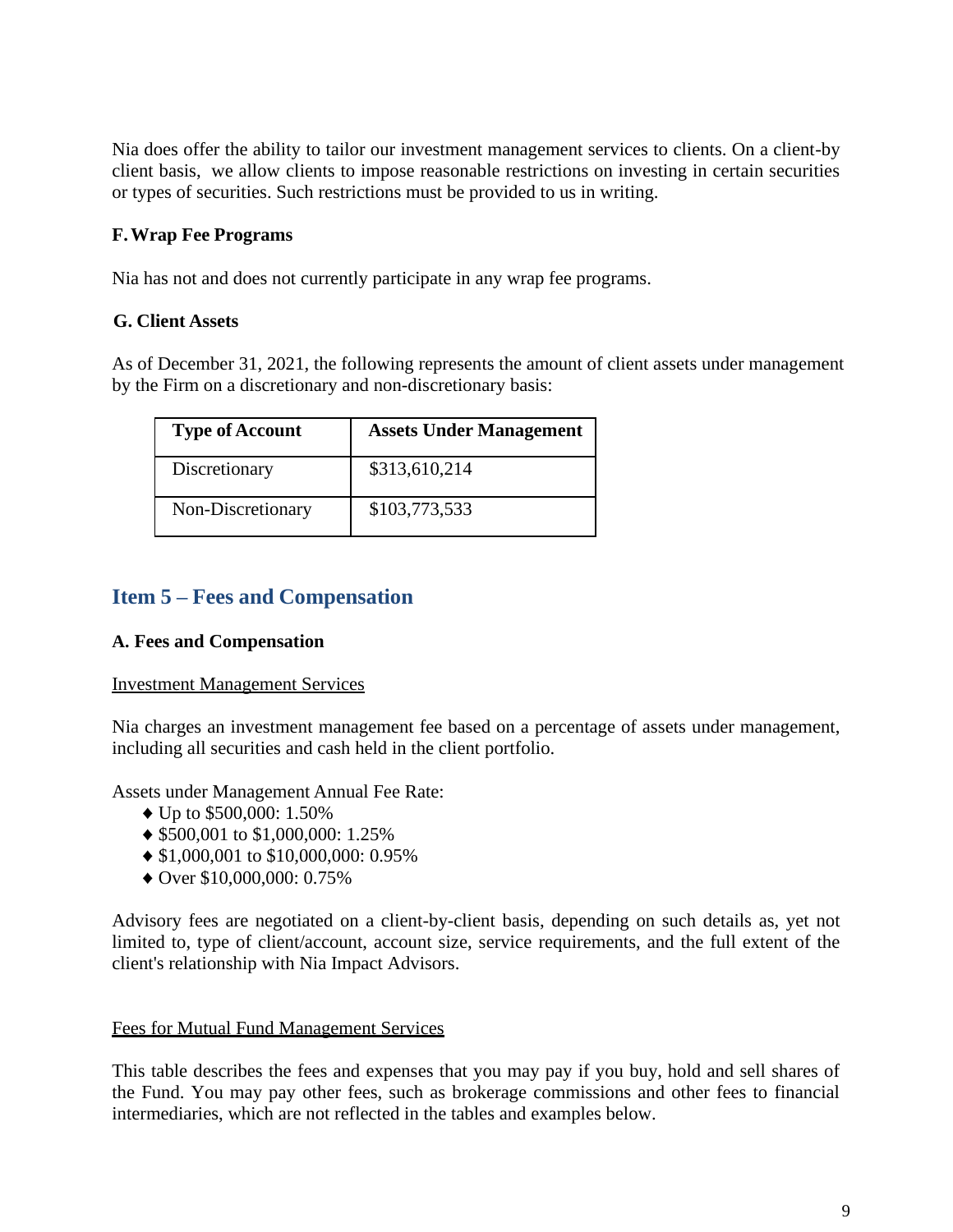#### **Shareholder Fees**

| (fees paid directly from your investment)                                                                                  |            |
|----------------------------------------------------------------------------------------------------------------------------|------------|
| Maximum Sales Charge (Load) Imposed on Purchases (as a percentage of offering price)                                       | None       |
| Maximum Contingent Deferred Sales Charge (Load)                                                                            | None       |
| Maximum Sales Charge (Load) Imposed on Reinvested Dividends                                                                | None       |
| <b>Redemption Fee</b>                                                                                                      | None       |
| <b>Annual Fund Operating Expenses</b><br>(expenses that you pay each year as a percentage of the value of your investment) |            |
| <b>Management Fees</b>                                                                                                     | 0.95%      |
| Distribution and/or Service (12b-1) Fees                                                                                   | None       |
| Other Expenses $(1)$                                                                                                       | 0.40%      |
| <b>Total Annual Fund Operating Expenses</b>                                                                                | 1.35%      |
| Fee Waivers and/or Expense Reimbursement <sup>(2)</sup>                                                                    | $(0.36)\%$ |
| Total Annual Fund Operating Expenses After Fee Waivers and/or Expense Reimbursement                                        | 0.99%      |

"Other Expenses" are based on estimated amounts for the current fiscal year.

Nia has contractually agreed, until June 30, 2025, to reduce Management Fees and reimburse Other Expenses to the extent necessary to limit Total Annual Fund Operating Expenses (exclusive of brokerage costs, taxes, interest, borrowing costs such as interest and dividend expenses on securities sold short, costs to organize the Fund, acquired fund fees and expenses, and extraordinary expenses such as litigation and merger or reorganization costs and other expenses not incurred in the ordinary course of the Fund's business) to an amount not exceeding 0.99% of the average daily net assets of the Fund. Management Fee reductions and expense reimbursements by Nia are subject to repayment by the Fund for a period of 3 years after the date that such fees and expenses were incurred, provided that the repayments do not cause Total Annual Fund Operating Expenses to exceed (i) the expense limitation then in effect, if any, and (ii) the expense limitation in effect at the time the expenses to be repaid were incurred. Prior to June 30, 2025, this agreement may not be modified or terminated without the approval of the Fund's Board of Trustees (the "Board"). This agreement will terminate automatically if the Fund's investment advisory agreement with Nia is terminated.

As mentioned in Item 4 above, when deemed appropriate, Nia will invest on behalf of its individually and separately managed accounts in shares of the Fund. As described herein, Nia receives fees from the Fund for providing services. A client will not be charged an additional management fee by Nia for any investment in the Fund (i.e., Nia will only receive fees from the Fund directly). Written disclosure is provided to all clients and separately managed accounts regarding the relationship between Nia and the Fund. In limited cases, client accounts may be invested in shares of investment companies not receiving services from Nia, which will oblige clients to pay both a direct management fee

to Nia, and an indirect management fee to such investment companies.

Nia does not receive commissions, either directly or indirectly, for the purchase or sale of securities in the Fund. Any commissions and other transaction charges to brokers are paid by the client for executing orders placed by Nia.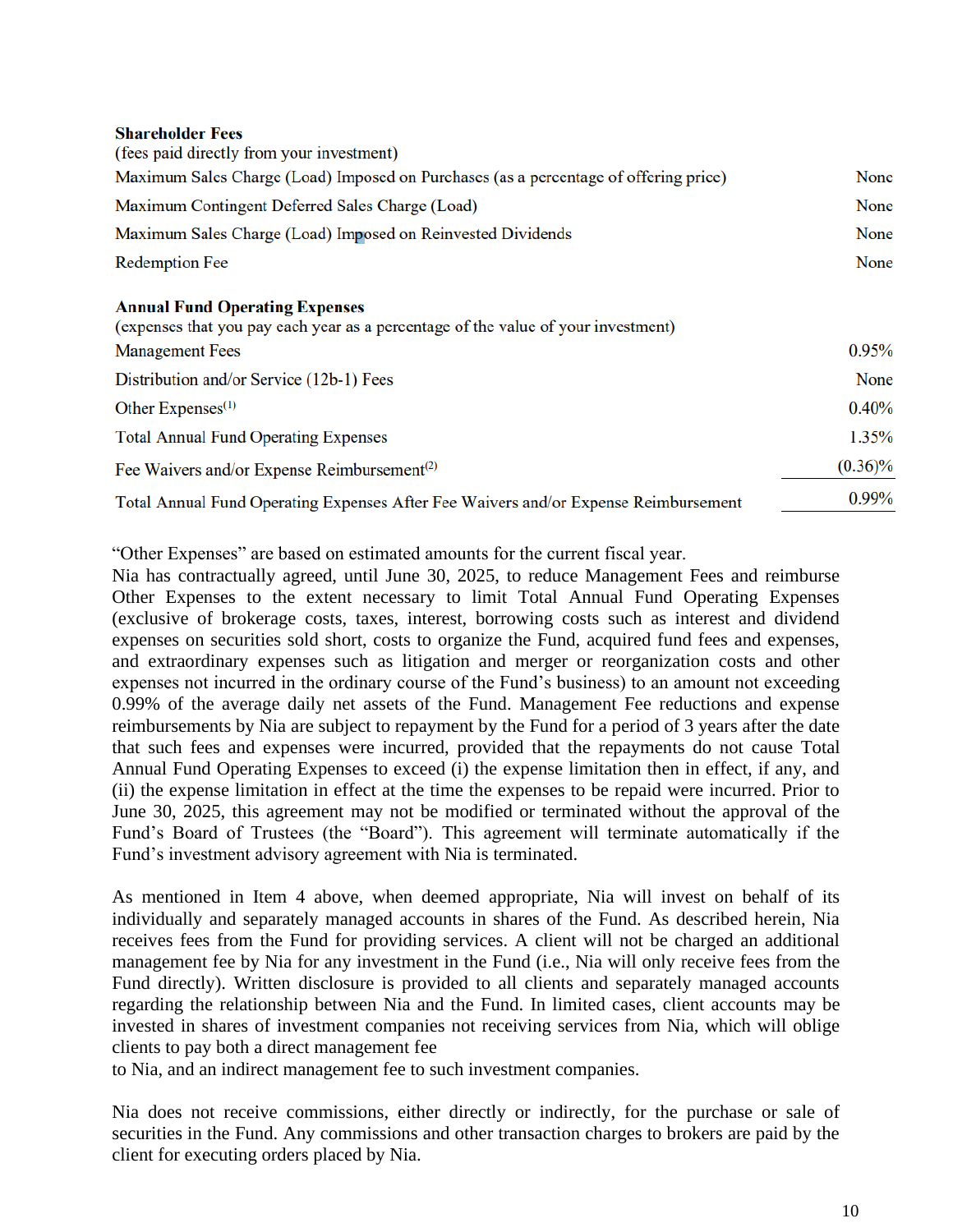## Portfolio Management Fees

As stated in Item 4 above, Nia serves as a portfolio manager in a number of UMA programs. In these programs, Nia does not dictate the overall fee schedule, the method of calculating the fee or the timing for payment of the fee. The fees paid by the UMA Program Client may be higher or lower than if the client retained Nia directly outside the respective UMA Program. Nia receives a portion of the fees paid to the UMA Program Sponsor subject to an agreement between Nia and the Sponsor. Nia's fees in the various UMA programs typically range between 0.75% and 1.5% per annum, however, there are relationships where Nia's fees will be lower than that stated range as further evidenced below:

| Adhesion              | 0.75%                              |
|-----------------------|------------------------------------|
| <b>BNY Mellon</b>     | Up to \$500,000: 1.50%             |
|                       | \$500,001 to \$1,000,000: 1.25%    |
|                       | \$1,000,001 to \$10,000,000: 0.95% |
|                       | Over \$10,000,000: 0.75%           |
| Charles Schwab        | Up to \$500,000: 1.50%             |
|                       | \$500,001 to \$1,000,000: 1.25%    |
|                       | \$1,000,001 to \$10,000,000: 0.95% |
|                       | Over \$10,000,000: 0.75%           |
| <b>CIBC</b>           | Up to \$500,000: 1.50%             |
|                       | \$500,001 to \$1,000,000: 1.25%    |
|                       | \$1,000,001 to \$10,000,000: 0.95% |
|                       | Over \$10,000,000: 0.75%           |
| <b>EQIS</b>           | Aggregated Assets Sub-Adviser Fee  |
|                       | First \$1,000,000 0.15%            |
|                       | Next \$1,500,000 0.11%             |
|                       | Next \$2,500,000 0.09%             |
|                       | Next \$5,000,000 0.07%             |
|                       | $> $10,000,000 0.04\%$             |
| Fidelity              | Up to \$500,000: 1.50%             |
|                       | \$500,001 to \$1,000,000: 1.25%    |
|                       | \$1,000,001 to \$10,000,000: 0.95% |
|                       | Over \$10,000,000: 0.75%           |
| Folio Institutional   | Up to \$500,000: 1.50%             |
|                       | \$500,001 to \$1,000,000: 1.25%    |
|                       | \$1,000,001 to \$10,000,000: 0.95% |
|                       | Over \$10,000,000: 0.75%           |
| JP Morgan             | Up to \$500,000: 1.50%             |
|                       | \$500,001 to \$1,000,000: 1.25%    |
|                       | \$1,000,001 to \$10,000,000: 0.95% |
|                       | Over \$10,000,000: 0.75%           |
| <b>Morgan Stanley</b> | <b>CES</b> Platform                |
|                       | Up to \$500,000: 1.50%             |
|                       | \$500,001 to \$1,000,000: 1.25%    |
|                       | \$1,000,001 to \$10,000,000: 0.95% |
|                       | Over \$10,000,000: 0.75%           |
|                       |                                    |
|                       | <b>UMA Platform</b>                |
|                       | 0.49%                              |
| Pershing              | Up to \$500,000: 1.50%             |
|                       | \$500,001 to \$1,000,000: 1.25%    |
|                       | \$1,000,001 to \$10,000,000: 0.95% |
|                       | Over \$10,000,000: 0.75%           |
| TD Ameritrade         | Up to \$500,000: 1.50%             |
|                       | \$500,001 to \$1,000,000: 1.25%    |
|                       | \$1,000,001 to \$10,000,000: 0.95% |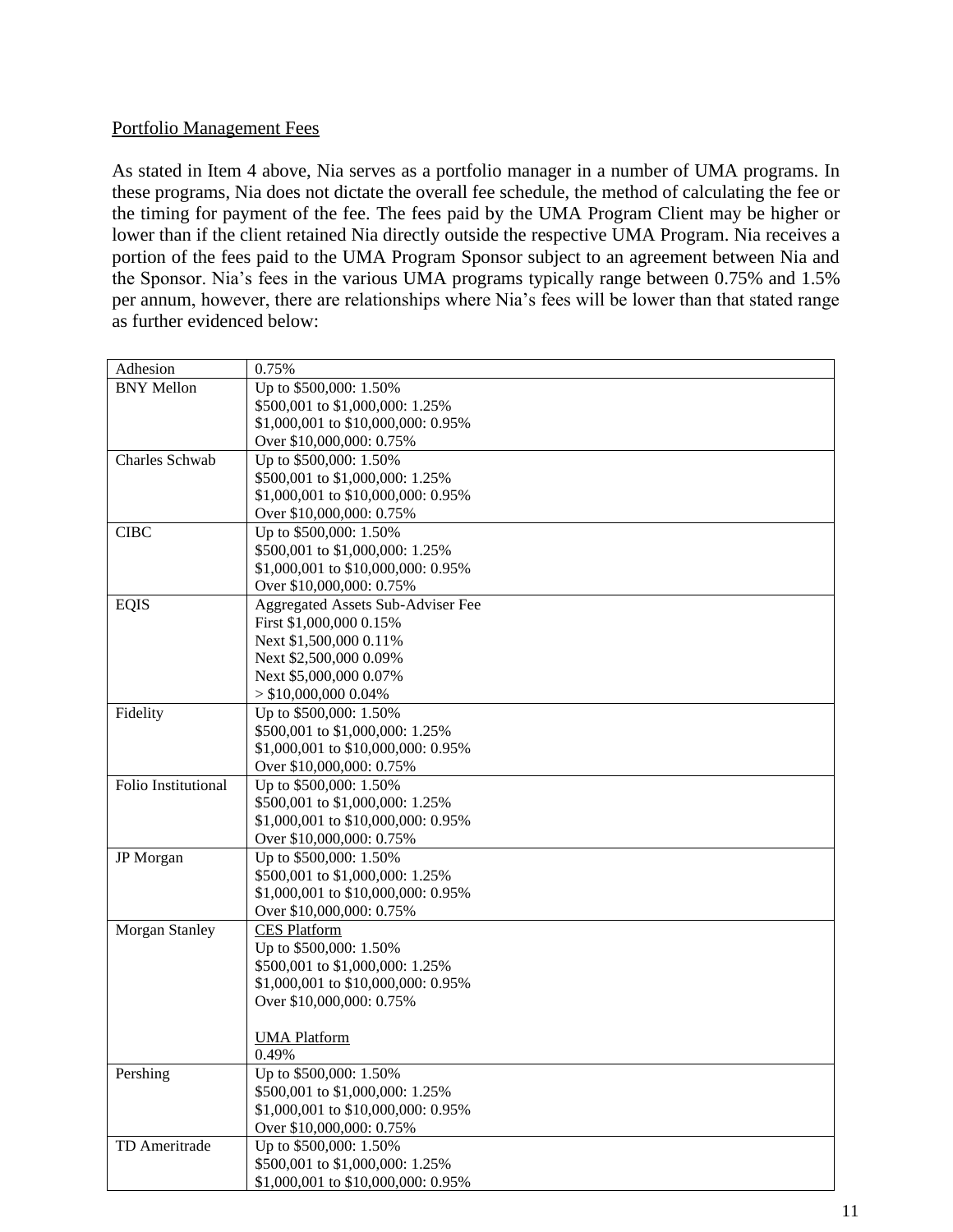|             | Over \$10,000,000: 0.75%           |  |
|-------------|------------------------------------|--|
| TownSquare  | 0.40%                              |  |
| <b>UBS</b>  | <b>MAC Platform</b>                |  |
|             | Up to \$500,000: 1.50%             |  |
|             | \$500,001 to \$1,000,000: 1.25%    |  |
|             | \$1,000,001 to \$10,000,000: 0.95% |  |
|             | Over \$10,000,000: 0.75%           |  |
|             |                                    |  |
|             | <b>ACCESS</b>                      |  |
|             | 0.39%                              |  |
| Wells Fargo | Up to \$500,000: 1.50%             |  |
|             | \$500,001 to \$1,000,000: 1.25%    |  |
|             | \$1,000,001 to \$10,000,000: 0.95% |  |
|             | Over \$10,000,000: 0.75%           |  |

While the billing methodologies will vary and are dictated by the UMA Program Sponsor, client fees are typically valued in accordance with the following:

- EQIS: client fees are based on an average daily value, and paid monthly in arrears;
- Adhesion: client fees are based on an average daily value, and paid quarterly in arrears;
- Townsquare: client fees are based upon the value of client assets as of the last day of the preceding quarter, and paid quarterly in advance;
- Morgan Stanley: client fees are based on the value of client assets as of the last day of preceding month, and paid monthly in advance;
- Folio: client fees are based on an average daily value, and paid quarterly in arrears;
- UBS: client fees are based on an average daily value, and paid quarterly in advance; and
- For other custodian, client's quarterly advisory fees will be assessed in arrears by taking onefourth of the annual fee rate and applying this to the average month-end value of the account.

The UMA Program Clients are responsible for evaluating whether the overall fee paid exceeds the cost for the same services if such services were provided separately. Clients should consider the overall fees and the services received to determine if a product is appropriate. Nia or the client can terminate investment services at any time. A pro-rata portion of any prepaid fee will be refunded to a UMA Program Client by the Sponsor upon termination of investment advisory services.

## Financial Planning / Consulting Services

Nia charges an hourly fee or flat fee for financial planning and related consulting services. The hourly fee ranges from \$200 - \$500 per hour on a sliding scale, while the flat fee ranges from \$1,500 - \$10,000. For fixed fee engagements, we require a retainer with the remainder of the fee directly billed to the client and due within thirty (30) days of the financial plan being delivered or consultation rendered to the client.

Fees are negotiable based upon the specific nature of the client's needs, the complexity of the client's investment profile, size of asset pool, service requirements, and the full extent of the client's relationship with us.

Minimum fees may apply, at the discretion of Nia and as set forth in the governing agreement. The exact amount of the retainer will be set forth in the governing agreement.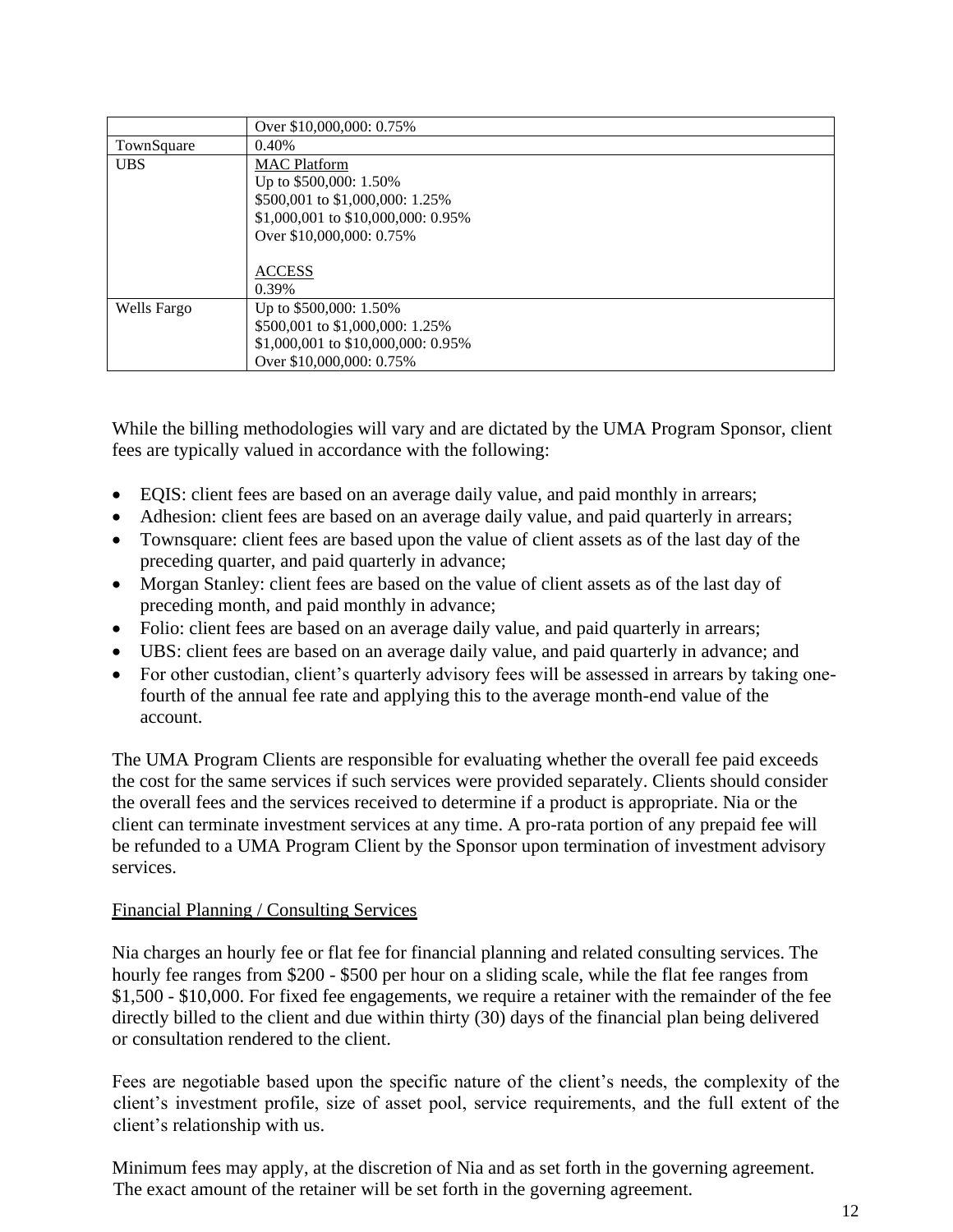Should a client choose to engage Nia for investment management services to implement some or all of the recommendations made as part of a financial plan, the fees paid for financial planning services will typically be credited toward the client's first year's investment management fees.

#### Educational Seminars and Workshops

As discussed in Item 4 above, Nia does not assess fees for its Educational Seminars and Workshops.

## **B. Payment of Fees**

#### Investment Management Fees

For separately managed accounts, investment management fees are charged quarterly in arrears pursuant to the annual basis point fee schedule agreed upon with each client in the Investment Management Agreement. The quarterly fee for each account is equal to <sup>1</sup>/4 of the annual fee rate calculated pursuant to each account or each client's Investment Management Agreement. Depending on that agreement and the custodian selected by the client, the quarterly fee may be charged by applying the basis point fee schedule to the average daily value, the average month end value of the account in the billing quarter, the value on the last day of the prior quarter, or on the last trading day before the Investment Management Agreement is terminated. Clients should be aware that different billing methodologies may result in clients paying more or less in fees than would be the case if a different custodian/billing methodology was employed for the client's assets. Clients should work with the firm to be sure they clearly understand the billing methodology that applies to their respective accounts, and how that might differ from billing methodologies that may be available at other custodians.

Quarterly fees are billed in arrears for each calendar quarter and payable within 30 days. Earned and unpaid fees are payable immediately upon termination of the Investment Management Agreement. Quarterly fees are prorated as appropriate for the initial quarter and upon termination, based upon the number days in the period where we managed account assets.

Fees are generally deducted directly from client accounts unless otherwise agreed to in the Investment Management Agreement. The amount of our fee is listed on the client's custodial account statement(s).See Item 15 (Custody) for more information about our billing protocol.

#### Financial Planning or Consulting Fees

Prior to Nia's commencement of Financial Planning Services, the client is normally required to pay up to 50% of the firm's estimated fee based on the anticipated costs for preparing the financial plan. Remaining financial planning or consulting fees are billed in arrears, following the end of the engagement period, due and payable within 30 days. Fees are charged in accordance with the terms outlined in the governing Consulting Agreement. Each client receives an invoice that summarizes the work performed and hours worked. Clients may pay financial planning or consulting fees by check or wire.

## Reasonable Fees

Nia believes that our fees are reasonable in light of the services offered and our experience and expertise. Lower fees for comparable services may be available from other sources.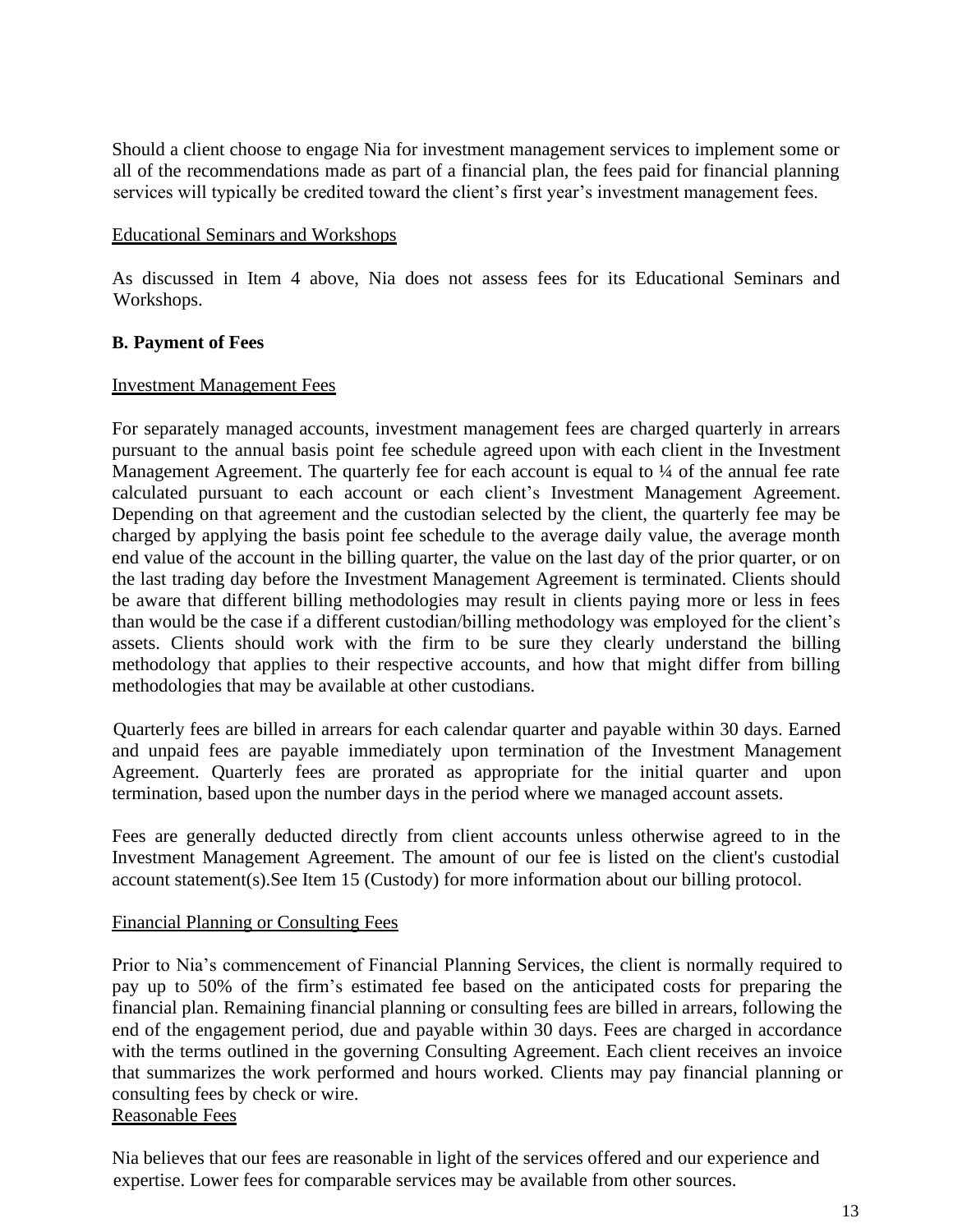## Account Additions and Withdrawals

Clients may make additions to or withdrawals from their separately managed account at any time, subject to Nia's right to terminate an account. Additions may be in cash or securities, recognizing that we reserve the right to liquidate any transferred securities or decline to accept particular securities into a client's account. Clients may withdraw account assets on notice to us, subject to the usual and customary securities settlement procedures. However, Nia designs its portfolios as long term investments, while the withdrawal of assets may impair the achievement of a client's investment objectives. We may consult with our clients about the options and implications of transferring securities. Clients are advised that when transferred securities are liquidated, they may be subject to transaction fees, contingent deferred sales charges, and/or tax implications.

## Termination of the Investment Management Relationship

For separately managed accounts, the Investment Management Agreement may be canceled at any time, by either party, for any reason, 15 days following receipt of written notice. Because Nia only charges fees in arrears, upon termination of any account, any earned, unpaid fees will be due and payable by the client tous. In calculating a client's fees for partial periods, we will prorate the fee in accordance with the number of days we managed assets in the billing period.

## Termination of the Financial Planning or Consulting Relationship

The Consulting Agreement may be canceled at any time, by either party, for any reason, immediately upon receipt of written notice. Any earned, unpaid fees for work performed will be due and payable by the client to us.

## **C. Additional Fees and Expenses**

Nia's fees are separate from the brokerage commissions, transaction fees, and other related costs and expenses that will be incurred by the client. Clients may incur certain charges imposed by custodians and brokers, such as custodial fees, odd-lot differentials, transfer taxes, wire transfer and electronic fund fees, and other fees and taxes on brokerage accounts and securities transactions.

Such charges, fees and commissions are exclusive of and in addition to Nia's fee, while Nia does not receive any portion of these commissions, fees, and costs. Item 12 (Brokerage Practices) further describes the factors that Nia considers in selecting or recommending broker-dealers for client transactions and determining the reasonableness of their compensation (e.g., commissions).

## **D. Prepayment of Fees**

Clients do not pay investment management fees in advance to Nia. All investment management fees received by us are in arrears.

For fixed fee engagements under a Consulting Agreement, we require a retainer at the start of the engagement, with the remainder of the fee directly billed to the client and due within thirty (30) days of the financial plan being delivered or consultation rendered to the client. The exact amount of the retainer will be set forth in the Agreement.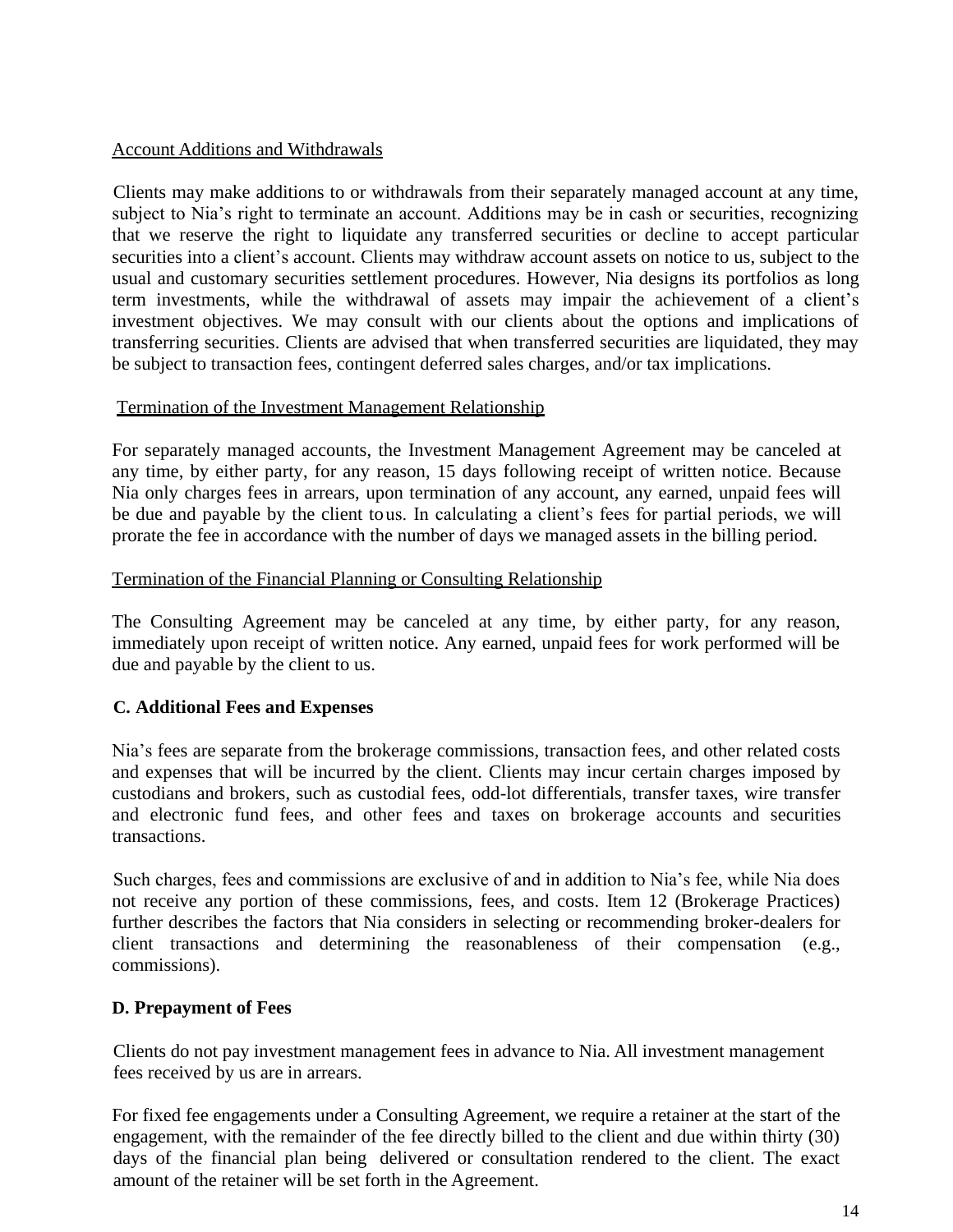## **E. Additional Compensation**

Nia's employees do not accept compensation for the sale of securities or other investment products. The only form of compensation we receive is asset-based investment management fees or hourly or flat fees for financial planning/consulting services.

# <span id="page-14-0"></span>**Item 6 – Performance-Based Fees and Side-By-Side Management**

Nia does not charge performance-based fees (fees based on a share of capital gains on or capital appreciation of the assets of a client

# **Item 7 – Types of Clients**

Nia provides discretionary and non-discretionary investment management and/or consulting services to many types of investors, including: individuals, high net worth individuals, trusts, pension and profit-sharing plans, estates, non-profit organizations, corporations, registered investment companies, and financial advisors. Nia also serves as a portfolio manager in a number of UMA Programs.

For investment management services, Nia generally imposes a \$100,000 minimum account size, although we do reserve the right to alter minimum account size requirements to ensure proper diversification and eligibility to participate in certain managed account platforms. See Item 5 (Fees and Compensation) for information about minimum fees related to financial planning and consulting services.

# **Item 8 – Methods of Analysis, Investment Strategies, Risk of Loss**

## **A. Methods of Analysis Used in Formulating Investment Advice**

Working within our six Nia solutions themes, our investment team researches innovative approaches to the technologies, products, services, and business practices we believe are best positioned to successfully Solutions-focused grow and scale while simultaneously products / services addressing systemicrisks by producing **Nust Frances** and deploying needed solutions. **Intriencel Slicker** 

We then determine which companies we believe are able to execute effectively, both in deploying their market solution and being profitable, while also playing a significant role in the transition to the next fair, just, and sustainable economy. At this stage we verify that these companies include diversity in leadership.



Once our top-down, solutions theme alignment research is complete, we begin to look at granular company-level financial data for qualified companies. We then normally use two different types of analysis depending on company age and size. For our earlier stage, smaller cap, companies we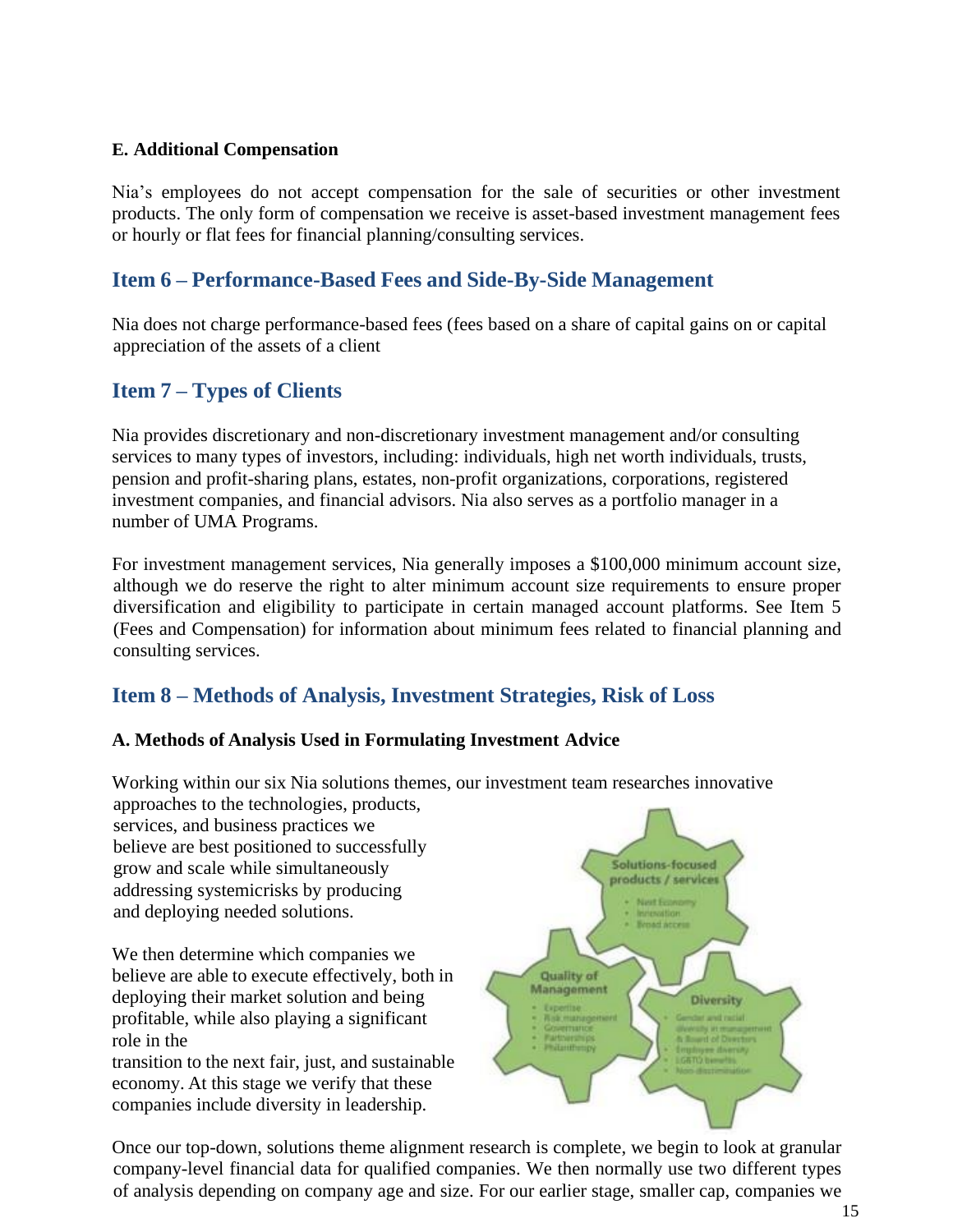use analysis similar to venture-capital analysis, emphasizing fundamentals and strength of management team, as well as runway for expenses, product design and development. For potential mid and larger cap companies, we apply rigorous quantitative, bottom-up financial analysis to identify which of these potential companies, we believe, offer the best financial positions with minimized risk. Within the financial analysis, we focus on growth potential, market liquidity, and potential bankruptcy risks.



At the company level, we employ fundamental investment research, including proprietary valuation methods that embed social and environmental criteria within traditional financial analysis. Our research and investment process is multi-layered to ensure that portfolio companies exhibit sound financial management and work from business models that address one or more of the Nia solutions themes. We look for both protection for the planet and environmental efficiencies in business operations. In this rigorous process, each company is assessed on the basis of financial, business, social and environmental vectors of performance.

The data that we use for analysis is derived from financial research journals, financial newspapers and newspapers, investment websites, filings with the Securities and Exchange Commission and company press releases and other sources. There are risks to our analysis in that the underlying data may be incorrect, biased, or incomplete and that the opinions based upon that data may be wrong.

## **B. Investment Committee**

Nia's Investment Committee assists in determining the composition of client portfolios including the Nia Global Solutions Equity Portfolio. The Investment Committee, which is comprised of associates from both Nia and Green Alpha Advisors, makes recommendations as to the composition of portfolios including asset allocation, fund selection, and investment criteria. However, all final investment decisions for Nia clients are made solely by Kristin Hull. The Investment Committee also monitors the holdings within each portfolio to help ensure that they continue to meet the selection criteria developed for the portfolio. Nia also have engaged with Green Alpha Advisors to execute trades determined by Ms. Hull and provide additional administrative duties. Please see Item 10 for additional conflicts of interest associated with Nia's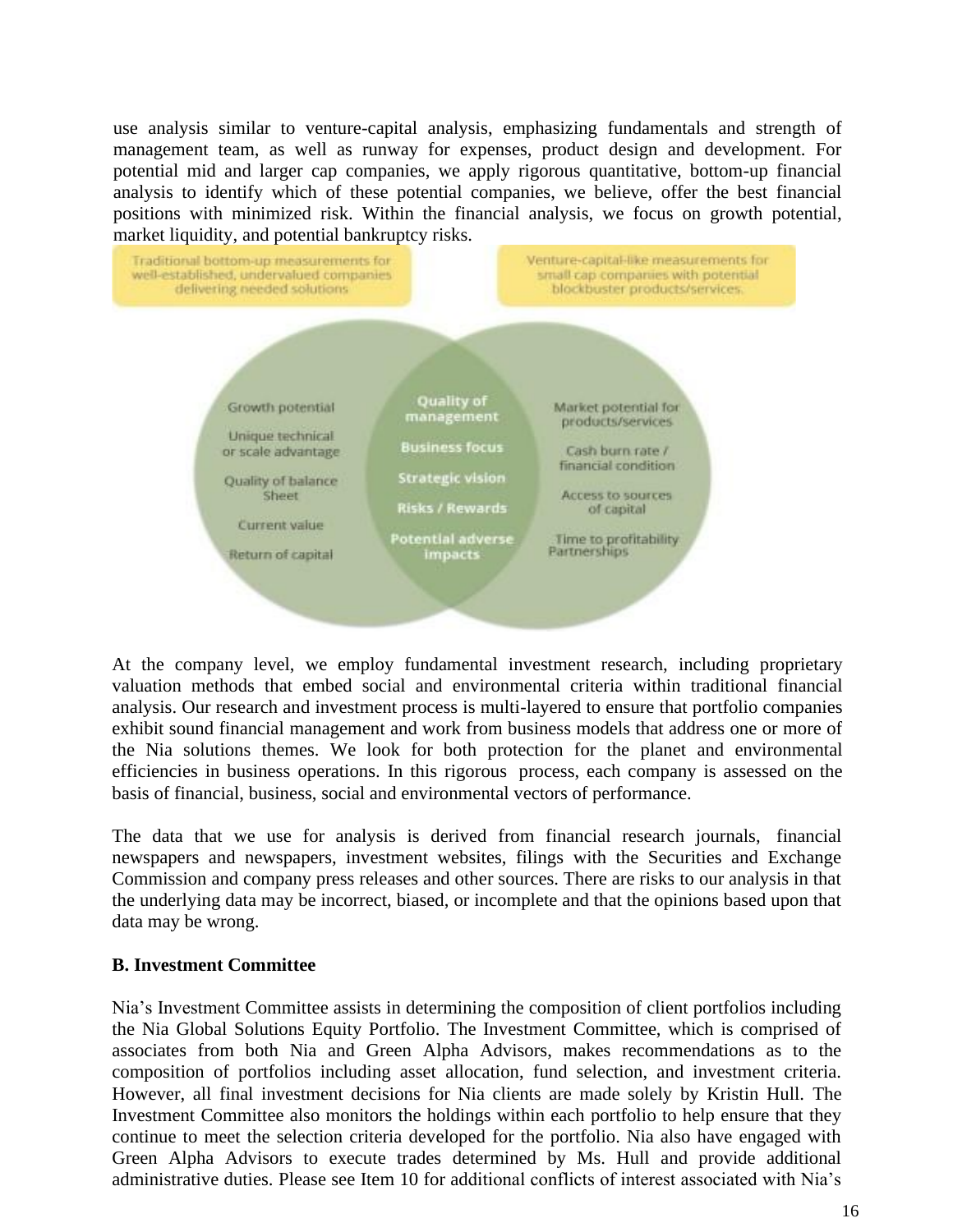use of Green Alpha Advisors for these services.

## **C. Investment Strategies**

For multiple types of clients, including separately managed accounts, the Fund, and when serving as a portfolio manager in a number of UMA Programs, Nia employs an actively managed strategy, within a buy-and hold-philosophy, designed to achieve long-term capital growth. Investment holdings are equities that meet the Investment Committee's strict high-impact, solution-focused, social, environmental, and financial standards. We invest in companies that we believe are providing solutions to the most critical issues confronting our planet, our economies and society. Our strategy is designed to give clients an innovative opportunity to engage in impactful equity investing, built upon a thoughtful and rigorous research process.

Our portfolio construction approach incorporates both traditional and innovative, Nia specific management techniques. We combine a top-down and bottom-up research process in identifying companies for inclusion within our investment universe. We begin our search for companies with our six solutions themes as a guide for our top down, venture capital-like search for companies to fill the Nia universe.

These themes include:



## **D. Risk of Loss**

Investing in securities involves a significant risk of loss which clients should be prepared to bear. The primary risks involved with these strategies are the potential for loss of value related to public equity investing and a moderate level of transaction costs related to trading of securities.

Clients generally face the following risks when investing in equity securities:

 $\blacklozenge$  Manager selection – risks associated with investment manager selection and their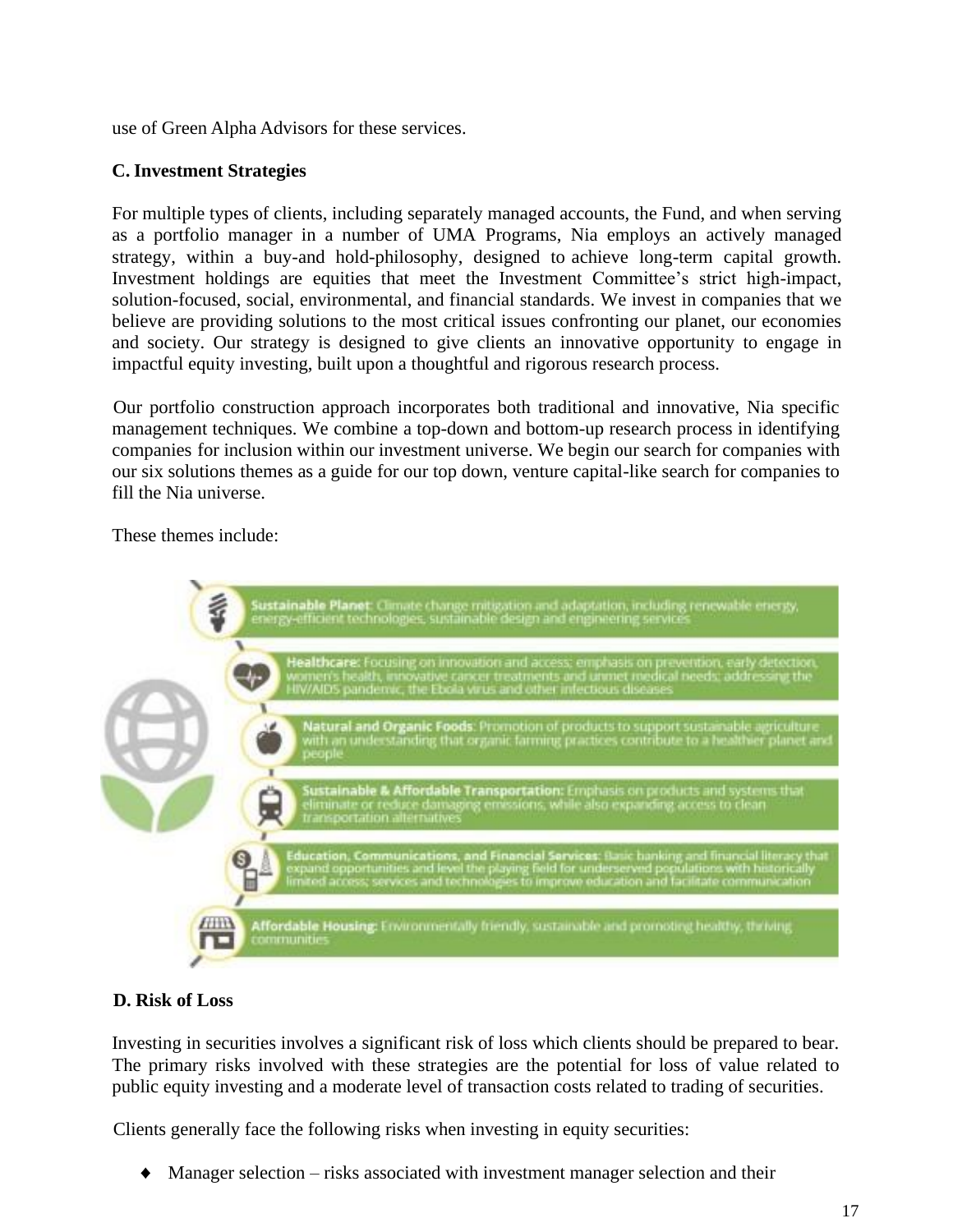chosen strategy.

- $\triangleleft$  General market risk risks of participating in the capital markets
- $\blacklozenge$  Specific risk risks associated with asset class, sector, and security selection.

Nia Impact Capital was established in 2017 and registered as an independent investment adviser for the first time in 2017. We have a four-year track-record operating independently as a registered investment adviser. Certain Nia professionals have worked in other investment advisory enterprises in their professional careers; however, their expertise and past performance is not a predictor or guarantee of future success.<sup>1</sup>

Participation in the capital markets by investing in securities involves the risk of loss, which clients should be prepared to bear. Below we highlight some, yet not all, possible risks of investing in securities recommended andutilized by the firm:

- ♦ No guarantee Performance of any investment is not guaranteed. There is a risk of loss ofthe assets we manage that may be out of our control.
- ♦ Equity investments Equities are exposed to general stock market swings and changes in the business cycle which may alter market opinions about the short-term or long-term prospects for an issuer of equity securities.
- ♦ Smaller companies Equity investments in smaller companies involve added risks, suchas limited liquidity and greater fluctuations in their perceived values, which may impact our ability to sell these investments at a fair and competitive price in a timely manner.
- $\blacklozenge$  Opportunity and Strategy Risk As discussed above, Nia focuses on and limits recommendations to the types of securities that provide both a positive social and/or ecological impact in addition to financial gains. This creates the risk of clients not investing in other investments that may generate higher returns, but are not deemed to have good social or environmental objectives by the firm. Therefore, there is a risk that a less than optimal financial result could be achieved due to the investment strategy recommended by Nia, even if worthwhile mission-based goals are being met.
- ♦ Non-diversification risk The risk of focusing investments in a small number of issuers, industries or foreign currencies, including being more susceptible to risks associated witha single economic, political or regulatory occurrence than a more diversified portfolio might be.
- ♦ Foreign companies Investments in foreign equity securities involve risk sets and special considerations not typically associated with investing in the more developed and highly regulated U.S. capital markets. These risks may relate to: (a) currency exchange; (b) differences between the U.S. and foreign securities markets, including general market volatility, liquidity, and regulation among other differences; (c) certain economic and political risks, including potential exchange control regulations and limits on foreign investment and repatriation of capital, the risk of political, economic, or social instability,including war and the possibility of expropriation or confiscatory taxation; (d) the possible imposition of foreign taxes on income and gains recognized on such securities;

(e) dependence on exports and the corresponding importance of international trade; (f) higher rates of inflation; (g) governmental involvement in and control over the

<sup>&</sup>lt;sup>1</sup> Professionals were not required to be registered as Investment Adviser Representatives when working for prior employers, inaccordance with governing federal and state regulations.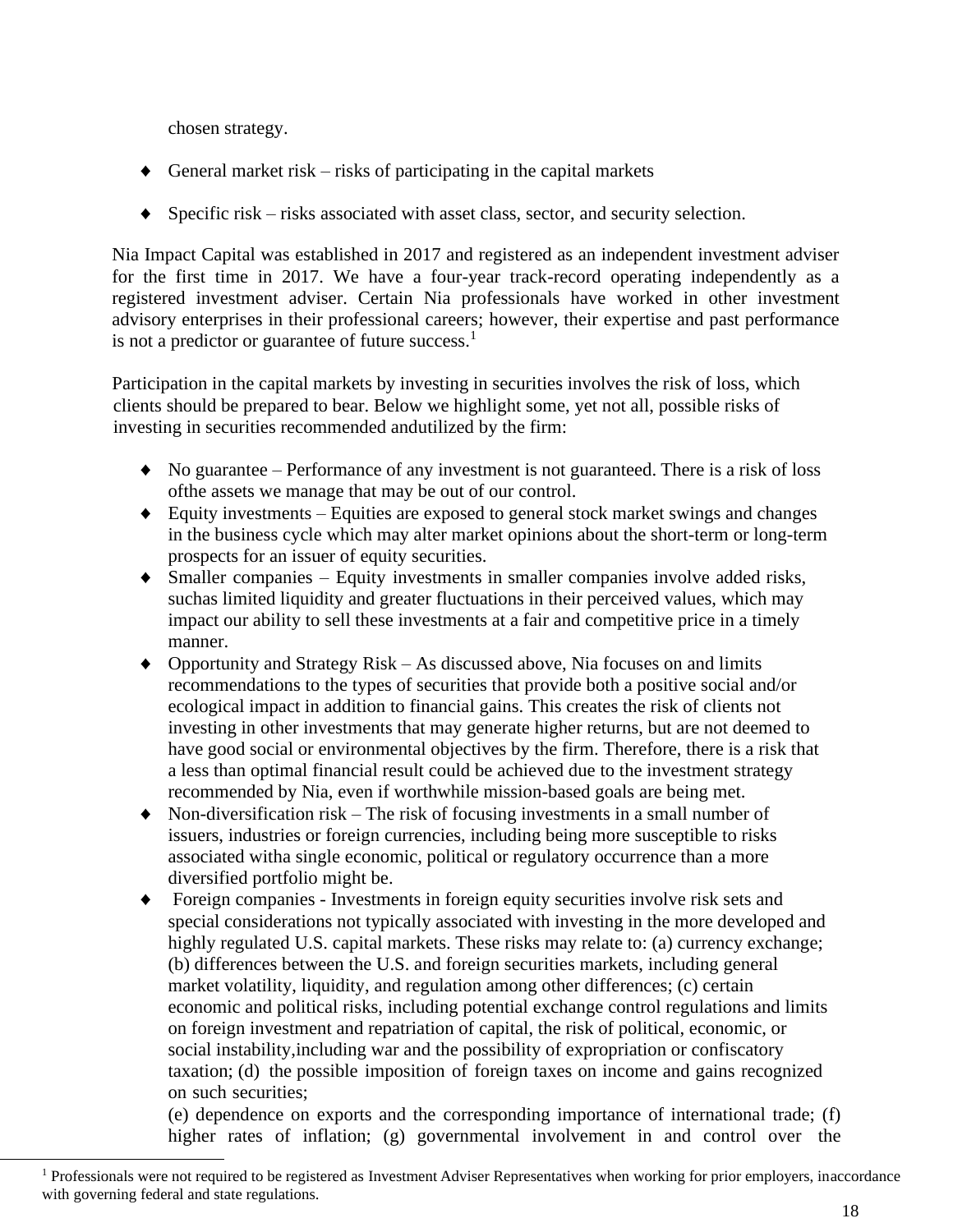economies; (h) longer settlement periods for securities transactions; and (i) less developed corporate laws regarding fiduciary duties and related investor protections.

- ♦ American Depository Securities & Receipts Risk In certain instances, rather than directlyholding securities of non-U.S. companies, the Firm may hold these securities through an American Depository Receipt (an "ADR"). An ADR is issued by a U.S. bank or trust company to evidence its ownership of securities of a non-U.S. company. The currency of an ADR may be U.S. dollars rather than the currency of the non-U.S. company to which itrelates. The value of an ADR will not be equal to the value of the underlying non-U.S. securities to which the ADR relates as a result of a number of factors, including the fees and expenses associated with holding an ADR; the currency exchange relating to the conversion of foreign dividends and other foreign cash distributions into U.S. dollars; andtax considerations such as withholding tax and different tax rates between the jurisdictions. In addition, the rights of the Client, as a holder of an ADR, may be differentthan the rights of holders of the underlying securities to which the ADR relates, and the market for an ADR may be less liquid than that of the underlying securities. The foreign exchange risk will also affect the value of the ADR and, as a consequence, the performance of the investor holding the ADR.
- ♦ ESG benefits: Clients utilizing responsible investing strategies and environment, social responsibility, and corporate governance (ESG) factors may have differing performance from strategies which do not utilize responsible investing and ESG considerations. Responsible investing and ESG strategies may operate by either excluding the investments of certain issuers or by selecting investments based on their compliance withfactors such as ESG. These strategies may exclude certain sectors or industries from a client's portfolio, potentially affecting the client's investment performance. Responsibleinvesting and ESG are subjective by nature, and Nia may rely on analysis and 'scores' provided by third parties in determining whether an issuer meets Nia's standards for inclusion or exclusion. A client's perception may differ from Nia's or a third party's on how to judge an issuers adherence to responsible investing principles.
- ♦ Mutual Funds: The risk of owning a mutual fund generally reflects the risks of owning the underlying securities the mutual fund holds. Each mutual fund has different risks and rewards. Generally, the higher the potential return, the higher the risk of loss. Further, when investing in a mutual fund, clients will bear additional expenses based on their pro rata share of the mutual fund's operating expenses, including the potential duplication of management fees. Clients will also incur brokerage costs when purchasing mutual funds and may have to pay taxes on capital gains distributions received even if the fund goes on to perform poorly after the investor bought shares. Details of a particular mutual fund are available in the prospectus available from the issuer.
- Mutual Fund Principal Risks: As with any mutual fund investment, there is a risk that you could lose money by investing in the Fund. The success of the Fund's investment strategy depends largely upon the Adviser's skill in selecting securities for purchase and sale by the Fund and there is no assurance that the Fund will achieve its investment objective. Because of the investment techniques the Adviser uses, the Fund is designed for investors who are investing for the long term. The Fund may not be appropriate for use as a complete investment program. An investment in the Fund is not a deposit of the bank and is not insured or guaranteed by the Federal Deposit Insurance Corporation or any other government agency. The principal risks of an investment in the Fund are generally described below.
- ESG Investing Risk: The Fund's incorporation of ESG considerations in its investment process may cause it to make different investments than funds that have a similar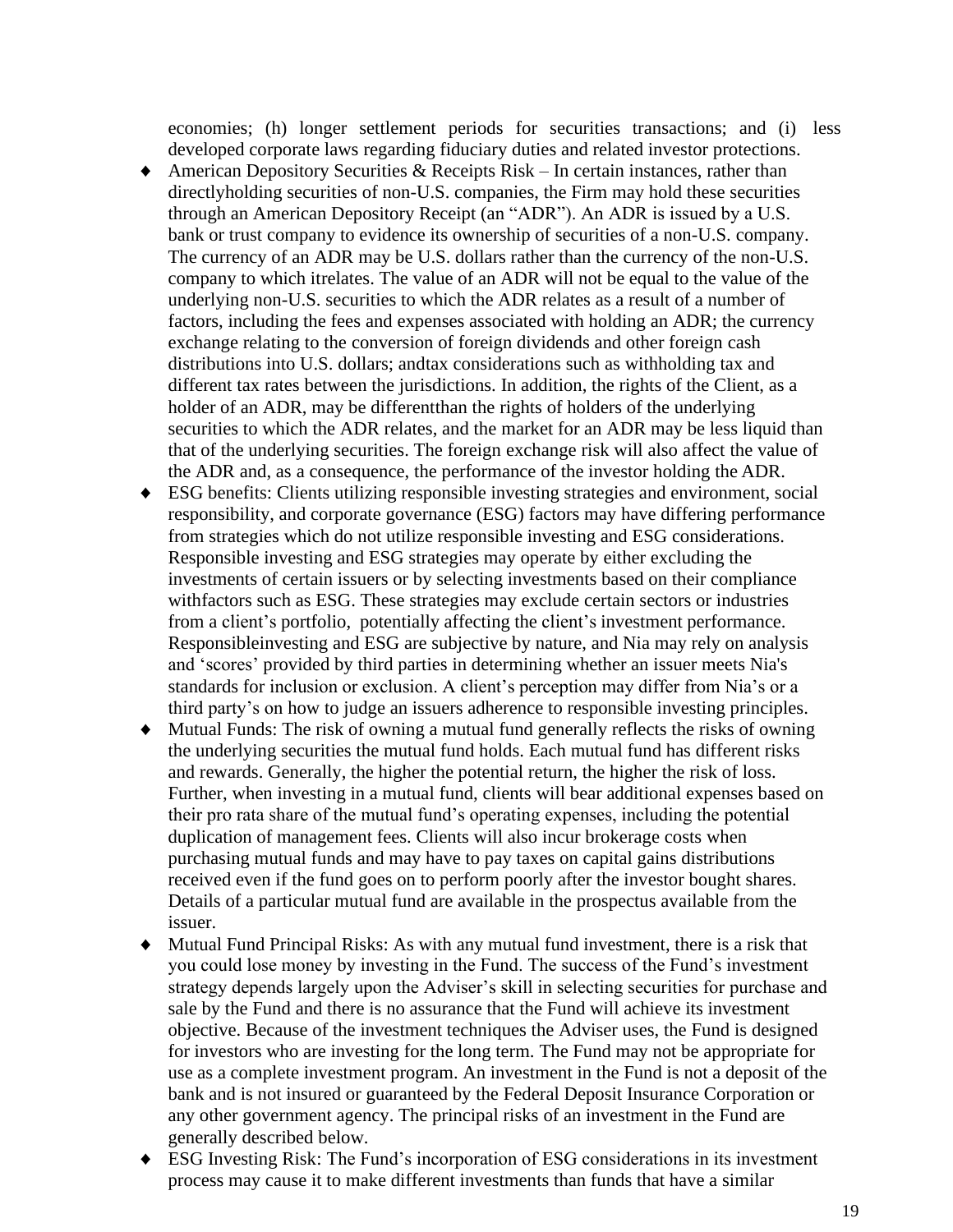investment universe and/or investment style but that do not incorporate such considerations in their strategy or investment processes. Under certain economic conditions, this could cause the Fund's investment performance to be worse than similar funds that do not incorporate such considerations in their investment strategies or processes. In applying ESG criteria to its investment decisions, the Fund may forgo higher yielding investments that it would invest in absent the application of its ESG investing criteria. The Fund will seek to identify companies that it believes meet its ESG criteria based on the data provided by third parties. The data provided by third parties may be incomplete, inaccurate or unavailable, which could cause the Adviser to incorrectly assess a company's ESG practices. The Fund may invest in companies that do not reflect the beliefs and values of any particular investor.

- ♦ Active Management Risk: Due to the active management of the Fund by the Adviser, the Fund could underperform its benchmark index and/or other funds with similar investment objectives and strategies. The ability of the Fund to meet its investment objective is directly related to the success of the Adviser's investment process and there is no guarantee that the Adviser's judgment about the attractiveness, value and potential appreciation of a particular investment for the Fund will be correct or produce the desired results.
- ♦ Equity Securities Risk: Equity prices are volatile and the prices of equity securities in which the Fund invests may fluctuate in response to many factors, including, but not limited to, the activities of the individual companies whose securities the Fund owns, general market and economic conditions, interest rates, and specific industry changes. Such price fluctuations subject the Fund to potential losses
	- o Large-Capitalization Company Risk. Large-capitalization companies are generally more mature and may be unable to respond as quickly as smaller companies to new competitive challenges, such as changes in technology and consumer tastes, and also may not be able to attain the high growth rate of successful smaller companies, especially during extended periods of economic expansion. There may be times when the returns for large capitalization companies generally trail returns of smaller companies or the overall stock market.
	- o Small-Cap and Mid-Cap Company Risk. Investing in small- and midcapitalization companies involves greater risk than is customarily associated with larger, more established companies. Small- and mid-cap companies frequently have less management depth and experience, narrower market penetrations, less diverse product lines, less competitive strengths and fewer resources. Due to these and other factors, stocks of smalland mid-cap companies may be more susceptible to market downturns and other events, less liquid, and their prices may be more volatile.
- ♦ Foreign Securities Risk: Investments in foreign securities involve risks that may be different from those of U.S. securities. Foreign securities may not be subject to uniform audit, financial reporting, or disclosure standards, practices, or requirements comparable to those found in the United States. Foreign securities are also subject to the risk of adverse changes in investment or exchange control regulations or currency exchange rates, expropriation or confiscatory taxation, limitations on the removal of funds or other assets, political or social instability and nationalization of companies or industries. In addition, the dividend and interest payable on certain of the Fund's foreign securities may be subject to foreign withholding taxes. Foreign securities also involve currency risk, which is the risk that the value of a foreign security will decrease due to changes in the relative value of the U.S. dollar and the security's underlying foreign currency.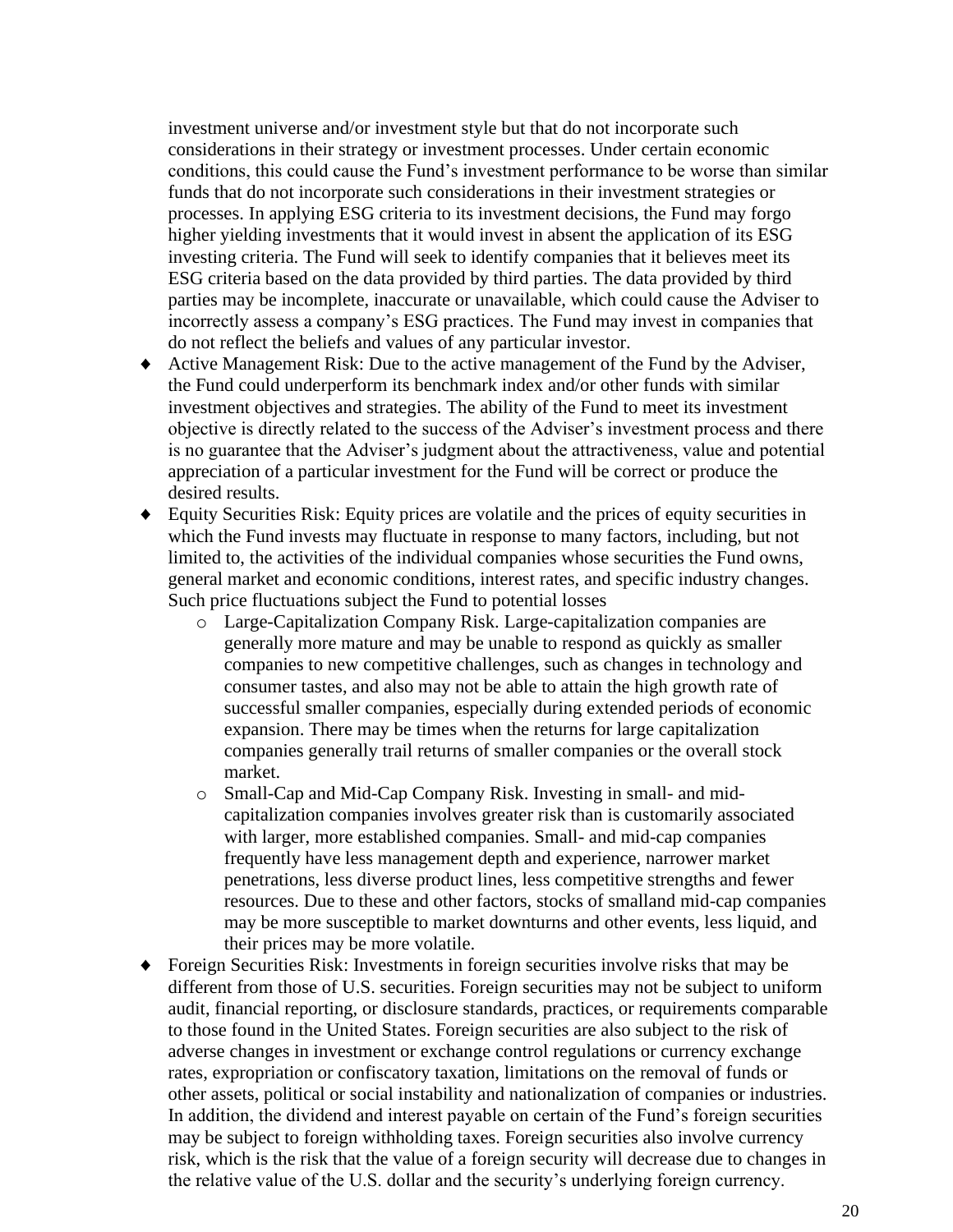- o American Depository Receipt ("ADR") Risk. ADRs are subject to risks similar to those associated with direct investments in foreign securities. ADRs are securities that evidence ownership interests in a security or a pool of securities issued by a foreign issuer. The risks of depositary receipts include many risks associated with investing directly in foreign securities, such as individual country risk, currency exchange risk, volatility risk, and liquidity risk. ADRs may be available through "sponsored" or "unsponsored" facilities. Unsponsored ADRs, which are issued by a depositary bank without the participation or consent of the issuer, involve additional risks because U.S. reporting requirements do not apply and the issuing bank will recover shareholder distribution costs from movement of share prices and payment of dividends.
- o Currency Risk. Changes in foreign currency exchange rates will affect the value of the Fund's foreign securities. Generally, when the value of the U.S. dollar raises relative to a foreign currency, securities valued in that foreign currency lose value in terms of U.S. dollars since that foreign currency is worth fewer U.S. dollars. Currency exchange rates can fluctuate for a number of reasons, including the economic stability of a country, changes in interest rates, devaluation of a currency by a country's government or central banking authority, and overall demand for a currency or lack thereof. Exchange rates can change significantly over short periods.
- o Emerging Markets Risk. The Fund may invest in emerging market equity securities. In addition to the general risk of investing in foreign securities, investing in emerging markets can involve greater and more unique risks than those associated with investing in more developed markets. The securities markets of emerging countries are generally small, less developed, less liquid, and more volatile than securities markets of the U.S. and other developed markets. The risks of investing in emerging markets include greater social, political and economic uncertainties. Emerging market economics are often dependent upon a few commodities or natural resources that may be significantly adversely affected by volatile price movements against those commodities or natural resources. Emerging market countries may experience high levels of inflation and currency devaluation and have fewer potential buyers for investments. The securities markets and legal systems in emerging market countries may only be in a developmental stage and may provide few, or none, of the advantages and protections of markets or legal systems in more developed countries. Some of these countries may have in the past failed to recognize private property rights and have at times nationalized or expropriated the assets of private companies. Additionally, if settlements do not keep pace with the volume of securities transactions, they may be delayed, potentially causing the Fund's assets to be uninvested, the Fund to miss investment opportunities and potential returns, and the Fund to be unable to sell an investment. As a result of these various risks, investments in emerging markets are considered to be speculative and may be highly volatile.
- $\bullet$  Issuer Risk: Issuer risk is the risk that an issuer in which the Fund invests or to which it has exposure may perform poorly, and the value of its securities may therefore decline, which would negatively affect the Fund's performance.
- ♦ Stock Market Risk: The return on and value of an investment in the Fund will fluctuate in response to stock market movements. Stocks are subject to market risks, such as a rapid increase or decrease in a stock's value or liquidity, fluctuations in price due to earnings, economic conditions and other factors beyond the control of the Adviser. A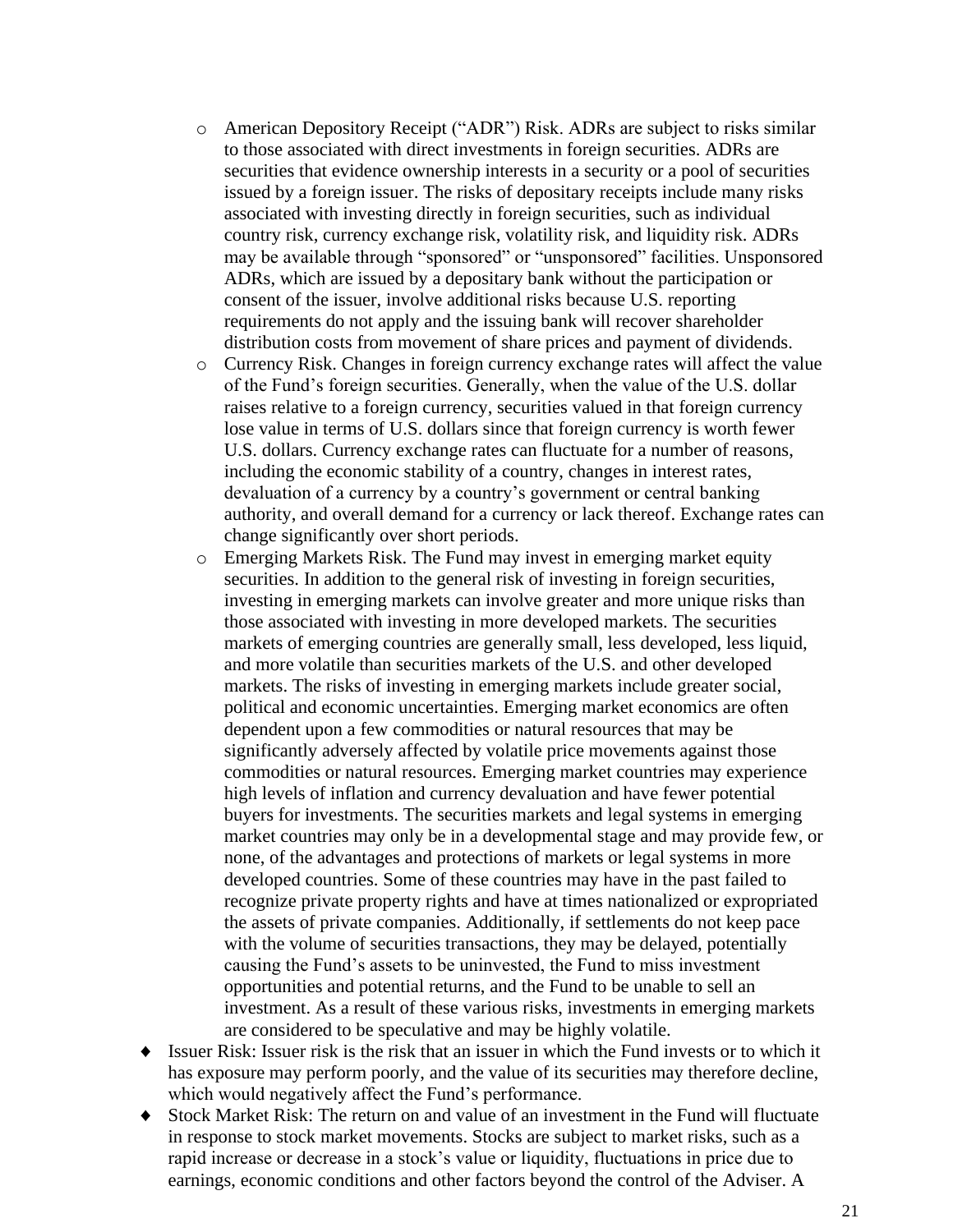company's share price may decline if a company does not perform as expected, if it is not well managed, if there is a decreased demand for its products or services, or during periods of economic uncertainty or stock market turbulence, among other conditions. In a declining stock market, stock prices for all companies (including those in the Fund's portfolio) may decline, regardless of their long-term prospects. Certain market events could increase volatility and exacerbate market risk, such as changes in governments' economic policies, political turmoil, environmental events, trade disputes, and epidemics, pandemics or other public health issues. For example, the novel coronavirus disease (COVID-19) has resulted in closing borders, quarantines, cancellations, disruptions to supply chains and customer activity, as well as general concern and uncertainty, thus causing significant disruptions to global business activity and financial markets, and company closings and product cutbacks, the broad effects of which are currently difficult to assess. Turbulence in financial markets, and reduced liquidity in equity, credit and fixed income markets may negatively affect many issuers domestically and around the world, and can result in trading halts, any of which could have an adverse impact on the Fund. During periods of market volatility, security prices (including securities held by the Fund) could fall drastically and rapidly and therefore adversely affect the Fund.

♦ New Fund and Management Risk: The Fund is new and has no operating history. Accordingly, investors in the Fund bear the risk that the Fund may not be successful in implementing its investment strategy or growing to an economically viable size, in which case the Board may determine to liquidate the Fund. In addition, although the Adviser has experience managing separate accounts using a similar strategy to the Fund, the Adviser has not previously served as an investment adviser to a registered investment company prior to the Fund's inception.

## <span id="page-21-0"></span>**Item 9 – Disciplinary Information**

In this item, we are required to disclose any legal or disciplinary events that are material to a client's or prospective client's evaluation of our advisory business or the integrity of our management. Nia has no such events to disclose.

## **A. No History of Criminal or Civil Actions**

Nia, including management persons, has not been involved in any criminal or civil action in a domestic, foreign, or military court.

## **B. No History of Administrative Proceeding**

Nia, including management persons, has not been subject to any administrative proceeding before the SEC, or any other federal regulatory agency, any state regulatory agency, or any foreign financial regulatory authority.

## **C. No History of Disciplinary Proceeding**

Nia, including management persons, has not been subject to any disciplinary proceeding with a self-regulatory organization.

## **Item 10 – Other Financial Industry Activities & Affiliations**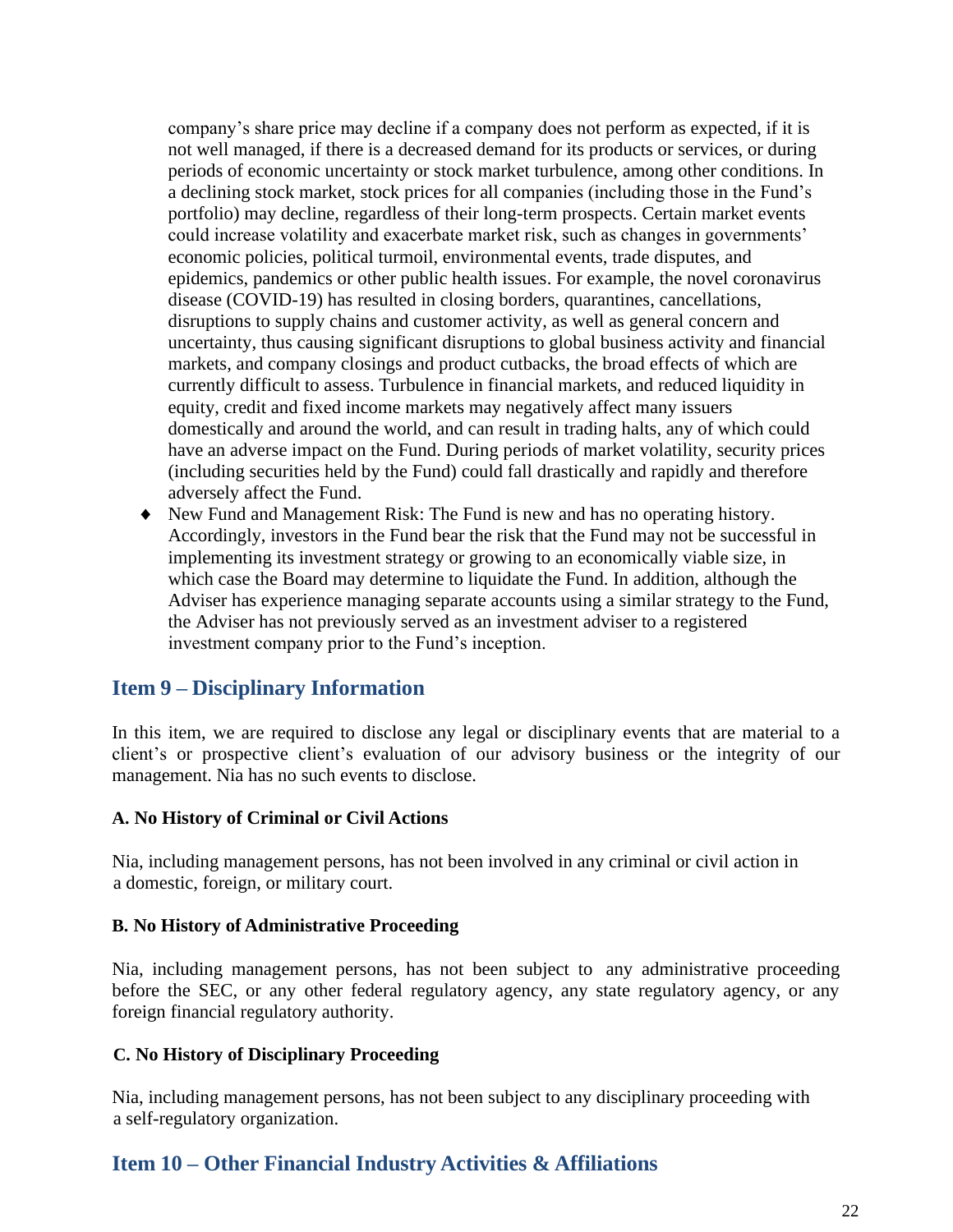## **A. Broker-Dealer Registration Status**

Nia, including management persons, is not registered as, and has no application pending to be, a broker-dealer or a registered representative of a broker-dealer.

## **B. Futures Commission Merchant, Commodity Pool Operator, or Commodity Trading Adviser Registration Status**

Nia, including management persons, is not registered as, and has no application pending to be, a futures commission merchant, commodity pool operator, commodity trading advisor, or an associated person of the foregoing entities.

## **C. Material Relationships or Arrangements with Persons who are Industry Participants**

Members of Green Alpha Advisors, LLC ("GAA"), an unaffiliated SEC registered adviser, serve on the Investment Committee for Nia. Such members provide research and input as to the securities comprising the Nia Global Solutions Equity Portfolio.

Additionally, GAA is contracted by Nia to execute trades for the Nia Global Solutions Equity Portfolio, solely at the direction of Kristin Hull, Portfolio Manager. For avoidance of doubt, while such members of GAA will have access to client account and information, neither GAA nor its members will (i) serve as an investment adviser to Nia clients, (ii) have discretion to manage Nia client accounts, or (iii) serve as a sub-adviser or third-party manager on behalf of Nia clients. GAA shares in asset-based fee revenue generated by Nia clients invested in the Nia Global Solutions Equity Portfolio for their services. These fees are included as part of Nia's overall fees.

## **D. Material Conflicts of Interest Relating to Other Investment Advisers**

Administrative Services Provided by Orion Advisor Services, LLC and HIP Investor, LLC. To help manage client accounts, both HIP and Nia utilize Orion's technology platform. These administrative services allow Nia to perform functions like support data reconciliation, performance reporting, client database maintenance, quarterly performance evaluations, and other functions related to the administrative tasks of managing client accounts. Due to this arrangement Orion and HIP will have access to client accounts and information but will not serve as an investment adviser to Nia clients. HIP pays Orion a fee on a per-account basis for their services. Nia in turn pays HIP a flat, monthly fee for their services.

## **E. Material Conflicts of Interest Relating to Registered Investment Company**

When deemed appropriate, Nia will invest, on behalf of its individual accounts, in shares of the Fund. There exists a conflict of interest as Nia has an incentive to place client assets in the Fund since Nia receives management fees from the Fund for providing investment services on the Fund's behalf. Nia has adopted certain procedures designed to mitigate the effects of this conflicts. As part of our fiduciary duty to clients, Nia and our representatives endeavor at all times to act in the client's best interest, and recommendations will only be made to the extent that they are reasonably believed to be in the best interests of the client. Additionally, the conflicts presented by these practices are disclosed to clients through this Brochure, and/or verbally prior to or at the time of entering into an agreement with Nia. Further, a client will not be charged an additional management fee at the individually or separately managed account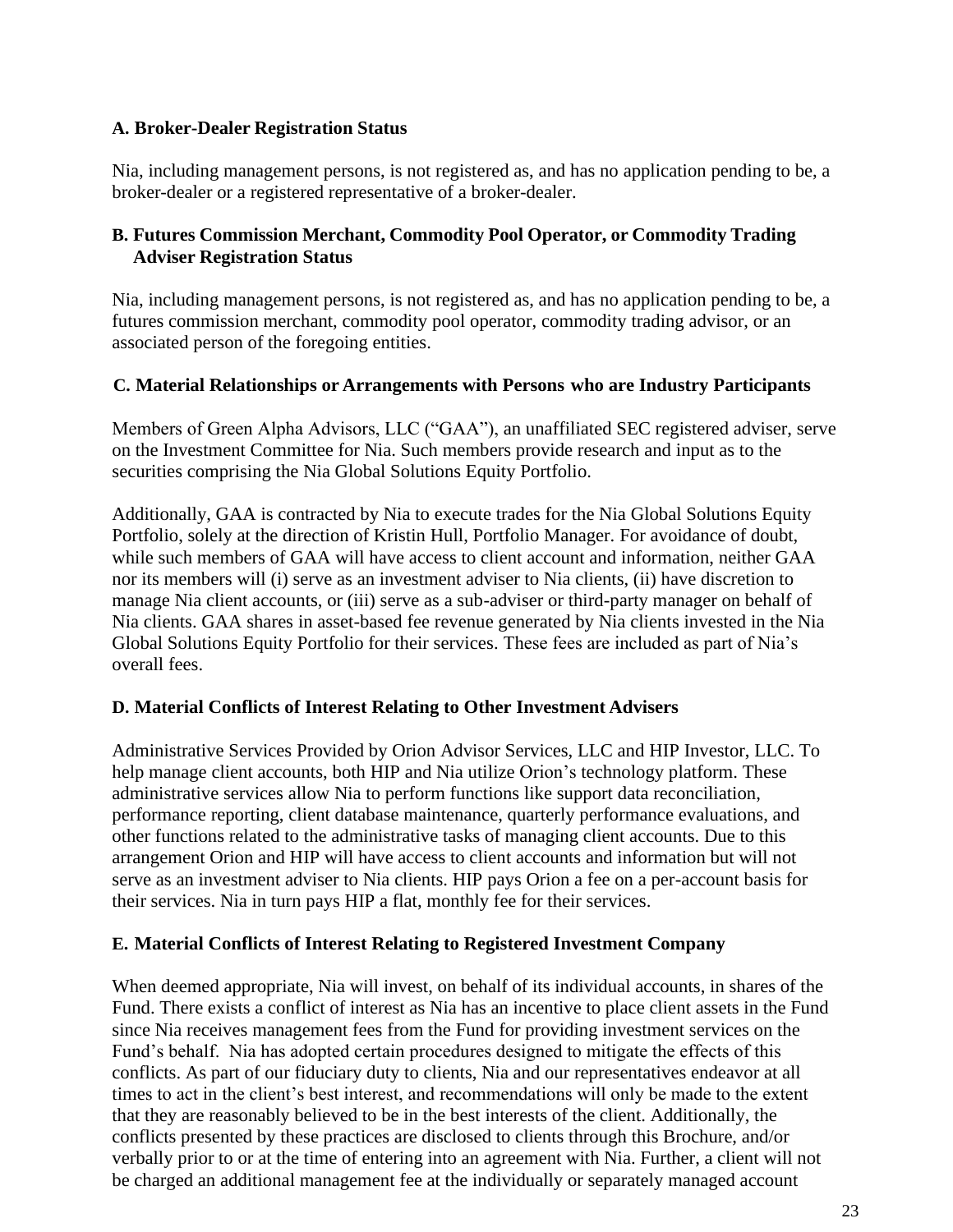level by Nia for any investments in the Fund.

# **Item 11 – Code of Ethics, Participation or Interest in Client Transactions and Personal Trading**

## **A. Code of Ethics**

Nia has adopted a code of ethics (the "Code of Ethics") which establishes standards of business conduct that all Supervised Persons must follow. Supervised Persons include any managing member, partner, or employee of Nia and any person who provides investment advice or support on behalf of Nia and is under our direct or indirect supervision or control.

The Code of Ethics is predicated on the principle that Nia owes a fiduciary duty to our clients. Accordingly, the Code of Ethics provides that at all times, Supervised Persons must: avoid placing the interests of Nia and Supervised Persons ahead of client interests; assist Nia in identifying and disclosing to clients, when appropriate, potential and actual conflicts; adhere to the personal investing standards set forth in the Code of Ethics; avoid taking advantage of their position to the detriment of clients; maintain the integrity and independence of the investment advisory process; and maintain full compliance with applicable state and federal securities statutes.

## Standards of Conduct

Nia's standards of conduct are designed to ensure that clients, Supervised Persons, and the Adviser are protected from unethical and unprofessional conduct. Policies:

- ♦ Govern outside activities of Supervised Persons
- ♦ Monitor Supervised Person political activity
- ♦ Protect confidential information
- ♦ Prohibit dealings with parties sanctioned by the Office of Foreign Assets Control
- ♦ Facilitate compliance with applicable federal and state securities statutes

When deemed appropriate, Nia will invest on behalf of its individual or separately managed accounts in shares of the Fund. Nia receives management fees from the Fund for providing investment services on its behalf. A client will not be charged an additional management fee at the individual or separately managed account level by Nia for any investments in the Fund.

## **B. Personal Trading – Participation or Interest in Client Transactions**

Supervised Persons are permitted to maintain personal securities accounts as long as personal investing practices are consistent with fiduciary standards and regulatory requirements, and do not conflict with the duty owed to Nia and our clients. We monitor and control personal trading through:

- ♦ Receipt and review of personal securities holdings and transactions reports
- ♦ Maintenance of a restricted list of securities in which Supervised Persons may not trade
- ♦ Pre-approval of initial public offerings, limited offerings, and private placements
- ♦ Other than investments in the Fund, Nia does not buy or sell securities for client accounts in which we have a material financial interest.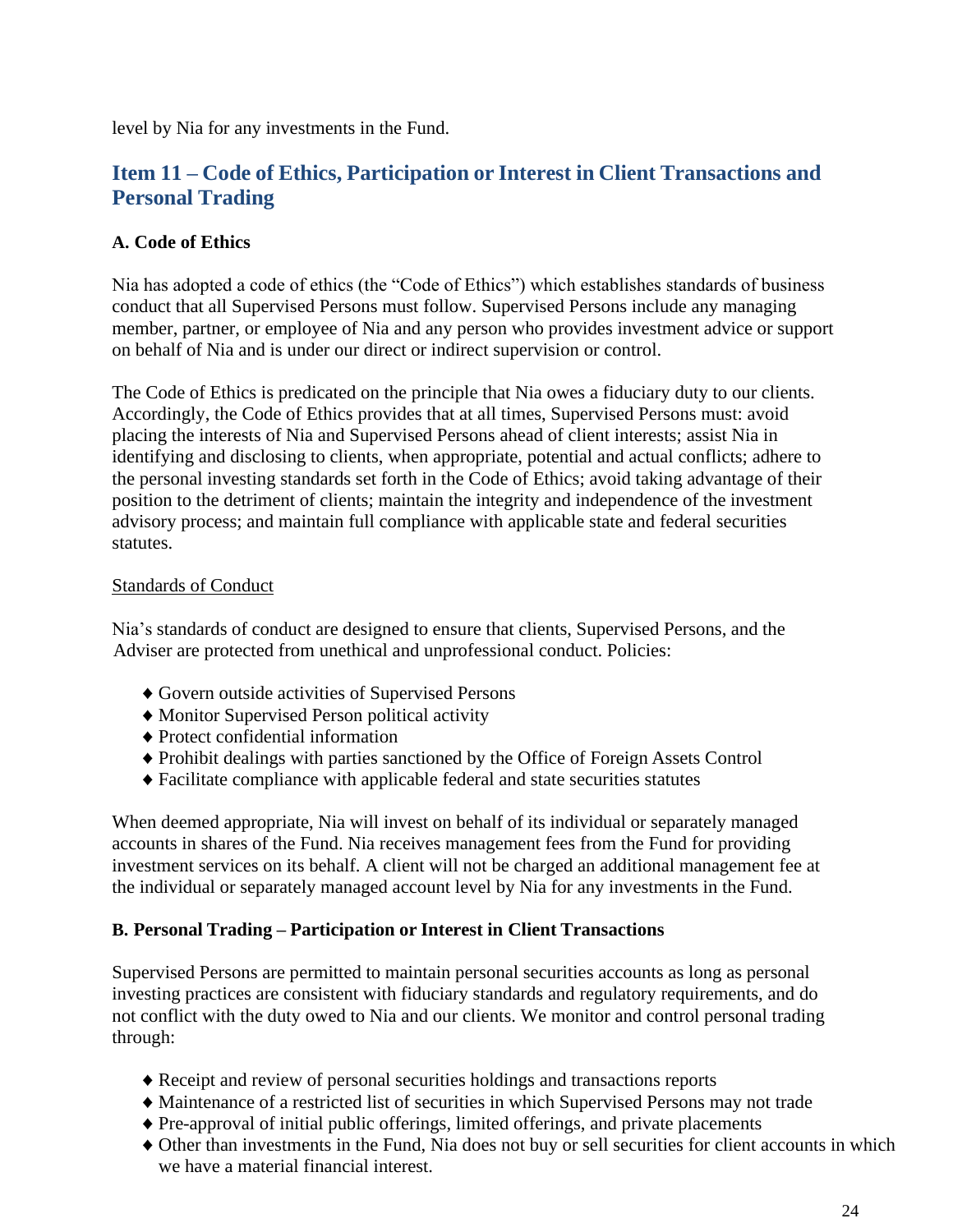However, since we are committed to our investment strategies, we may invest in the same securities that we buy and sell for our client accounts. This represents a potential conflict of interest. To mitigate this conflict of interest, our Code of Ethics contains rules and procedures relating to personal trading by Nia in related accounts or accounts held by officers, directors, employees, and their families. From a timing perspective, no Supervised Person may buy or sell a security for himself/herself in an attempt to "front-run" a client transaction if he/she knows that Nia, is purchasing or selling, or contemplating purchasing or selling, that same security on behalf of one or more clients. Supervised Persons may not initiate a personal trade in such securities until after client transactions in the same security have been completed.

We closely monitor trading accounts of Supervised Persons to ensure all personal securities transactions are conducted in accordance with our Code of Ethics and in such a manner as to avoid any conflicts of interest, such as frontrunning. In addition, Supervised Persons are encouraged to assign investment discretion on their personal accounts to Nia (wherein they become "related person accounts"), when appropriate. In such case, client accounts and related person accounts may trade simultaneously. Under no circumstances will related account interests come before unrelated client account interests.

## Restricted List

Nia may maintain a list of issuers about which a determination has been made that it is prudent to restrict trading activity (the "Restricted List") of Supervised Persons for a certain period. All Supervised Persons must abide by Nia's instructions regarding the Restricted List. Supervised Persons may not initiate trades for themselves or others in the securities of any issuer that is on the Restricted List. As an example, clients whose securities are publicly traded may be placed on the Restricted List. The Chief Compliance Officer controls the movement of securities and issuers on and off the Restricted List. The Restricted List is intended for internal use only; it is confidential and may not be shared with any person or entity other than Supervised Persons, without the express authorization of the Chief Compliance Officer.

#### Insider Trading

Nia prohibits any Supervised Person from illegally acting on, misusing, or disclosing any material nonpublic information, also known as 'inside information.' We monitor risks associated with inside information by:

- ♦ Authorizing and monitoring Supervised Person service on boards of public companies
- ♦ Monitoring personal trading of Supervised Persons and certain household members
- ♦ Maintaining a compliance program to monitor Supervised Person activity

The Code of Ethics states that Nia will provide a copy thereof to all Supervised Persons, with a requirement that they provide to us a written acknowledgment that they understand and will abide by the Code of Ethics. Clients or prospective clients may obtain a copy of our Code of Ethics by contacting Kelly Hall at [kelly@niaimpactcapital.com.](mailto:kelly@niaimpactadvisors.com)

#### Agency Cross Transactions and Principal Trades

Nia will not engage in 'agency cross-transactions.' An agency cross transaction is a transaction in which a person acts as an investment adviser in relation to a transaction in which the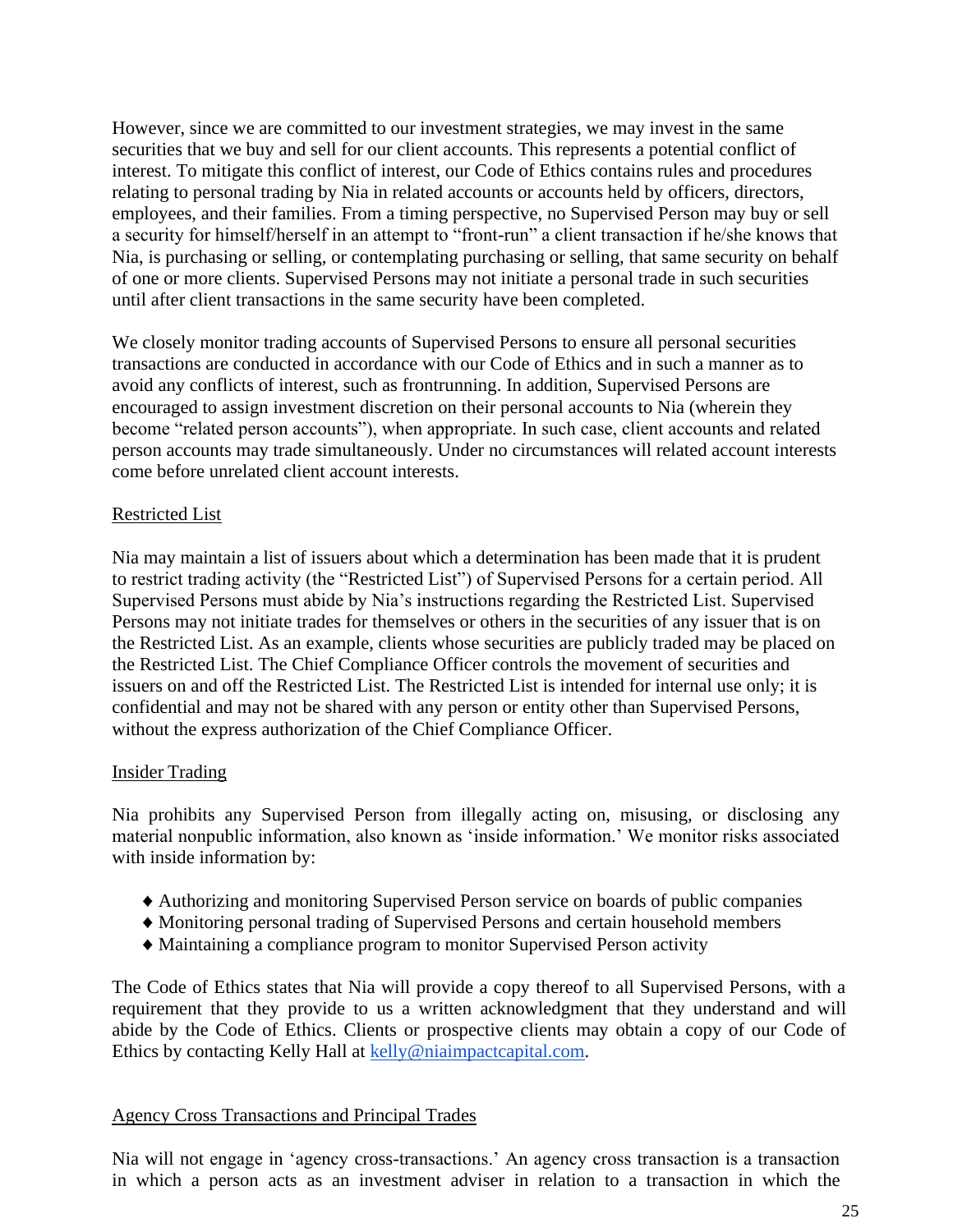investment adviser, or any person controlling, controlled by, or under common control with such investment adviser, including an investment adviser representative, acts as agent for both the advisory client and another person or party on the other side of the transaction.

Nia does not maintain or engage in trading for a proprietary securities account, otherwise known as 'principal trading.'

#### Client Investment Programs May Differ

Nia's clients may have similar or overlapping investment objectives and parameters; their investment programs may differ due to, among other reasons, divergent business models, liquidity needs, tax implications, or varied investment objectives and restrictions. We may give advice with respect to one or more clients that may differ from the advice given to other clients. For these reasons, performance results may vary among clients.

# <span id="page-25-0"></span>**Item 12 – Brokerage Practices**

## **A. Factors Considered in Selecting or Recommending Broker-Dealers for Client Transactions**

Nia's clients retain discretion to select qualified custodians to hold cash and securities. However, a client's buy and sell transactions may be executed away from the client's custodian with a third party broker-dealer unaffiliated with the Adviser. Such practices will occur only when deemed to be consistent with the Adviser's fiduciary duty to place client interests first and foremost.

When the Adviser retains discretion to select broker-dealers for client trade execution, we will consider several key factors, including commissions, abilities of the broker-dealer, financial wherewithal and strengths of the broker-dealer, and in connection with particularly difficult transactions, the broker-dealer's expertise with respect to such transactions. This means that the Adviser may not execute a client's transactions with the respective client's custodian. This practice of "trading away" from the custodian could involve additional transaction fees which would be payable by the client. The Adviser will evaluate all trade away arrangements and seek to achieve overall quantitative best execution through such arrangements.

Nia's brokerage practices are outlined below:

- 1. Research and Other Soft Dollar Benefits. Nia does not have any soft dollar agreements in place, yet will receive research or other products or services in connection with client securities transactions as discussed below.
- 2. Directed Brokerage. Nia will generally not accept directed brokerage instructions from clients. However, expenses associated with trade execution, particularly those imposed by a client's custodian, will be considered when delegating trade management authority to one or more third-party.

## **B. Soft Dollar Transactions and Benefits**

Nia Impact Advisors has determined that the industry standard of generating soft dollar benefits to the Company through soft dollar commissions paid by clients to executing brokers is fraught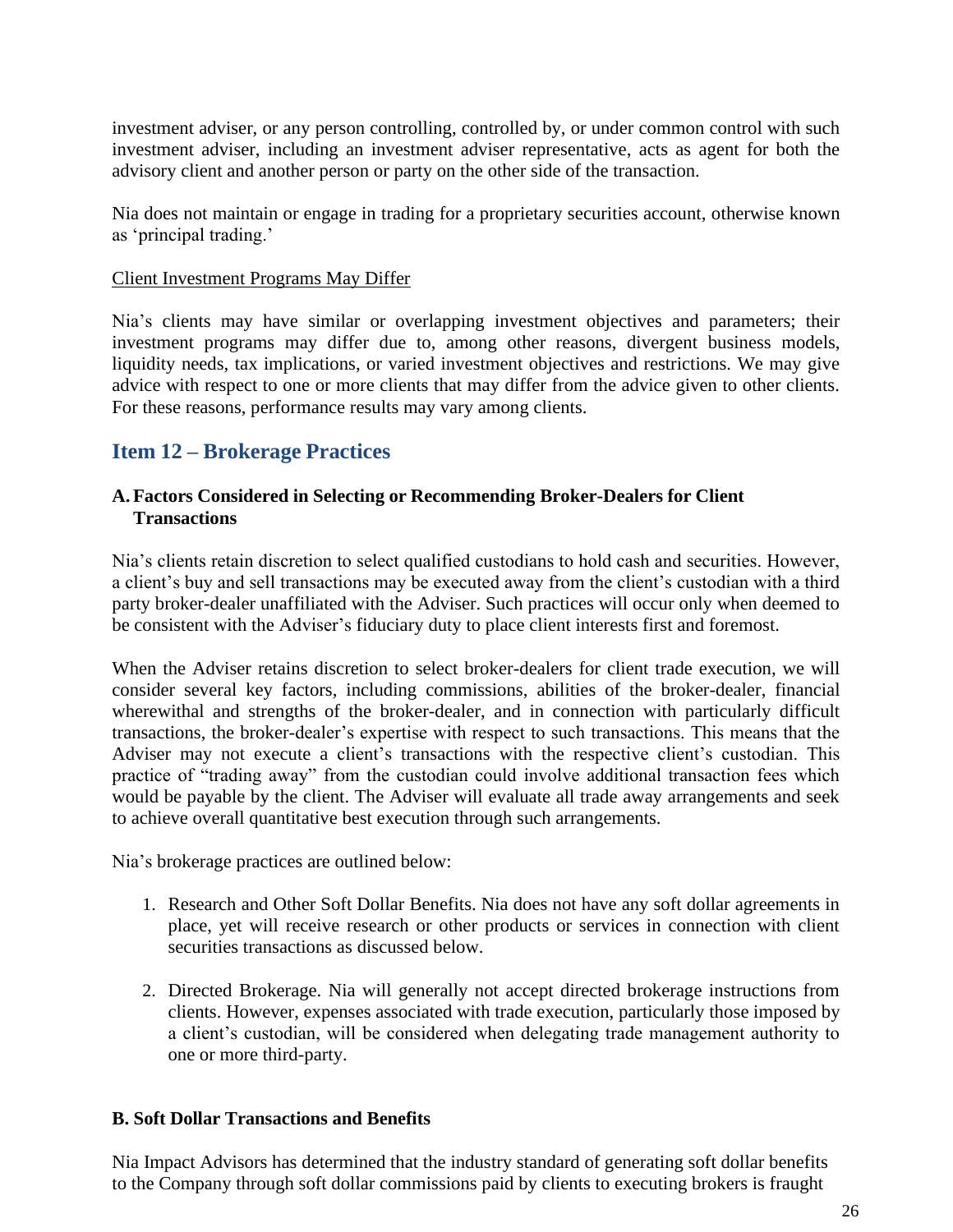with potential and actual conflicts of interest; therefore, it is Nia Impact Advisors' policy to not engage in soft dollar transactions.

#### **C. Trade Aggregation and Allocation**

Nia typically affects transactions for each client account independently, and therefore is usually unable to aggregate client orders. However, when able to, the firm may aggregate trades of accounts. Trade aggregation, or "bunching of orders," may result in better execution and/or better realized prices. Because Nia's investment management services utilize various types of investments and securities, it may not be possible to bunch orders. Alternatively, even when possible, Nia may not be able to execute all shares of an aggregated trade because of prevailing market conditions and other variables, in which case the firm will allocate the trade among participating accounts in an equitable manner determined prior to execution of the trade. In certain cases, the firm may not be able to purchase or sell the same security for all clients that could transact in the security, which is generally based on various factors such as the type of security, size of the account, cash availability and account restrictions.

Nia works with third party trading firms at times to execute trades at the discretion of Kristin Hull. Each trader will be expected to follow the written trade aggregations allocations policies. Nia monitors the trade management of traders and seeks to ensure that no client account is disadvantaged through the third party's trade aggregation and allocation practices, including the consideration of trade away arrangements.

#### **D. Directed Brokerage**

Under certain circumstances, Nia may allow a client to direct the firm to execute all or a portion of client transactions through a specific broker ("Directed Brokerage"). If that is the case, the client should understand that: (1) Nia generally does not negotiate specific brokerage commission rates with the broker on client's behalf, or seek better execution services or prices from other broker/dealers and, as a result, the client may pay higher commissions and/or receive less favorable net prices on transactions for their account than might otherwise be the case; and (2) transactions for that account generally will be affected independently unless Nia is able to purchase or sell the same security for several clients at approximately the same time ("block trade"), in which case the firm may include such client's transaction with that of other clients for execution by the same broker. If transactions are not able to be traded as a block, the firm may have to enter the transactions for the client's account after orders for other clients, with the result that market movements may work against the client. Therefore, prior to directing the firm to use a specific broker-dealer, a client should consider whether, under that restriction, execution, clearance and settlement capabilities, commission expenses and whatever amount is allocated to custodian fees, if applicable, would be comparable to those otherwise obtainable. Clients should understand that they might not obtain commissions rates as low as it might otherwise obtain if Nia had discretion to select or recommend other broker-dealers. Consequently, Directed Brokerage may result in the client paying more money for brokerage services. Subject to its objective to achieve best execution, Nia may decline a client's request to engage in Directed Brokerage if, in Nia's sole discretion, such Directed Brokerage arrangements would result in additional operational difficulties or violate restrictions imposed by other broker dealers.

## <span id="page-26-0"></span>**Item 13 – Review of Accounts**

#### **A. Periodic Review of Client Accounts**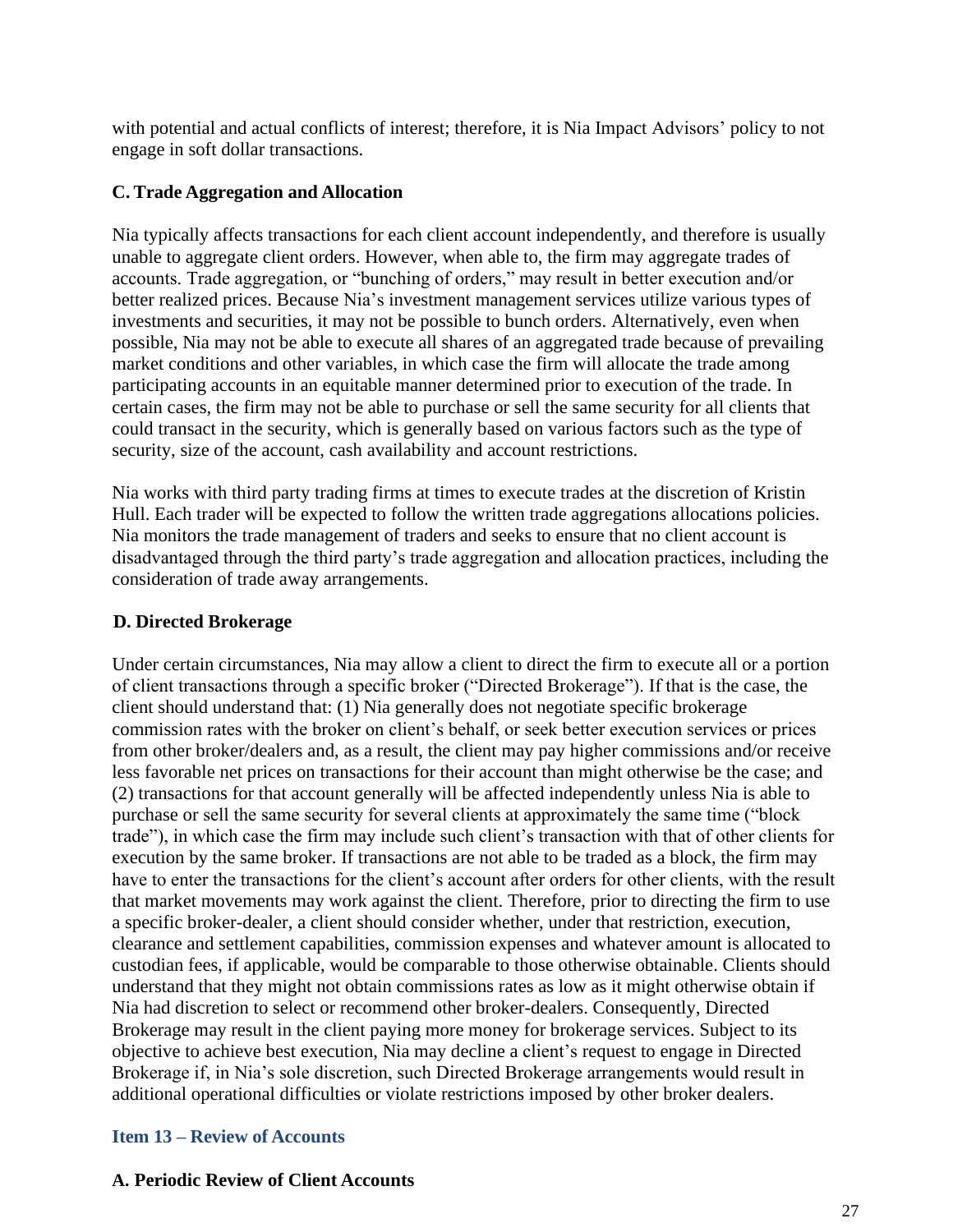Nia regularly reviews client accounts to ensure that portfolios comply with the investment strategy described in the applicable Investment Management Agreement. Reviews of client accounts take place no less frequently than quarterly and include a review of all holdings and any activity during the period, including dividends, corporate actions, and accuracy of any management fees and transaction costs. Kristin Hull, Founder and Chief Executive Officer is responsible for client account reviews.

## **B. Other than Periodic Review of Client Accounts**

Nia also reviews our client accounts upon client request at any time, at the time of material cash or security additions or withdrawals, if client investment objectives change, or when extreme market conditions warrant.

## **C. Content and Frequency of Client Reports**

Nia's clients receive written statements (electronic or paper) from their chosen custodian at least quarterly. Custodial quarterly statements of account include a summary of account activity for the period as well as a detailed listing of holdings, transactions, changes in market value, and fees. For our asset management services, clients are also provided with regular reports from Nia generated through Orion's technology platform.

## **D. Review and Issuance of Client Reports – Financial Planning**

Under the terms of a Financial Planning Agreement, a client's accounts and source information are reviewed as contracted for at the inception of the engagement. Each financial planning client receives a written financial plan or written report containing financial planning recommendations in accordance with the terms outlined in the respective Agreement. Additional reports are not typically provided unless otherwise contracted for at the time of engagement.

## <span id="page-27-0"></span>**Item 14 – Client Referrals and Other Compensation**

## **A. Economic Benefits for Providing Services to Clients**

Nia is not party to any arrangement whereby we or our employees receive any compensation for client referrals to any third-party entity. We do not receive any benefit from a third party for providing services to our clients.

As previously mentioned, the Firm provides services to the Fund, and receives compensation for such services. At times, Nia will investment client's separately managed account assets in the Fund. Please see Items 4, 5, and 10 for additional information and conflicts of interest related to this relationship.

#### **B. Compensation to Non-Supervised Persons for Client Referrals**

Nia has no arrangements in place with independent third parties to assist in identifying potential clients or to refer potential clients to us. Should we choose to participate in any such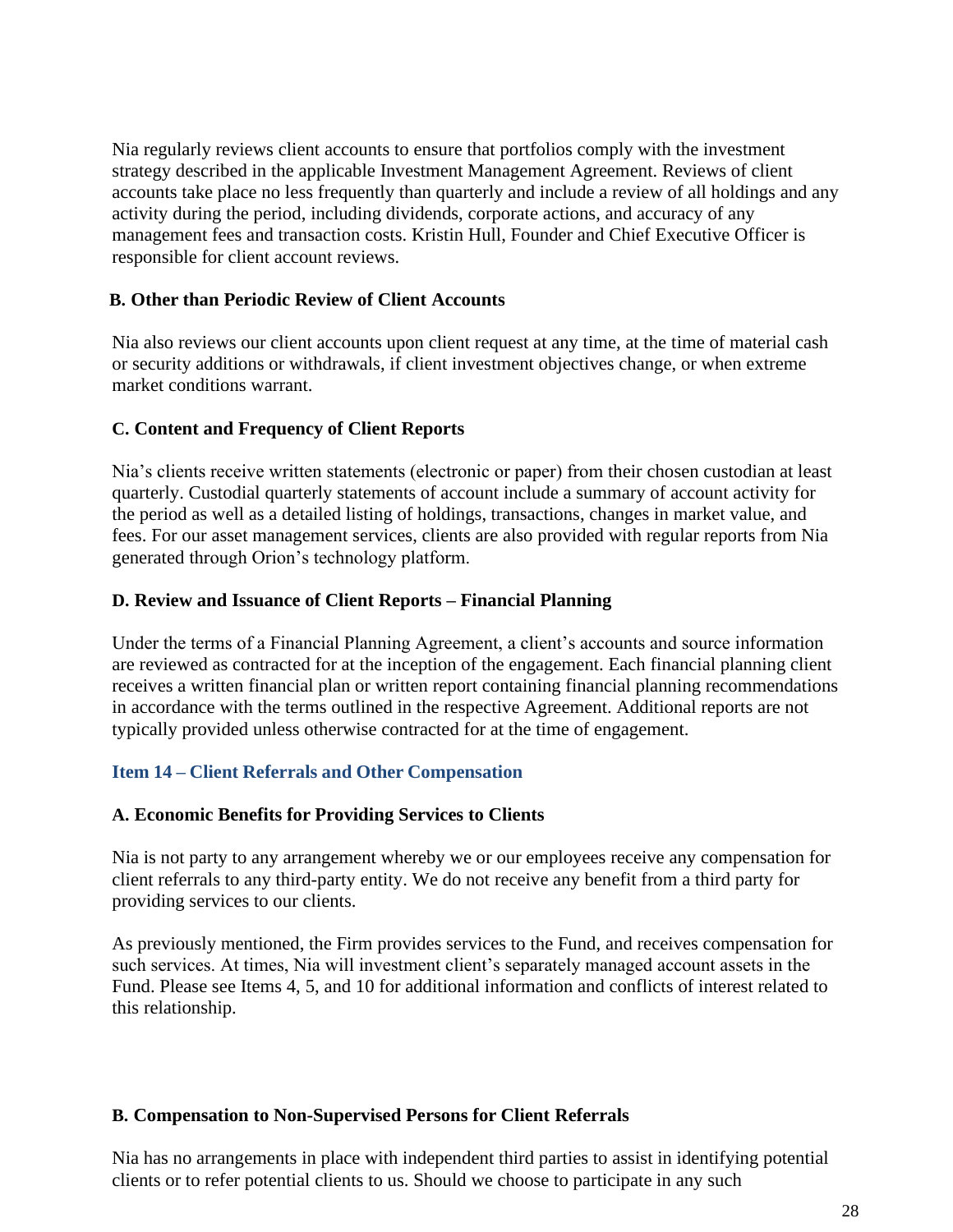arrangement in the future, any agreement providing for direct or indirect cash payments by Nia to a person that is a 'solicitor' will comply with applicable regulatory requirements. We will ensure that any such solicitor is qualified to conduct solicitation activities on our behalf and is properly licensed or registered in accordance with requirements set forth in the California Code of Regulations and/or other governing regulations.

Nia has no arrangements in place to refer our clients to third-party investment managers. Should we choose to refer clients to a third-party manager or adviser in the future, Nia will ensure that such third-party manager or adviser is properly licensed or registered as an investment adviser, in accordance with requirements set forth in the California Code of Regulations and/or other governing regulations.

# <span id="page-28-0"></span>**Item 15 – Custody**

As previously disclosed in Item 5 of this Brochure (Fees and Compensation), we generally, in most cases, directly debit advisory fees from client accounts. Nia has custody of the funds and securities held in a client account solely due to our authority to make withdrawals from client accounts to pay our investment management fee. We have adopted policies and procedures to safeguard client assets, including assets maintained in client accounts where Nia's personnel have the authority to deduct advisory fees.

Clients are responsible to select qualified custodians to hold funds and securities within investment accounts managed on their behalf. For each direct fee debit arrangement, receives and retains written authorization from the client to deduct investment management fees from the account held with the qualified custodian.

As part of this billing process, each time a fee is directly deducted from a client account, Nia concurrently sends the qualified custodian an invoice or statement of the amount of the fee to be deducted from the client's account. On at least a quarterly basis, the custodian is required to send to the client a statement showing all transactions within the account during the reporting period. Because the custodian does not calculate the amount of the fee to be deducted, it is important for clients to carefully review their custodial statements to verify the accuracy of the calculation, among other things. Clients should contact us directly if an error in any account statement is identified.

We do not have any other type of custody of client accounts, securities, or cash.

## <span id="page-28-1"></span>**Item 16 – Investment Discretion**

## Investment Management Services

Unless Clients specifically request in writing that Nia manage all or part of their account on a non-discretionary basis, when delivering investment management services, Nia typically accepts discretionary authority to manage securities accounts on behalf of our clients. On a case-by-case basis, we may allow separate account clients to impose reasonable limitations on our investment authority. Clients assign investment discretion to Nia at the outset of the investment management relationship by way of the Investment Management Agreement.

In all cases, we exercise discretion in line with our high standards of fiduciary care. Before accepting an account under a new investment management relationship, we conduct a suitability review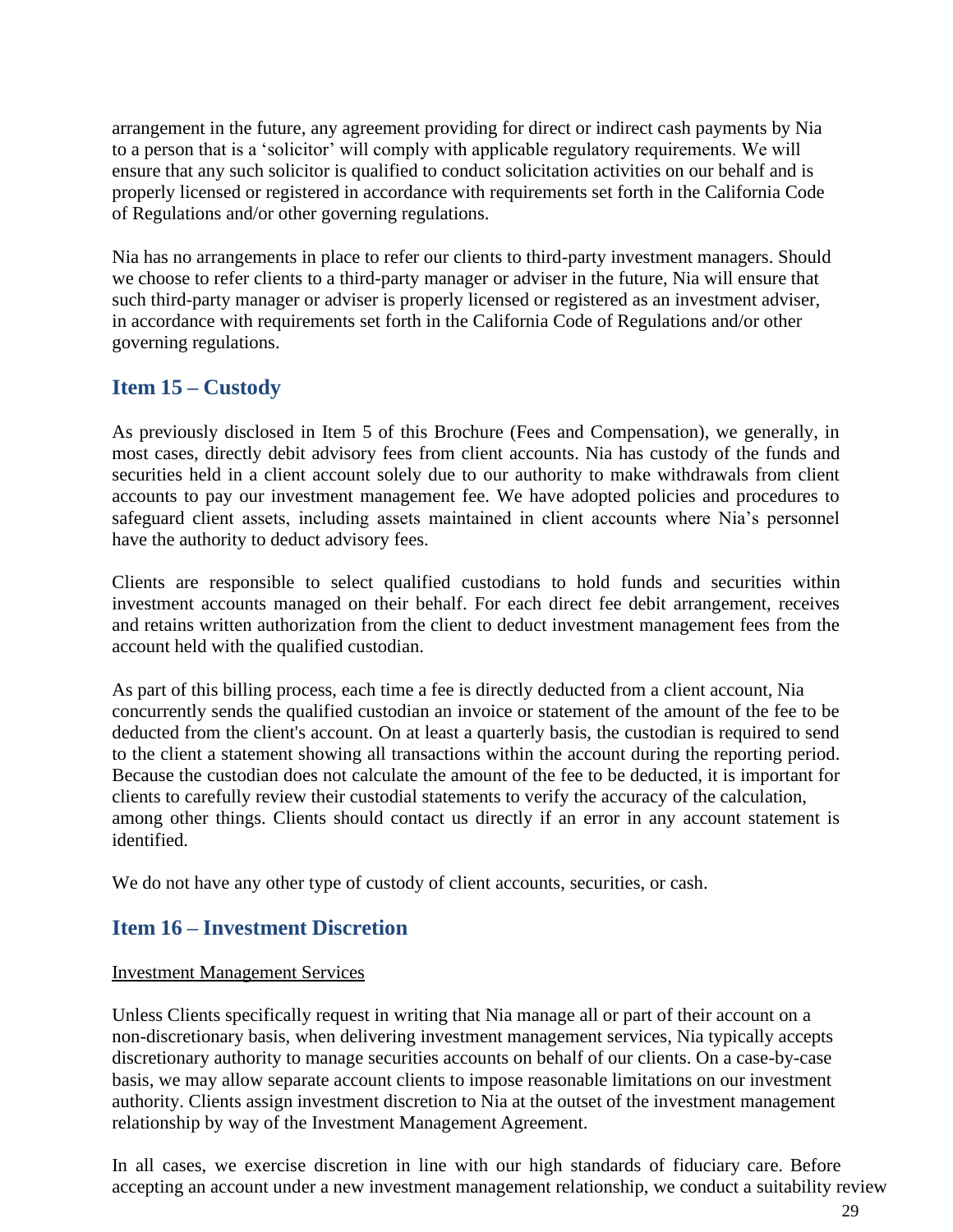to identify client objectives, security restrictions, allowable cash positions, custodial arrangements and related data feed capabilities, general risk limits, as well as other relevant factors. Nia or the client's financial advisor will perform the client suitability review.

Written client Investment Management Agreements specify the level of discretion delegated to us. We manage client accounts on a fully discretionary basis where we retain full decisionmaking authority for investment decisions within the guidelines of the governing Agreement. Client investment objectives, policies, limits, and restrictions must be given to us in writing. Kristin Hull reviews the securities bought or sold to ensure they fall within established client specific and strategy guidelines.

When you delegate investment discretion to us, you authorize us to make decisions in line with your investment objectives without seeking your approval, including:

- ♦ Determining which securities to buy and sell
- ♦ Deciding total amount of securities to buy and sell
- ♦ Deciding when to buy and sell each security
- $\blacklozenge$  Selecting broker-dealers through whom we buy and sell securities<sup>2</sup>
- ♦ Setting commission rates paid for securities transactions
- ♦ Choosing prices at which we buy and sell securities, which may include broker-dealer transaction costs

At times, in Nia's sole discretion, we may accept trading authorization on a non-discretionary basis,whereby we will be required to contact the Client prior to implementing changes in the Client'saccount. Therefore, the Client will be contacted and required to accept or reject our investmentrecommendations including: the security being recommended, the number of shares or units, and/orwhether to buy or sell. Clients should understand that if their accounts are managed on a non-discretionary basis, and Nia is not able to reach such Clients or such Clients are slow to respond toour request, it can have an adverse impact on the timing of trade implementations, and we may notachieve the optimal trading price or be able to batch trades with other accounts.

## Financial Planning / Consulting Services

<span id="page-29-0"></span>When delivering financial planning or consulting services, Nia has no discretionary authority over client accounts.

# **Item 17 – Voting Client Securities**

When providing investment management services, Nia accepts authority and responsibility for voting client securities. Nia votes in accordance with guidelines we have developed, and then determines the applicability of those guidelines on a security-by-security and voting item basis. In all cases proxies are voted in a manner consistent with the best interest of our clients, and when appropriate, to advance environmental and social issues. If a client is interested in directing our vote in a particular solicitation, we encourage our clients to contact us so that we can work together to facilitate such a request. Clients may obtain a copy of our proxy policy and/or a record of how we voted any proxies on behalf of their account(s) by contacting us at

<sup>&</sup>lt;sup>2</sup> Note that clients retain the discretion to select custodians for purposes of safekeeping of cash and securities. The Advisermay trade away from the custodian, as described in Item 12 above.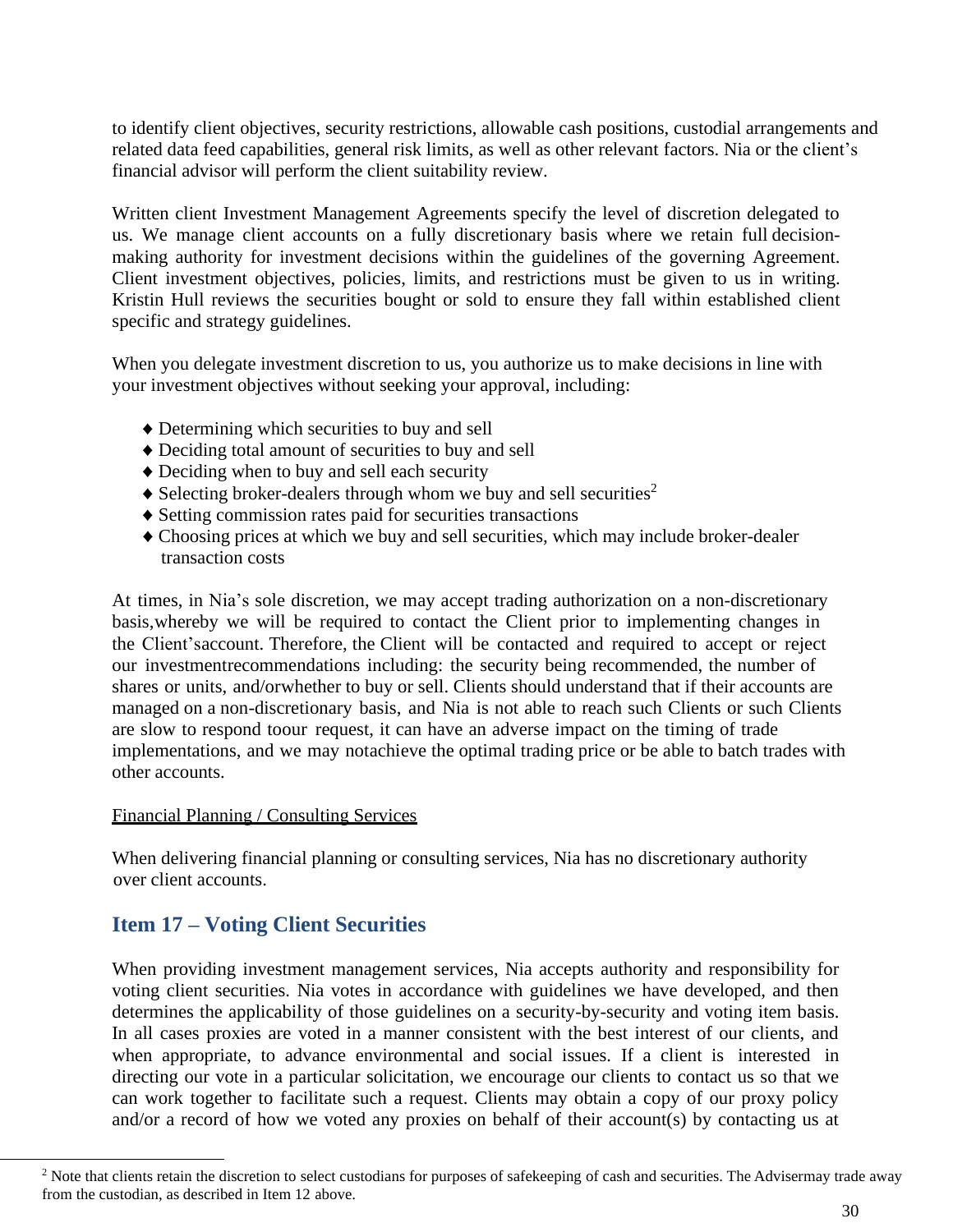[kelly@niaimpactcapital.com.](mailto:kelly@niaimpactcapital.com)

# <span id="page-30-0"></span>**Item 18 – Financial Information**

## **A. Prepayment of Fees**

As noted above in Item 5 (Fees and Compensation), investment management fees are paid in arrears on a quarterly basis at the end of the billing period. Financial planning or consulting fees are paid in arrears following the end of the engagement period. For fixed fee engagements under a Consulting Agreement, we require a retainer to be paid at the time of engagement, with the remainder of the fee directly billed to the client and due within thirty (30) days of the financial plan being delivered or consultation rendered to the client. The exact amount of the retainer will be set forth in the Agreement.

Nia does not require or solicit prepayment of more than \$1200 in fees six months or more in advance.

## **B. Financial Condition**

Nia has no financial obligation that impairs its capacity to meet contractual and fiduciary commitments to clients.

## **C. Subject of a Bankruptcy Petition**

Nia is not now and has never been the subject of a bankruptcy proceeding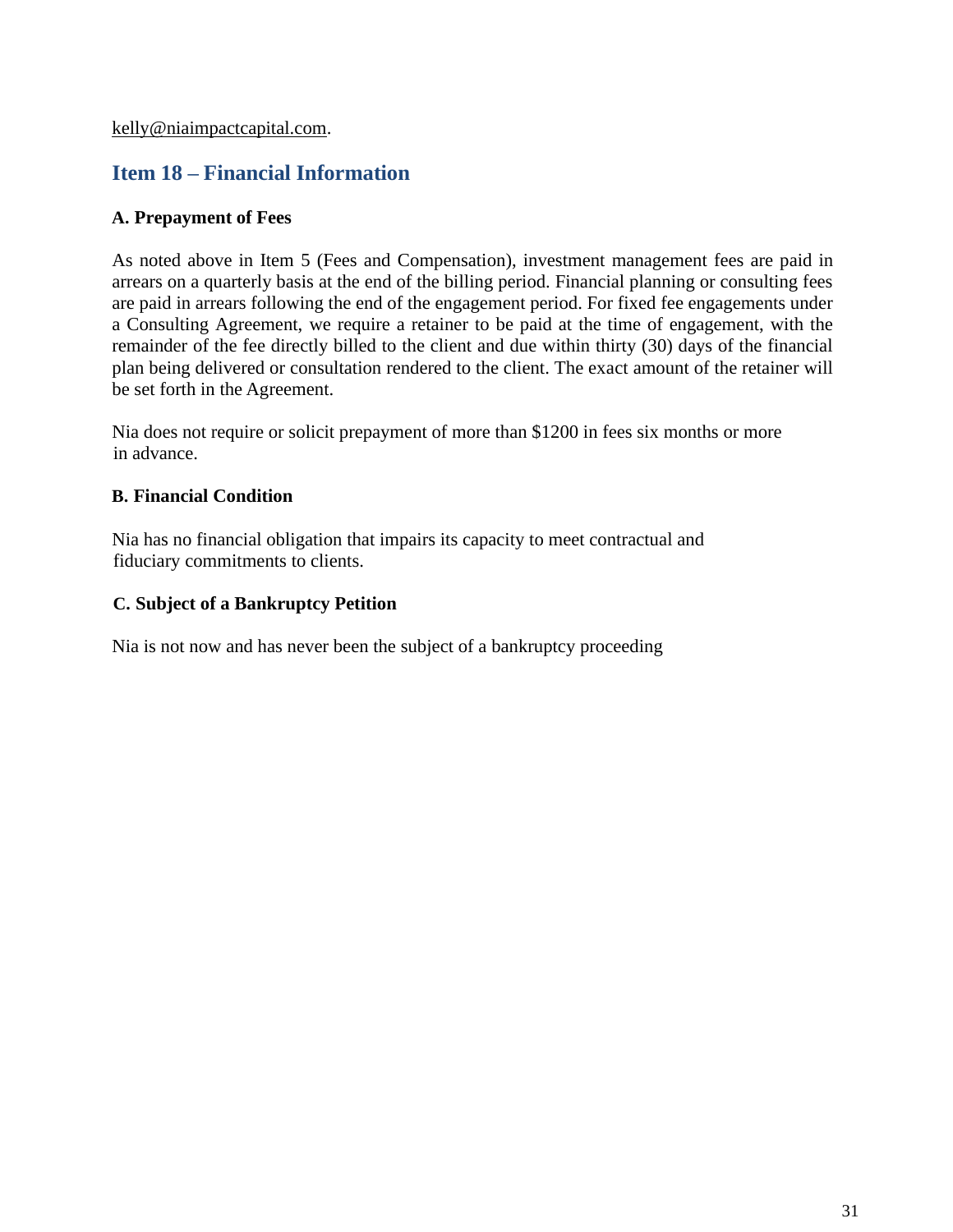This page has been intentionally left blank.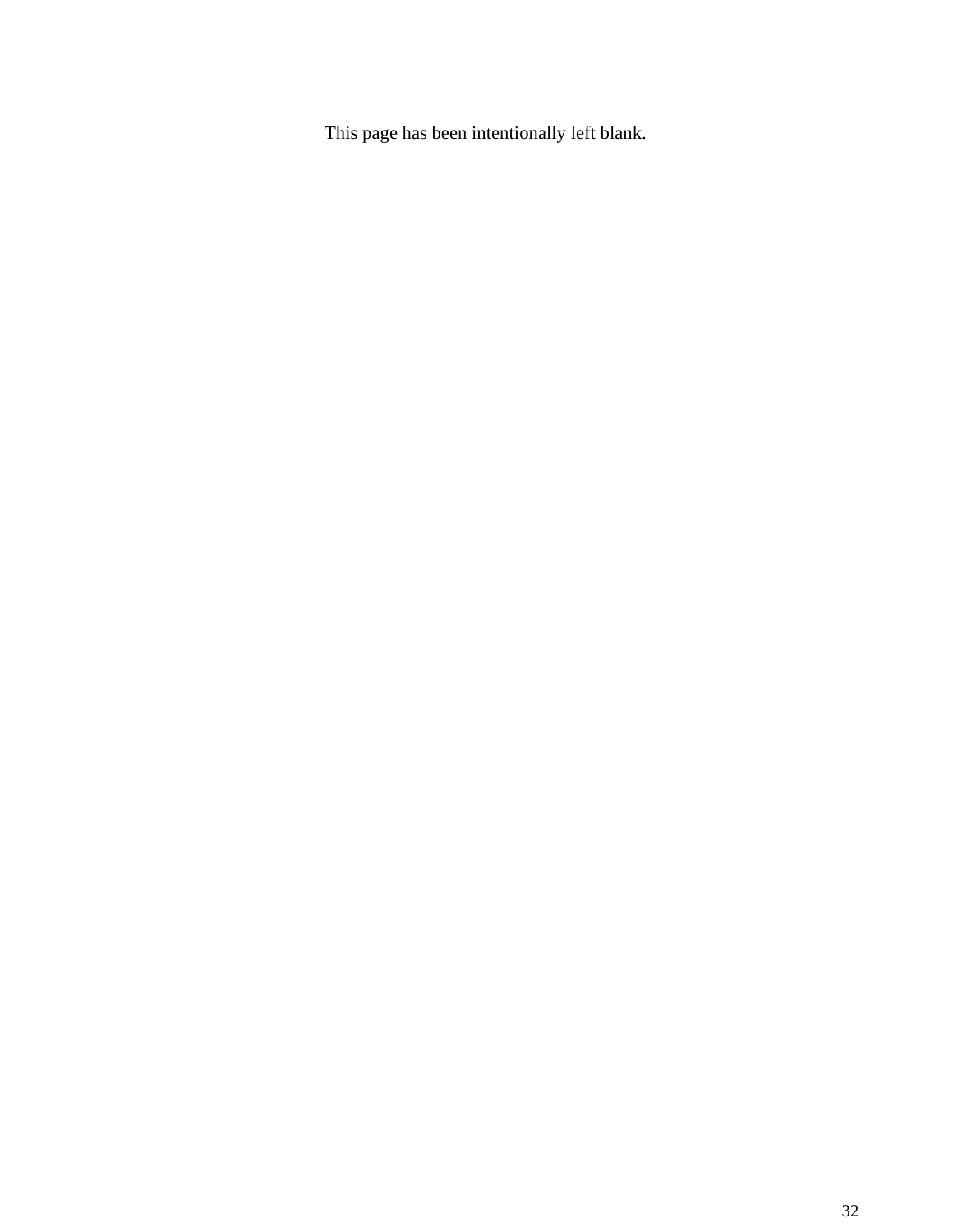**Form ADV Part 2B Brochure Supplements**

# **NIA IMPACT ADVISORS, LLC**

**(doing business as Nia Impact Capital)**

FIRM CRD # 286587 4900 Shattuck Ave #3648 Oakland, CA 94609 (510) 319-9221 [http://www.niaimpactcapital.com](http://www.niaimpactcapital.com/) [http://www.niaglobalsolutions.com](http://www.niaglobalsolutions.com/) [http://www.niaimpactadvisors.com](http://www.niaimpactadvisors.com/)

June 10, 2022

Brochure Supplements provide information about certain advisory personnel of Nia Impact Advisors, LLC, doing business as Nia Impact Capital ("Nia" or "the Adviser"). This information supplements the Adviser's Brochure. Please contact Dr. Kristin Hull at (510) 601-5575 or [kristin@niaimpactcapital.com,](mailto:kristin@niaimpactcapital.com) if you did not receive the Brochure or if you have any questions about the contents of this Supplement.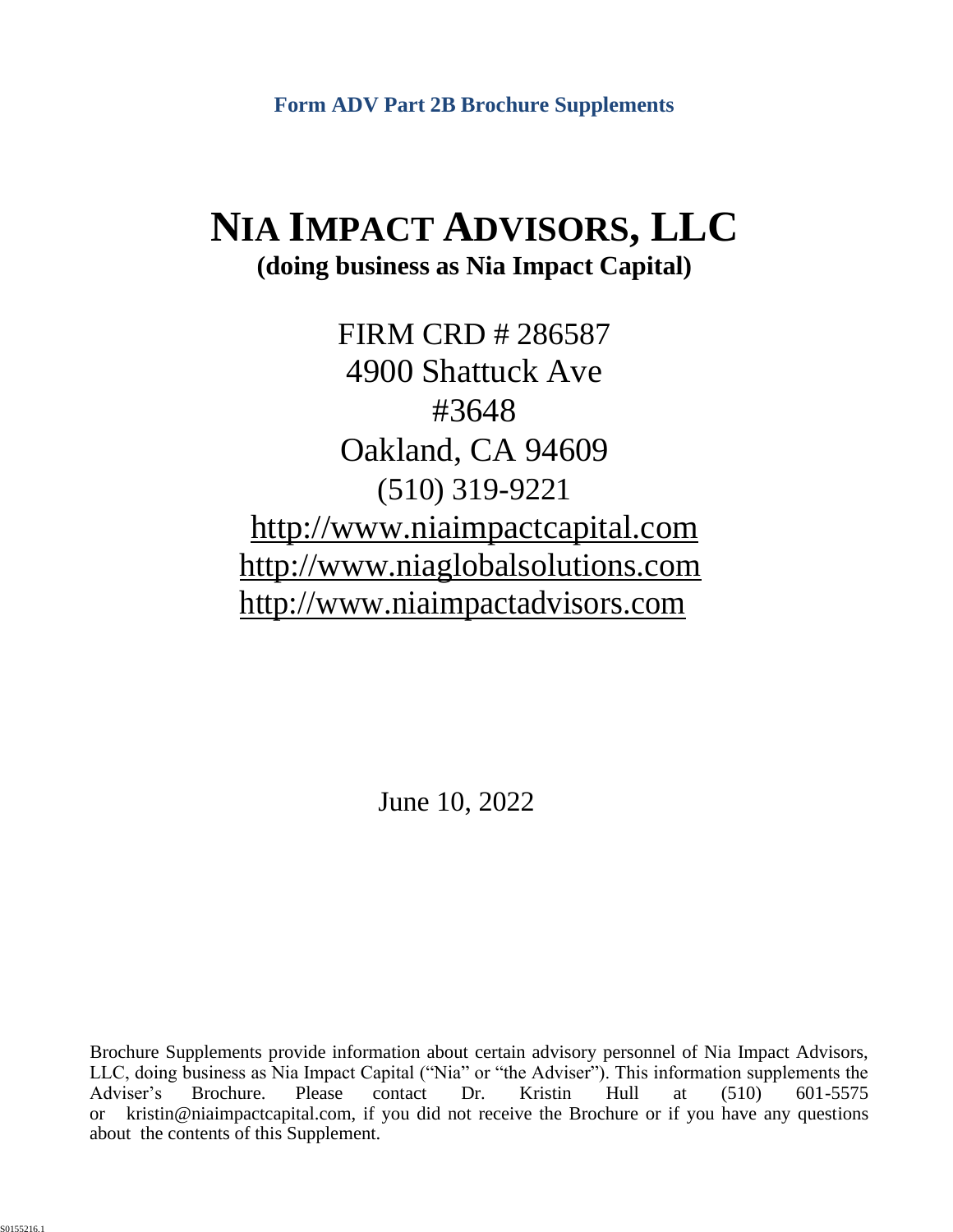# **Kristin B. Hull**

Founder, Chief Executive Officer, Chief Investment Officer CRD # 2444600 Nia Impact Advisors, LLC 4900 Shattuck Ave #3648 Oakland, CA 94609 (510) 319-9221 [kristin@niaimpactcapital.com](mailto:kristin@niaimpactcapital.com)

This Brochure Supplement provides information about Dr. Kristin B. Hull that supplements the Adviser's Brochure. You should have received a copy of that Brochure. Please contact us at (510) 319- 9221 or [kristin@niaimpactcapital.com,](mailto:kristin@niaimpactcapital.com) if you did not receive the Brochure or if you have any questions about the contents of this Supplement. Additional information about the Adviser is available at [www.adviserinfo.sec.gov.](http://www.adviserinfo.sec.gov/)

## **Item 2 - Educational Background and Business Experience**

- $\blacktriangleright$  Year of Birth 1967
- Tufts University B.A. Education, 1990
- Stanford University M.A. Research in Bilingual Education, 1995
- UC Berkeley Ph.D. Urban Education, 2006

## **Employment History**

- 02/2017 Present: *Nia Impact Advisors, LLC*, Managing Member, CCO and IA
- 01/2010 Present: *Nia Community Investments, LLC*, Founder
- 12/2015 02/2018: *Green Alpha Advisors, LLC*, Partner and Portfolio Manager
- 12/2012 11/2015: *Nia Global Solutions via Domini Social Investments*,Founder
- 06/2007 03/2012: *Hull Family Foundation*, Board Chair and President
- 01/1996 06/2007: *Oakland School District*, Educator

Dr. Hull serves as Founder, Chief Executive Officer and Chief Investment Officer of Nia Impact Advisors, LLC (doing business as "Nia Impact Capital" or "Nia"), a California-registered investment adviser formed in February 2017. Dr. Hull previously served as a Partner and Portfolio Manager for Green Alpha Advisors, LLC ("GAA"). In December 2012, she joined Domini Social Investments; she soon thereafter launched the Nia Global Solutions strategy, as a division of Domini Social Investments, where until November 2015, she brought impact investing into the public markets. On behalf of Nia Global Solutions, Dr. Hull developed investment themes, investment thesis and served as a key member of the investment committee. Dr. Hull now manages the Nia Global Solutions strategy under Nia Impact Advisors, LLC's investment advisory registration.

In 2010, Dr. Hull founded Nia Community Investments, LLC, concentrating her own personal portfolio on conscious investing for social justice and environmental sustainability in Oakland. As President of the Hull Family Foundation from 2007 to 2012, she oversaw all investment efforts working with investment advisors to transition the endowment from a traditional investment portfolio to a 100% mission impact invested portfolio.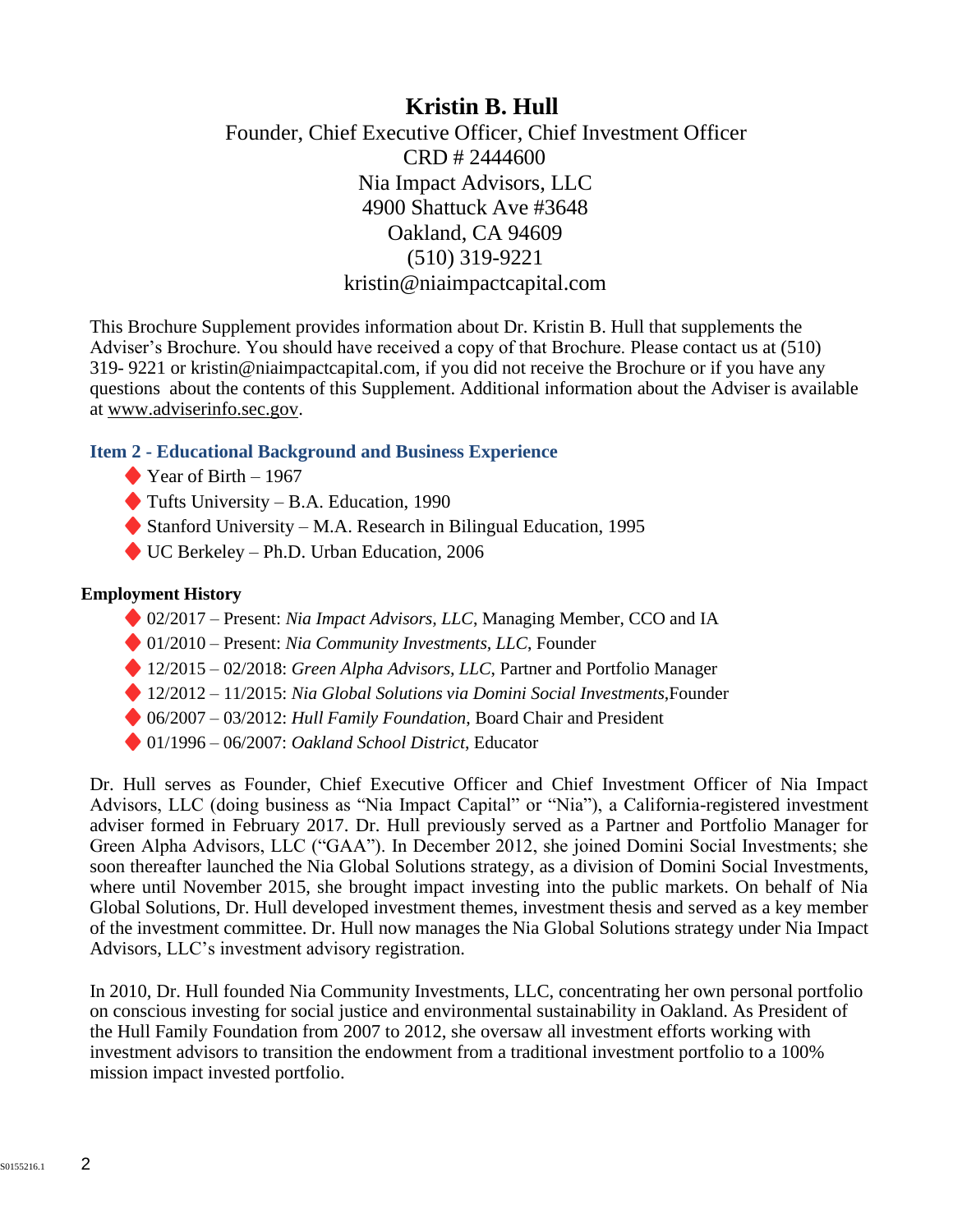Prior employment experience includes working as an educator in the Bay Area from August 1990 to 2007. In 1997, Dr. Hull co-founded the North Oakland Community Charter School, and served on the founding board of the George Mark Children's House, the first free standing children's hospice and palliative care center in the United States.

#### **Item 3 - Disciplinary Information**

Registered investment advisers are required to disclosure all material facts regarding any legal or disciplinary events that may be material to the evaluation of the advisory person's qualifications to provide investment advice. There is no information applicable to this Item to disclose for Dr. Hull.

#### **Item 4 - Other Business Activities**

Registered investment advisers are required to disclose whether the advisory person is actively engaged in any investment-related or other business or occupation, wherein such activity provides a substantial source of income or involves a substantial amount of time. Dr. Hull is not engaged in any investment related business or occupation (other than this advisory firm) that constitutes a substantial (*i.e*., more than 10%) amount of her time or income. However, members of Green Alpha Advisors, LLC ("GAA") serve on the Investment Committee for NIA. Such members provide input and recommendations as to the securities comprising the Nia Global Solutions Strategy. As a result, GAA shares in asset-based fee revenue generated by NIA client's invested in the Nia Global Solution Strategy.

#### **Item 5 - Additional Compensation**

Registered investment advisers are required to disclose all material facts regarding additional compensation received by the advisory person from someone who is not a client. Dr. Hull currently receives no such compensation.

#### **Item 6 - Supervision**

Dr. Hull is the Chief Executive Officer of Nia Impact Capital and is therefore not subject to formal management supervision. However, Dr. Hull is subject to the Adviser's policies, procedures, and Code of Ethics.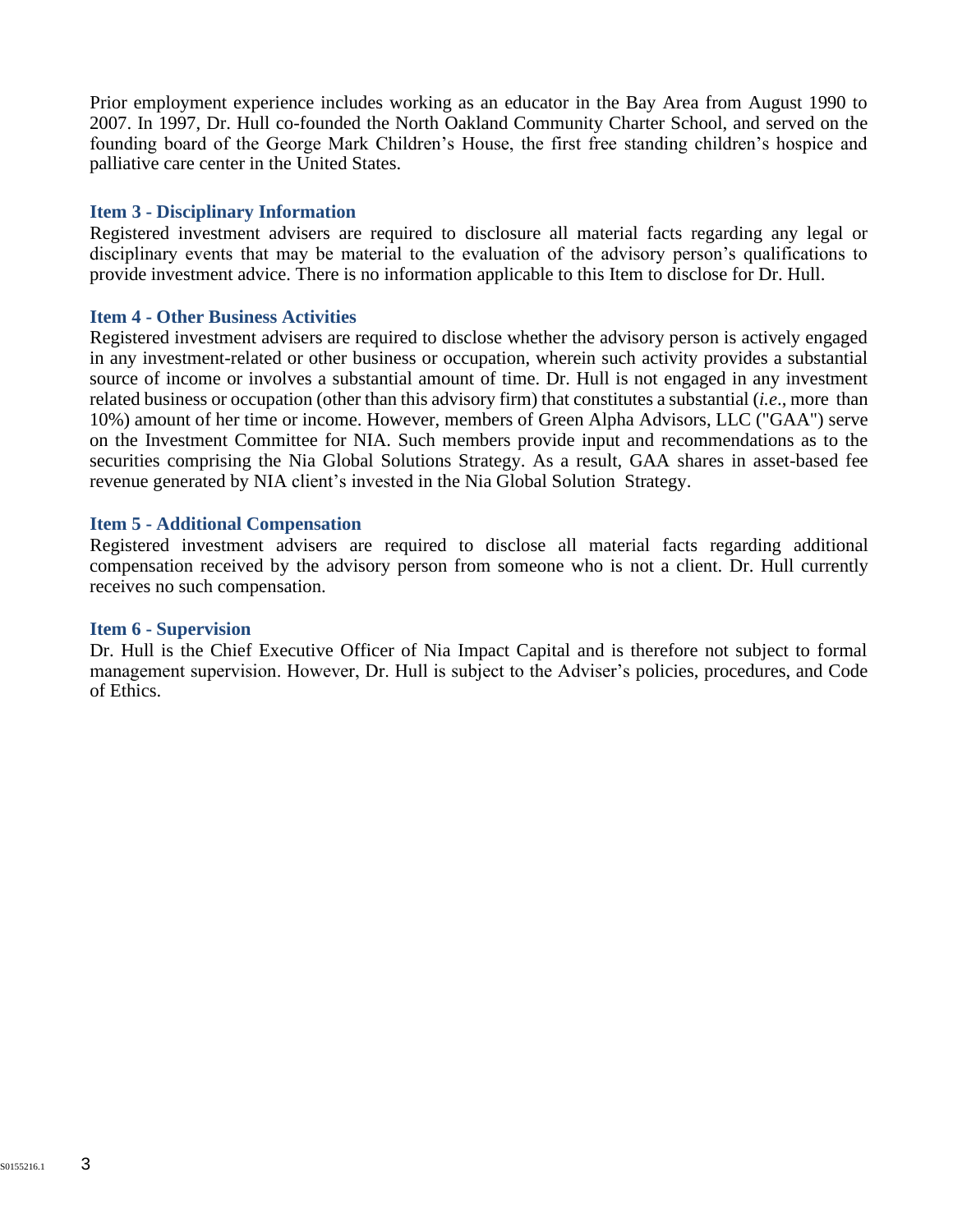# **Andrea Dalton, CFA**

Portfolio Manager CRD # 2603852 Nia Impact Advisors, LLC 4900 Shattuck Ave #3648 Oakland, CA 94609 (510) 319-9221 [andrea@niaimpactcapital.com](mailto:kristin@niaimpactcapital.com)

This Brochure Supplement provides information about Andrea Dalton that supplements the Adviser's Brochure. You should have received a copy of that Brochure. Please contact us at (510) 319- 9221 or [operations@niaimpactcapital.com,](mailto:operations@niaimpactcapital.com,) if you did not receive the Brochure or if you have any questions about the contents of this Supplement. Additional information about the Adviser is availableat [www.adviserinfo.sec.gov.](http://www.adviserinfo.sec.gov/)

## **Item 2 - Educational Background and Business Experience**

- Vassar College –1989
- Columbia | SIPA Master of International Affairs, International Business, 1995
- Columbia Business School MBA, International Business & Finance,1995
- Chartered Financial Analyst, 2000

#### **Employment History**

- 03/2022 Present: *Nia Impact Advisors, LLC*, Portfolio Manager
- 04/2017 06/2021: *Revelio*, Founder, Consultant, CIO
- 1/2000 01/2017: *Friess Associates*, Research Team Leader
- 1997 1999: *Palisade Capital Management*, Research Analyst
- 1996 1997: *Cathay Financial*, Research Analyst
- 1995 1996: *Gabelli & Partners*, Research Analyst

Andrea joined Nia in March 2022 as a Portfolio Manager, overseeing research for each of the Nia equities strategies. Andrea's security analysis and portfolio management experience extends across industries, market caps, geographies, and includes ESG integration. Prior to joining Nia, Andrea launched and managed a longonly equity strategy that used a gender lens and integrated sustainability into fundamental security analysis. Prior to managing her own strategy, she served as Portfolio Manager with Friess Associates, manager of the Brandywine Funds for 17 years. Earlier in her career, her skills were sharpened at several asset management firms, including Palisade Capital, Cathay Financial and Gabelli & Company.

Active in local CFA Societies, most recently Andrea served as Advocacy Chair on the Board of CFA Society Stamford. In that role she regularly organized and ran events to promote women in finance, sustainable investing, and other compelling topics for CFA members and the local community.

Andrea earned an MBA and a Master of International Affairs with an international business & finance concentration from Columbia University. Prior to that she graduated cum laude from Vassar College with a BA in Asian Studies. Early in her career she also earned the CFA designation.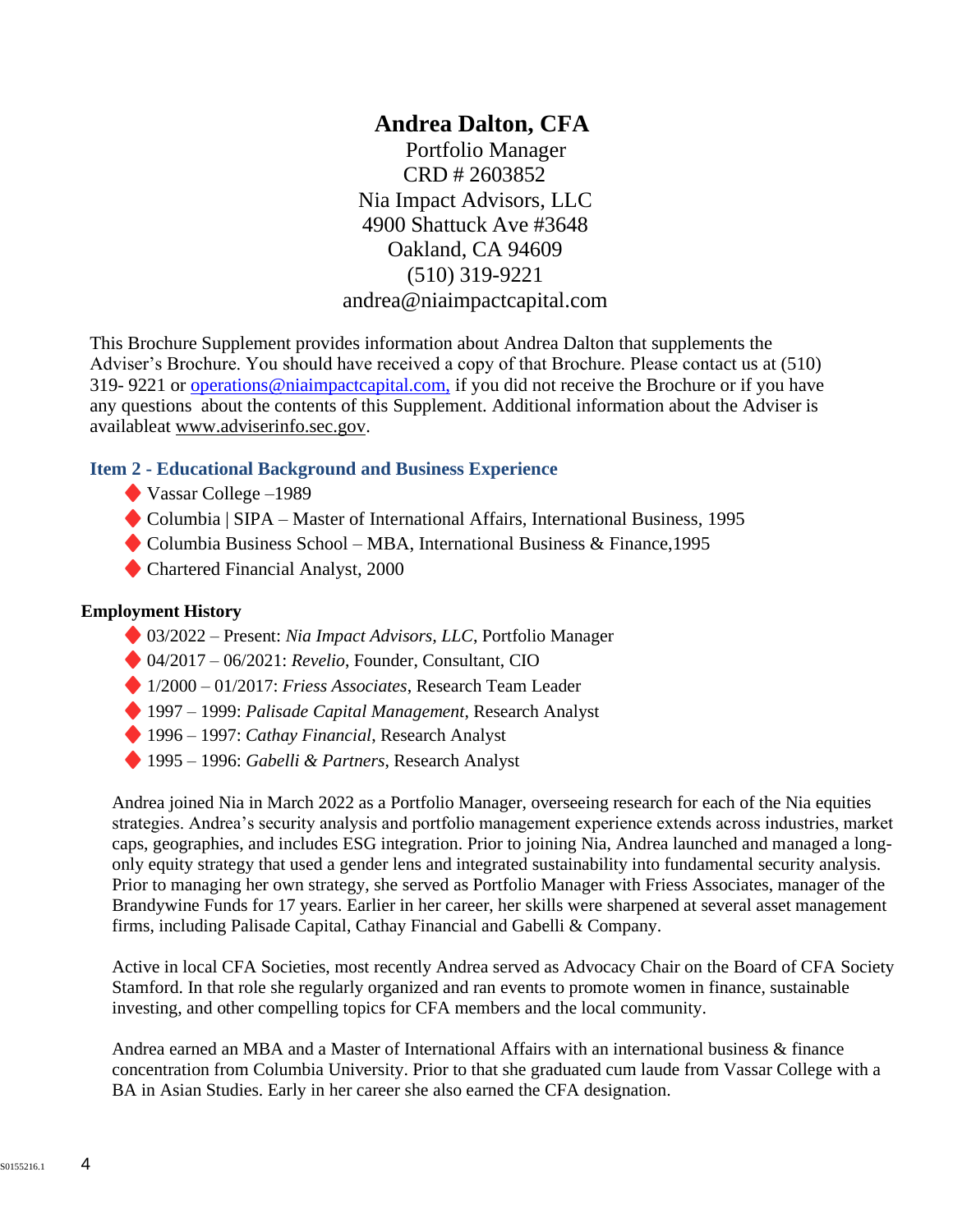#### **Item 3 - Disciplinary Information**

Registered investment advisers are required to disclosure all material facts regarding any legal or disciplinary events that may be material to the evaluation of the advisory person's qualifications to provide investment advice. There is no information applicable to this Item to disclose for Ms. Dalton.

#### **Item 4 - Other Business Activities**

Registered investment advisers are required to disclose whether the advisory person is actively engaged in any investment-related or other business or occupation, wherein such activity provides a substantial source of income or involves a substantial amount of time. Ms. Dalton is not engaged in any investment related business or occupation (other than this advisory firm) that constitutes a substantial (*i.e*., more than 10%) amount of her time or income.

#### **Item 5 - Additional Compensation**

Registered investment advisers are required to disclose all material facts regarding additional compensation received by the advisory person from someone who is not a client. Ms. Dalton currently receives no such compensation.

#### **Item 6 - Supervision**

Ms. Dalton is formally supervised by Kristin Hull, Chief Executive Officer of Nia Impact Capital.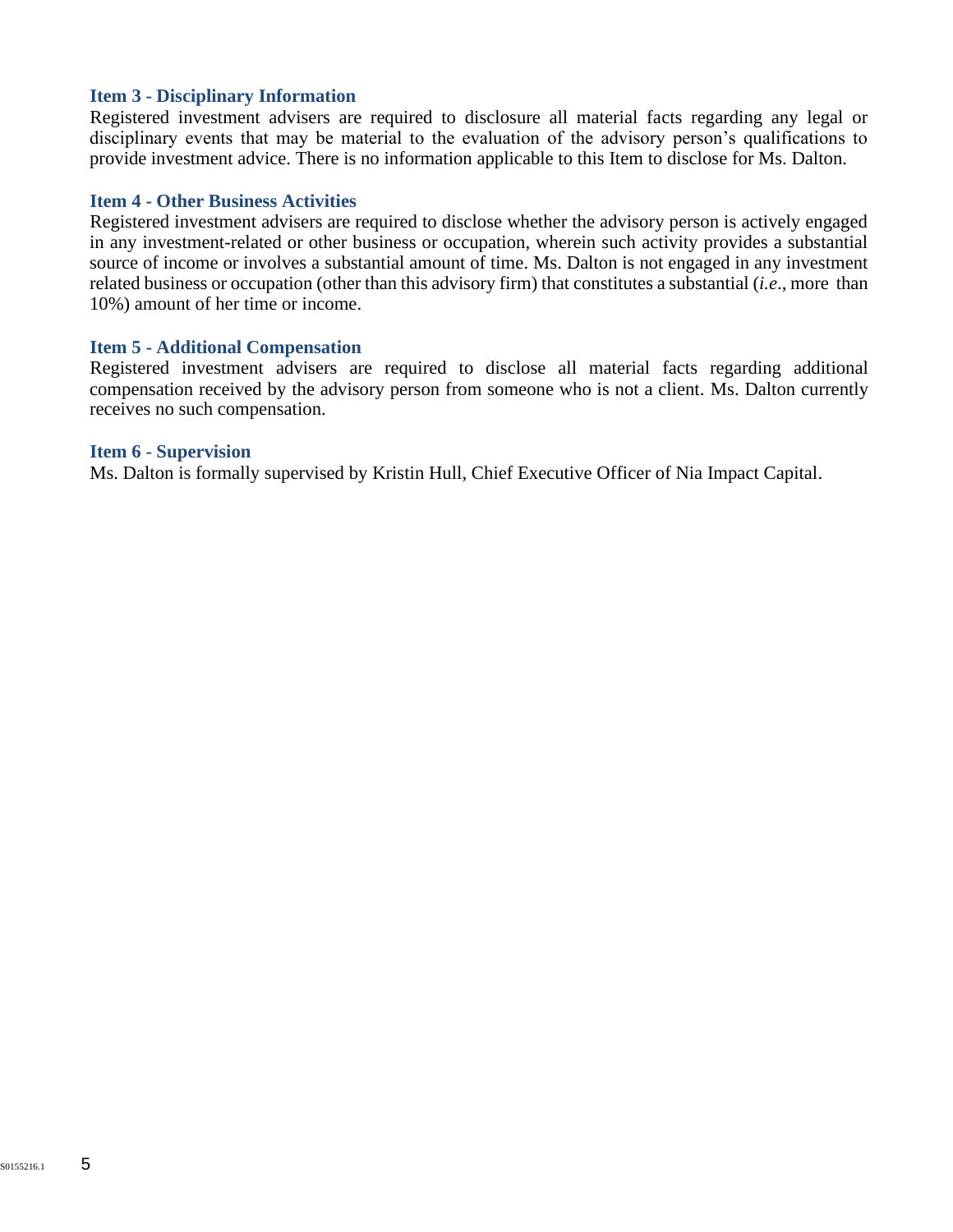Nia has no financial obligation that impairs its capacity to meet contractual and fiduciary commitments to clients.

# **C. Subject of a Bankruptcy Petition**

Nia is not now and has never been the subject of a bankruptcy proceeding.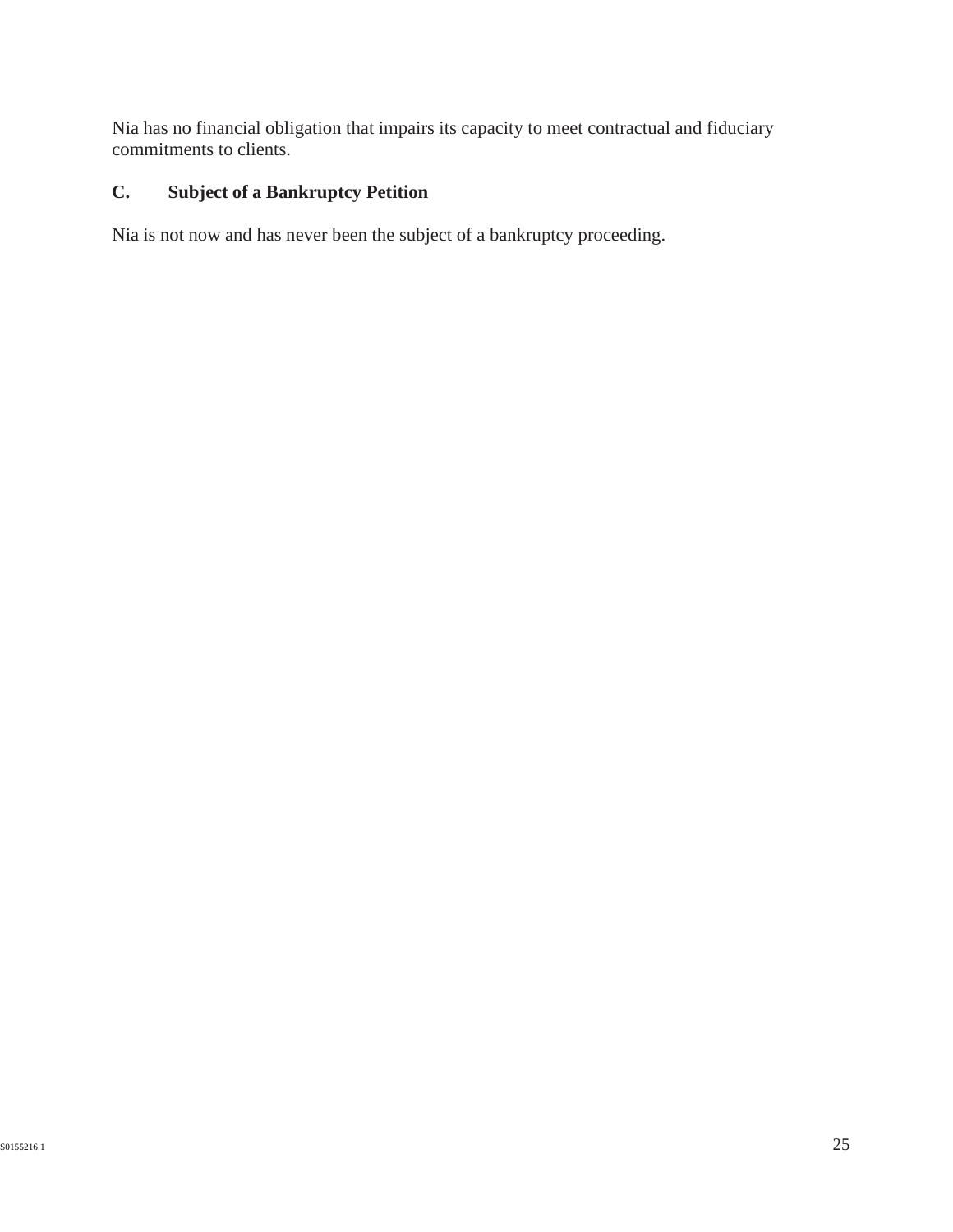#### **WHAT DOES NIA IMPACT CAPITAL DO WITH YOUR PERSONAL INFORMATION? FACTS**

| Why?                                                                                                                                                                                       | Financial companies choose how they share your personal information. Federal law gives<br>consumers the right to limit some but not all sharing. Federal law also requires us to tell you how<br>we collect, share, and protect your personal information. Please read this notice carefully to<br>understand what we do. |                                                            |     |
|--------------------------------------------------------------------------------------------------------------------------------------------------------------------------------------------|---------------------------------------------------------------------------------------------------------------------------------------------------------------------------------------------------------------------------------------------------------------------------------------------------------------------------|------------------------------------------------------------|-----|
| <b>What?</b>                                                                                                                                                                               | The types of personal information we collect and share depend on the product or service you<br>have with us. This information can include:                                                                                                                                                                                |                                                            |     |
|                                                                                                                                                                                            | social security number and income<br>assets and account transactions<br>٠<br>٠                                                                                                                                                                                                                                            | investment experience, risk tolerance and account balances |     |
|                                                                                                                                                                                            | When you are no longer our client, we continue to share your information as described in this<br>notice.                                                                                                                                                                                                                  |                                                            |     |
| How?                                                                                                                                                                                       | All financial companies need to share clients' personal information to run their everyday<br>business. In the section below, we list the reasons financial companies can share their clients'<br>personal information; the reasons Nia Impact Capital chooses to share; and whether you can<br>limit this sharing.        |                                                            |     |
| <b>Does Nia Impact Advisors,</b><br>Reasons we can share your personal information<br>Can you limit this sharing?<br>LLC share?                                                            |                                                                                                                                                                                                                                                                                                                           |                                                            |     |
| For our everyday business purposes-<br>such as to process your transactions, maintain<br>your account(s), respond to court orders and legal<br>investigations, or report to credit bureaus |                                                                                                                                                                                                                                                                                                                           | Yes                                                        | No. |

to offer our products and services to you Yes No

**For joint marketing with other financial companies** No No We don't share

information about your transactions and experiences No No We don't share

information about your creditworthiness  $\mu$  posses No No We don't share

**For nonaffiliates to market to you**<br> **Example 20 No We don't share** 

**For our marketing purposes-**

**For our affiliates' everyday business purposes-**

**For our affiliates' everyday business purposes-**

Questions? Call 510 319 9221, email [info@niaimpactcapital.com,](mailto:info@niaimpactcapital.com) or visit [www.niaimpactcapital.com.](http://www.niaimpactcapital.com/)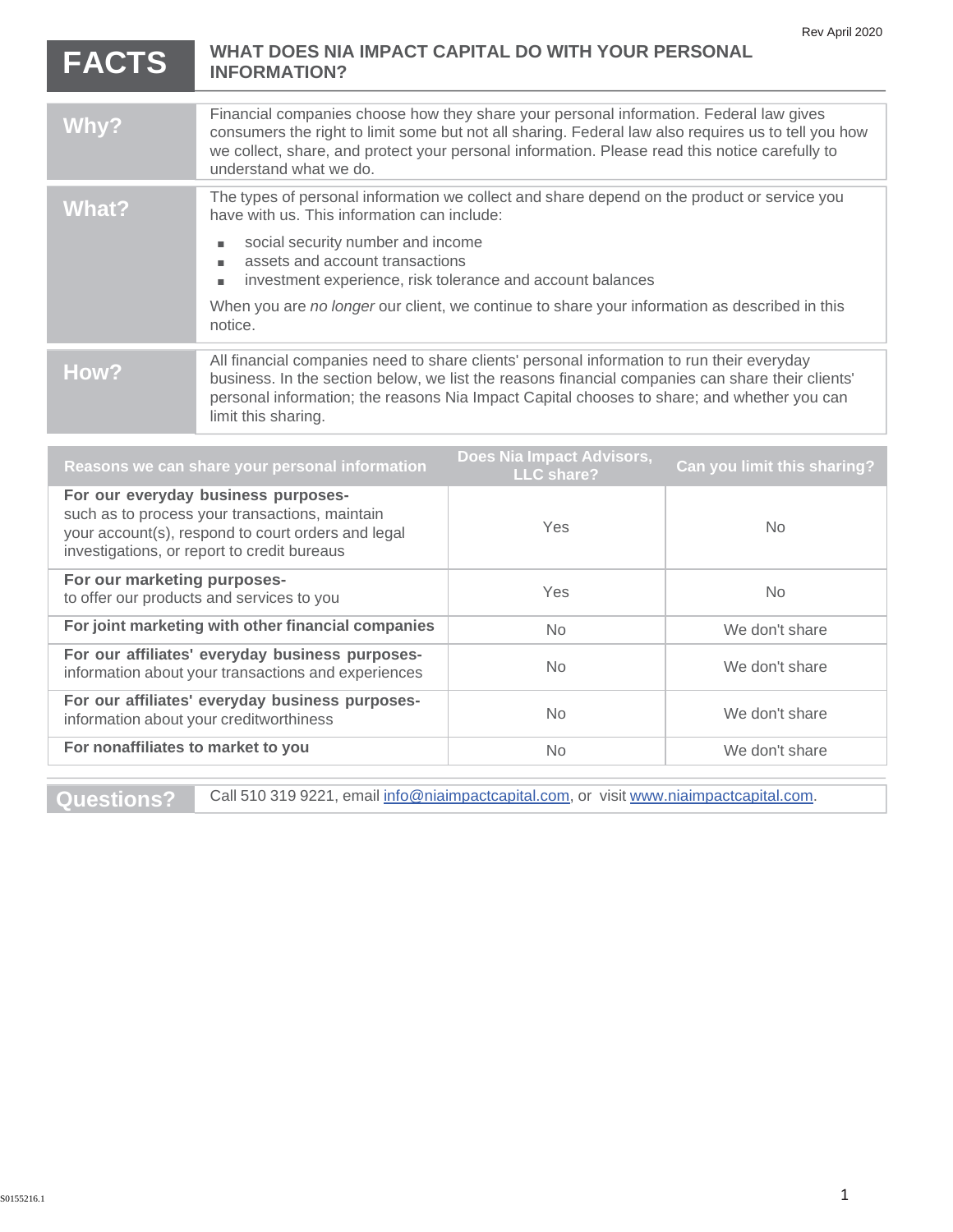| Who we are                                                      |                                                                                                                                                                                                                                        |  |
|-----------------------------------------------------------------|----------------------------------------------------------------------------------------------------------------------------------------------------------------------------------------------------------------------------------------|--|
| Who is providing this notice?                                   | Nia Impact Advisors, LLC, d.b.a. Nia Impact Capital                                                                                                                                                                                    |  |
| What we do                                                      |                                                                                                                                                                                                                                        |  |
| How does Nia Impact Capital protect my<br>personal information? | To protect your personal information from unauthorized access<br>and use, we use security measures that comply with federal law.<br>These measures include network and computer safeguards, as<br>well as secured files and buildings. |  |
| How does Nia Impact Capital collect my                          | We collect your personal information, for example, when you                                                                                                                                                                            |  |
| personal information?                                           | open an account or give us your income information<br>seek financial or tax advice or enter into an investment advisory<br>٠<br>contract<br>tell us about your investment or retirement portfolio                                      |  |
| Why can't I limit all sharing?                                  | Federal law gives you the right to limit only                                                                                                                                                                                          |  |
|                                                                 | sharing for affiliates' everyday business purposes-information about<br>٠<br>your creditworthiness<br>affiliates from using your information to market to you<br>sharing for nonaffiliates to market to you                            |  |
|                                                                 | State laws and individual companies may give you additional rights to<br>limit sharing. See below for more on your rights under state law.                                                                                             |  |
| <b>Definitions</b>                                              |                                                                                                                                                                                                                                        |  |
| <b>Affiliates</b>                                               | Companies related by common ownership or control. They can be<br>financial and nonfinancial companies.                                                                                                                                 |  |
|                                                                 | Nia Impact Capital, has no affiliates                                                                                                                                                                                                  |  |
| <b>Nonaffiliates</b>                                            | Companies not related by common ownership or control. They can be<br>financial and nonfinancial companies.                                                                                                                             |  |
|                                                                 | Nia Impact Capital, does not share with nonaffiliates so they can<br>market to you                                                                                                                                                     |  |
| Joint marketing                                                 | A formal agreement between non affiliated financial companies that<br>together market financial products or services to you.                                                                                                           |  |
|                                                                 | Nia Impact Capital, doesn't jointly market<br>٠                                                                                                                                                                                        |  |

#### **Other important information**

Your privacy is important to us. Nia Impact Capital, is committed to handling your information with care. If you have any questions about this privacy notice or you would like to discuss how we protect your information, please contact us at 510-601-5575 or visit [http://www.niaimpactcapital.com.](http://www.niaimpactcapital.com/)

Under California law, including the California Consumer Privacy Act of 2018, a California resident with whom we have an established relationship has the right to request certain information with respect to any personal information Nia Impact Capital may have shared with third parties for their direct marketing purposes, and the identities of those third parties, within the immediately preceding calendar year, subject to certain exceptions. In response to a written request, we are allowed to provide a cost-free means to opt out of such sharing. Since Nia Impact Capital does not provide your personal information to third parties for their direct marketing purposes, it is not necessary for us to establish this procedure at this time. Please contact us at 510-601-5575 or visit [http://www.niaimpactcapital.com](http://www.niaimpactcapital.com/) if you have questions about your rights.

Information for North Dakota, Vermont and Nevada Customers:

In response to applicable state law, if the mailing address provided for your account is in North Dakota or Vermont, we will automatically treat your account as if you do not want us to disclose your personal information to non-affiliated third